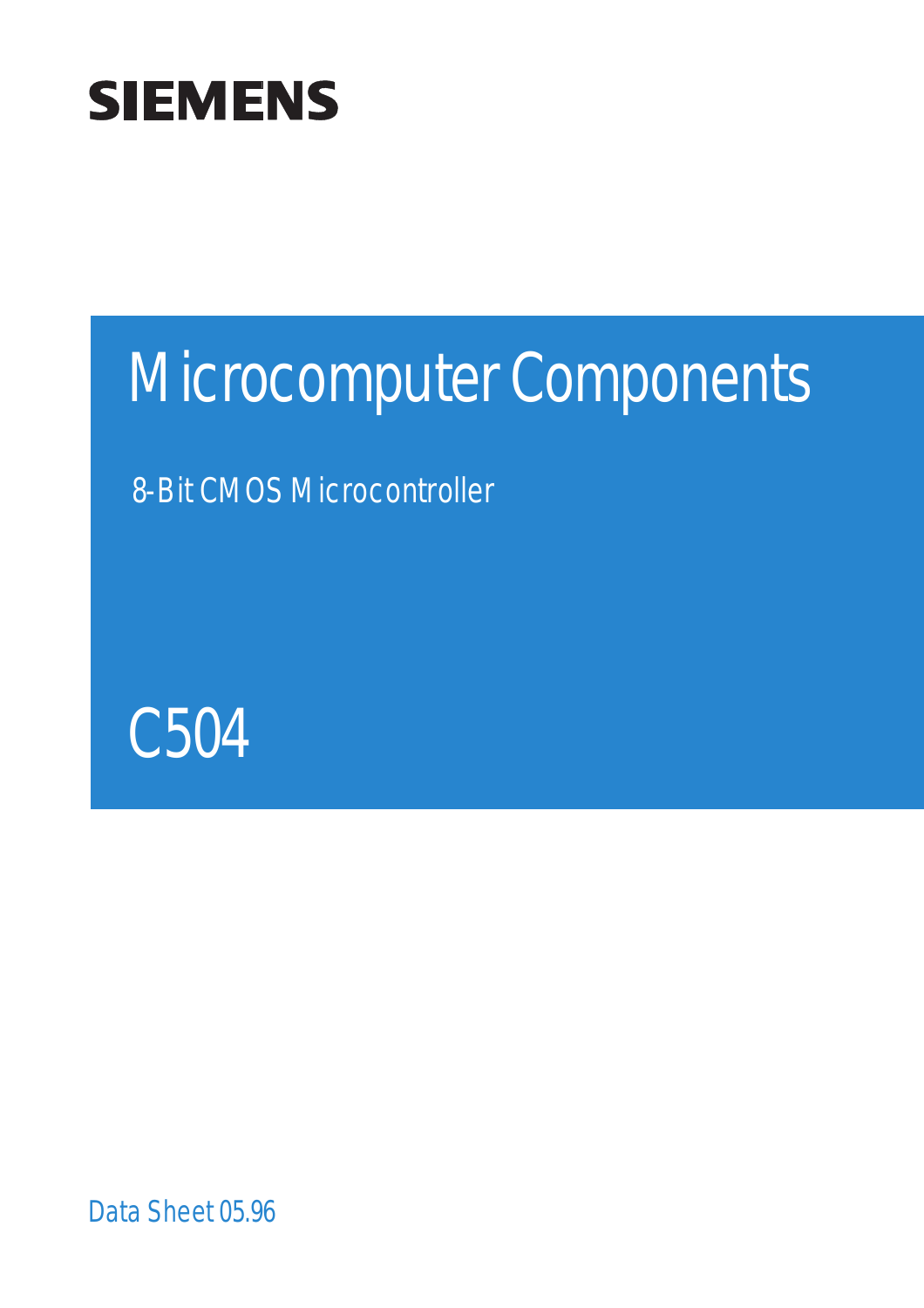| C <sub>504</sub><br><b>Revision History:</b>                       |  | Current Version: 05.96                       |
|--------------------------------------------------------------------|--|----------------------------------------------|
| <b>Previous Version:</b>                                           |  |                                              |
| Page<br>Page<br>(in previous<br>(in<br>new<br>Version)<br>Version) |  | Subjects (major changes since last revision) |
|                                                                    |  |                                              |
|                                                                    |  |                                              |

#### **Edition 05.96**

This edition was realized using the software system FrameMaker®.

**Published by Siemens AG, Bereich Halbleiter, Marketing-Kommunikation, Balanstraße 73, 81541 München** © Siemens AG 1996.

All Rights Reserved.

#### **Attention please!**

As far as patents or other rights of third parties are concerned, liability is only assumed for components, not for applications, processes and circuits implemented within components or assemblies.

The information describes the type of component and shall not be considered as assured characteristics.

Terms of delivery and rights to change design reserved.

For questions on technology, delivery and prices please contact the Semiconductor Group Offices in Germany or the Siemens Companies and Representatives worldwide (see address list).

Due to technical requirements components may contain dangerous substances. For information on the types in question please contact your nearest Siemens Office, Semiconductor Group.

Siemens AG is an approved CECC manufacturer.

#### **Packing**

Please use the recycling operators known to you. We can also help you – get in touch with your nearest sales office. By agreement we will take packing material back, if it is sorted. You must bear the costs of transport.

For packing material that is returned to us unsorted or which we are not obliged to accept, we shall have to invoice you for any costs incurred.

#### **Components used in life-support devices or systems must be expressly authorized for such purpose!**

Critical components<sup>1</sup> of the Semiconductor Group of Siemens AG, may only be used in life-support devices or systems<sup>2</sup> with the express written approval of the Semiconductor Group of Siemens AG.

- 1 A critical component is a component used in a life-support device or system whose failure can reasonably be expected to cause the failure of that life-support device or system, or to affect its safety or effectiveness of that device or system.
- 2 Life support devices or systems are intended (a) to be implanted in the human body, or (b) to support and/or maintain and sustain human life. If they fail, it is reasonable to assume that the health of the user may be endangered.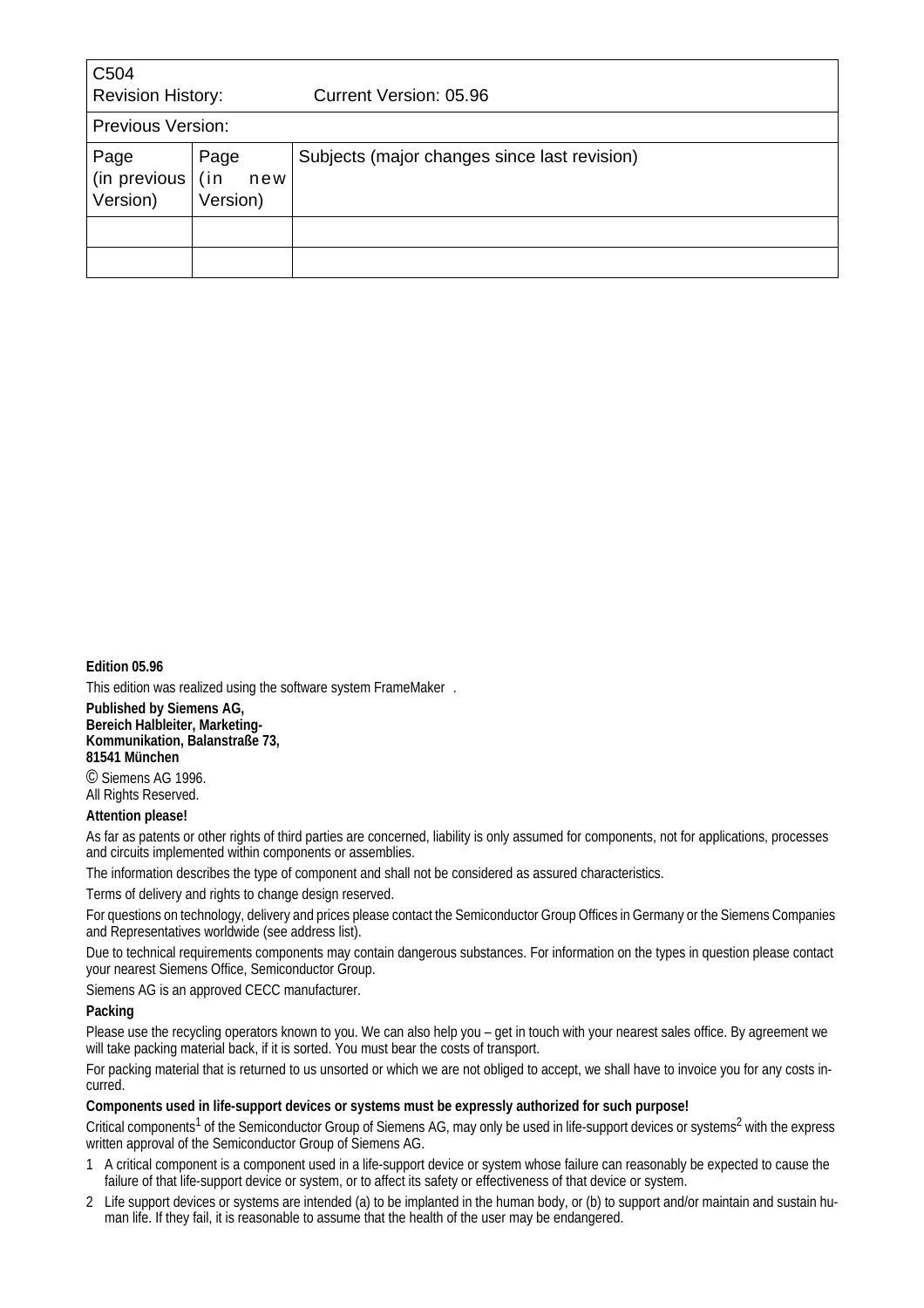# **SIEMENS**

### **8-Bit CMOS Microcontroller** C504

#### **Advance Information**

- **•** Fully compatible to standard 8051 microcontroller
- **•** Up to 40 MHz operating frequency
- **•** 16 K×8 ROM (C504-2R only, optional ROM protection)
- **•** 256×8 RAM
- **•** 256×8 XRAM
- **•** Four 8-bit ports, (2 ports with mixed analog/digital I/O capability)
- **•** Three 16-bit timers/counters (timer 2 with up/down counter feature)
- **•** Capture/compare unit for PWM signal generation and signal capturing - 3-channel, 16-bit capture/compare unit
	- 1-channel, 10-bit compare unit
- **•** Compare unit
- **•** USART
- **•** 10-bit A/D Converter with 8 multiplexed inputs
- **•** Twelve interrupt sources with two priority levels
- On-chip emulation support logic (Enhanced Hooks Technology<sup>TM</sup>)
- **•** Programmable 15-bit Watchdog Timer
- **•** Oscillator Watchdog
- **•** Fast Power On Reset
- **•** Power Saving Modes
- **•** M-QFP-44 package
- Temperature ranges: SAB-C504  $T_A$ : 0 to 70 $^{\circ}$ C
	- SAF-C504  $T_A$  : 40 to 85 °C
		-
	- SAH-C504  $T_A := 40$  to 110°C (max. operating frequency.: TBD)<br>SAK-C504  $T_A := 40$  to 125°C (max. operating frequency.: 12 MH  $T_{\rm A}$ : – 40 to 125°C (max. operating frequency.: 12 MHz)

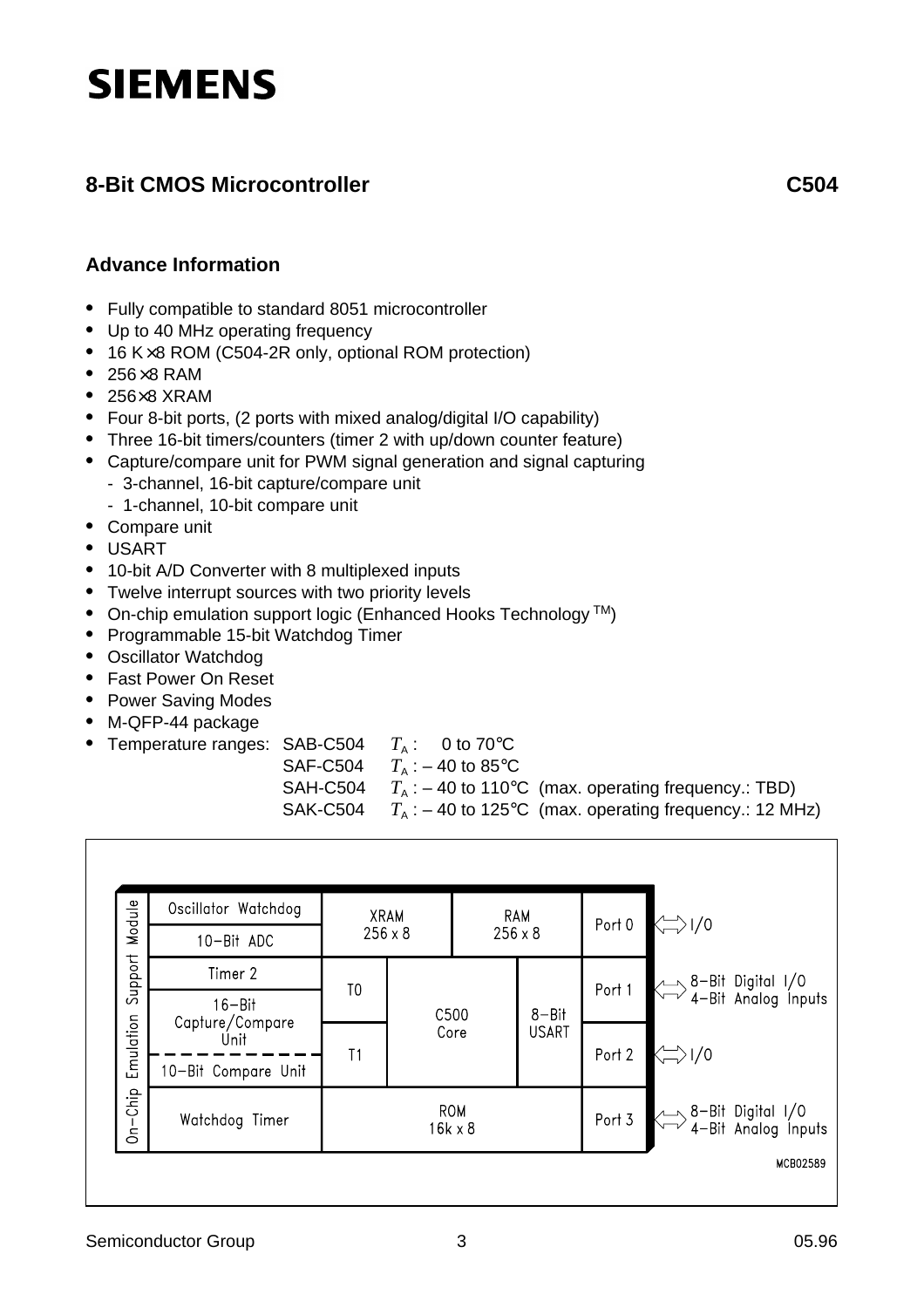The C504 with its capture compare unit (CCU) especially provides a functionality, which allows to use the microcontroller in motor control applications. Further, the C504 is functionally upward compatible with the SAB 80C52/C501 microcontroller and can replace it in existing applications. The C504-2R contains a non-volatile  $16K \times 8$  read-only program memory, a volatile on-chip 512 $\times 8$ read/write data memory, four 8-bit wide ports, three 16-bit timers/counters, a 16-bit capture/ compare unit with compare timer, a 10-bit compare timer, a twelve source, two priority level interrupt structure, a serial port, versatile fail save mechanisms, on-chip emulation support logic, and a genuine 10-bit A/D converter. The C504-L is identical to the C504-2R, except that it lacks the program memory on chip. Therefore, the term C504 refers to all versions within this data sheet unless otherwise noted.

| <b>Type</b>    | <b>Ordering Code</b> | Package     | <b>Description</b><br>(8-Bit CMOS microcontroller) |
|----------------|----------------------|-------------|----------------------------------------------------|
| SAB-C504-LM    | Q67120-C1048         |             | $P-MQFP-44$   for external memory (12 MHz)         |
| SAB-C504-L24M  | Q67120-C1049         |             | P-MQFP-44   for external memory (24 MHz)           |
| SAB-C504-L40M  | Q67120-C1050         | $P-MQFP-44$ | for external memory (40 MHz)                       |
| SAB-C504-2RM   | Q67120-DXXXX         | P-MQFP-44   | with mask-programmable ROM (12 MHz)                |
| SAB-C504-2R24M | Q67120-DXXXX         | P-MQFP-44   | with mask-programmable ROM (24 MHz)                |
| SAB-C504-2R40M | Q67120-DXXXX         | P-MQFP-44   | with mask-programmable ROM (40 MHz)                |

#### **Ordering Information**

**Note:** Versions for extended temperature ranges – 40 ˚C to 110 ˚C (SAH-C504) and – 40 ˚C to 125 ˚C (SAK-C504) are available on request.

The ordering number of ROM types (DXXXX extensions) is defined after program release (verification) of the customer.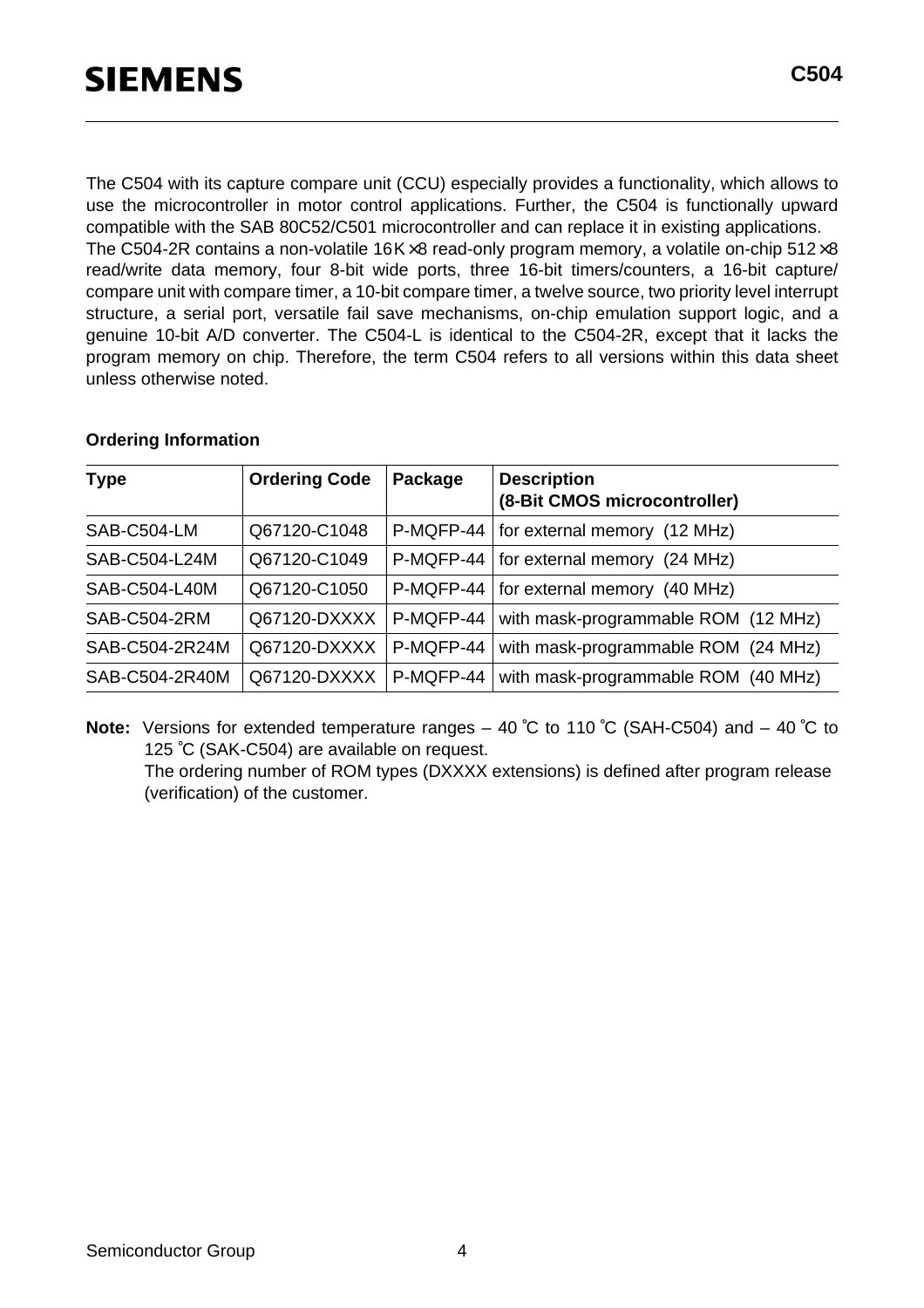## **SIEMENS**



**Logic Symbol**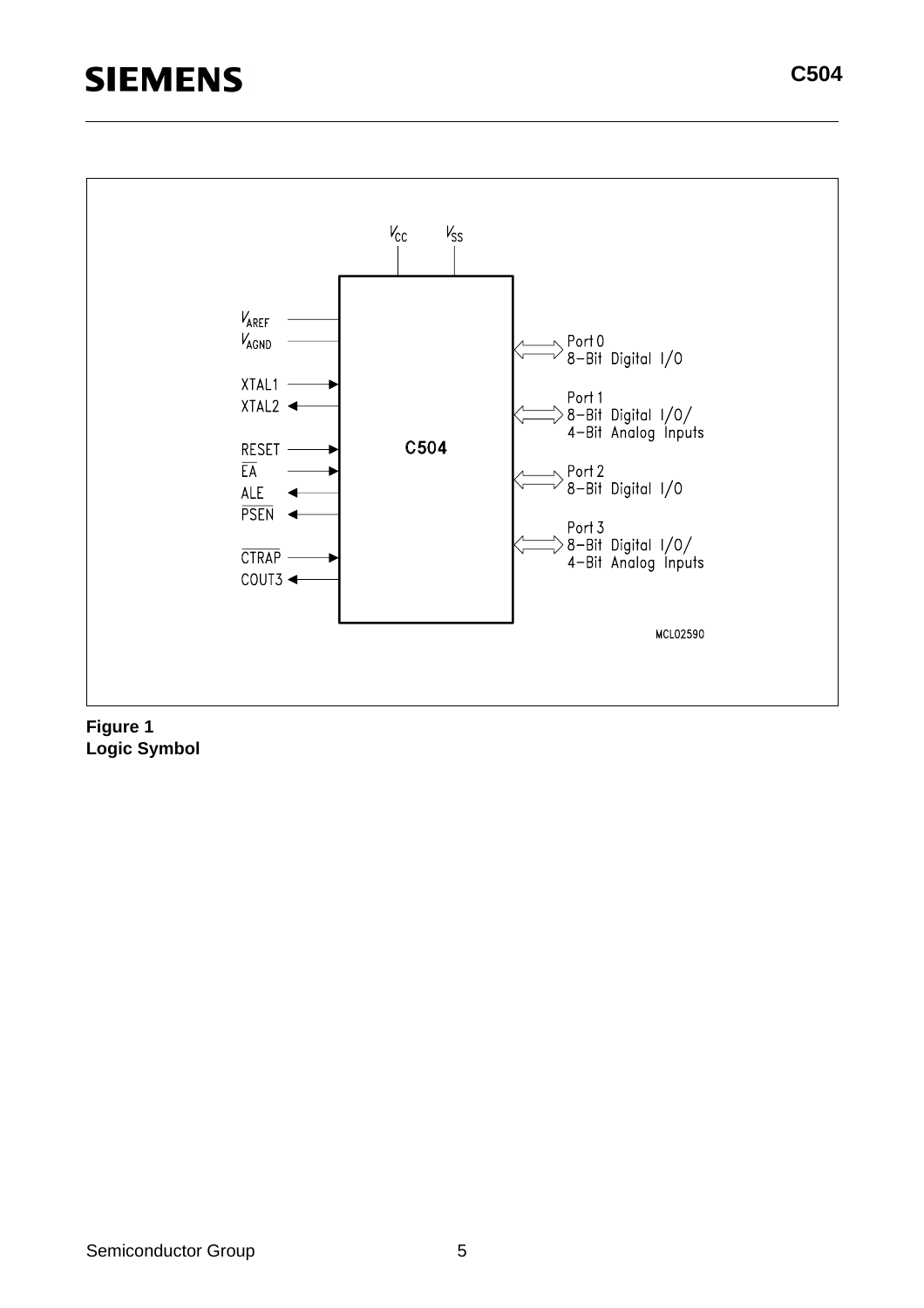### **SIEMENS**



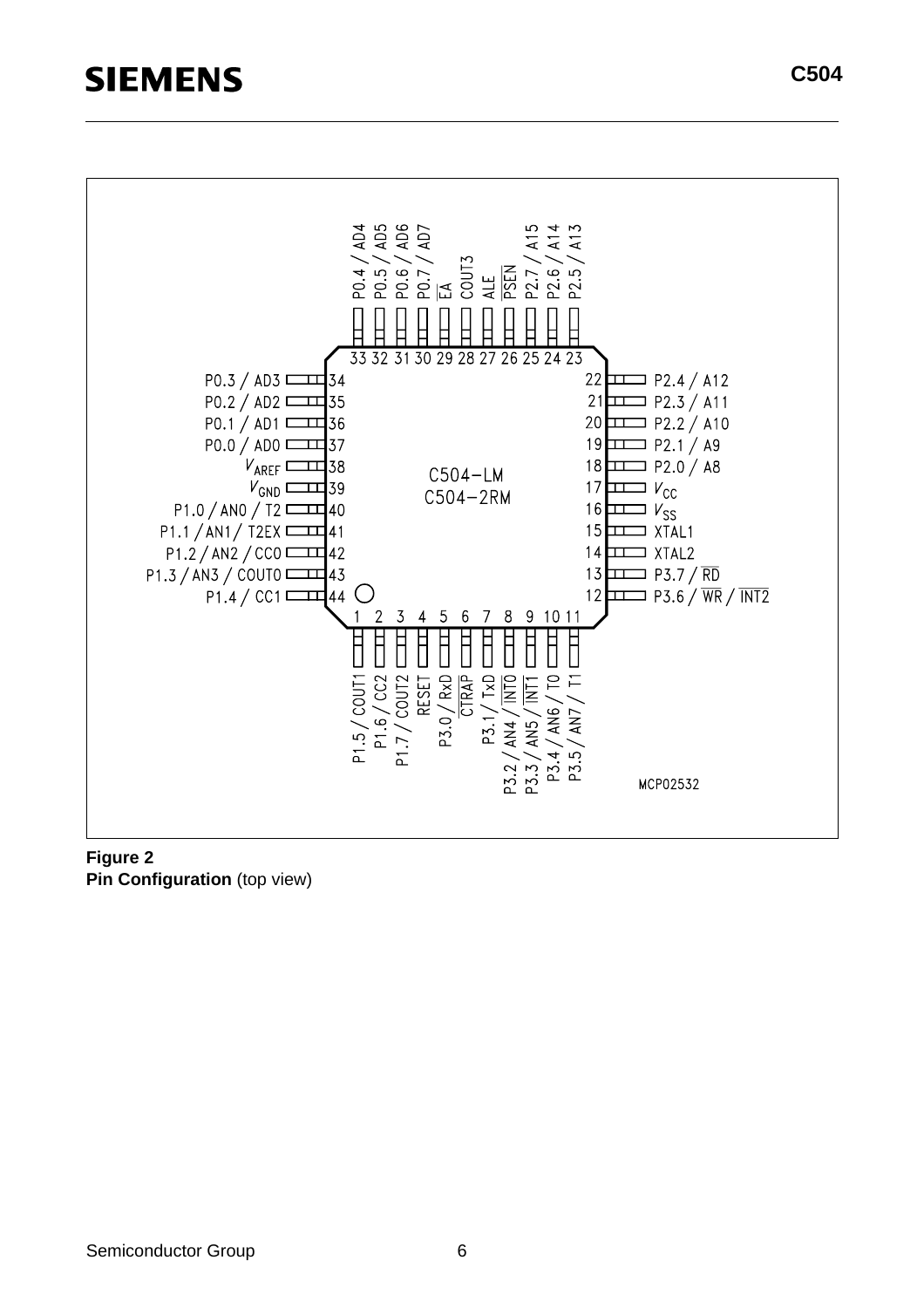| <b>Symbol</b> | <b>Pin Number</b><br>(P-MQFP-44) | $UO$<br>$\boldsymbol{\zeta}$ | <b>Function</b>                                         |                                                                                                                                                                                                                                                                                                                 |
|---------------|----------------------------------|------------------------------|---------------------------------------------------------|-----------------------------------------------------------------------------------------------------------------------------------------------------------------------------------------------------------------------------------------------------------------------------------------------------------------|
| P1.0-P1.7     | 40-44,<br>$1 - 3$                | I/O                          | Port 1<br>analog inputs via the register P1ANA.         | is an 8-bit bidirectional port. Port pins can be used for<br>digital input/output. P1.0 - P1.3 can also be used as analog<br>inputs of the A/D-converter. As secondary digital functions,<br>port 1 contains the timer 2 pins and the capture/compare<br>inputs/outputs. Port 1 pins are assigned to be used as |
|               | 40                               |                              | P1.0 / AN0 / T2                                         | The functions are assigned to the pins of port 1 as follows:<br>Analog input channel 0 /<br>input to counter 2                                                                                                                                                                                                  |
|               | 41                               |                              | P1.1 / AN1 / T2EX                                       | Analog input channel 1 /<br>capture/reload trigger of timer 2 /<br>up-down count                                                                                                                                                                                                                                |
|               | 42                               |                              | P1.2 / AN2 / CC0                                        | Analog input channel 2 /<br>input/output of capture/compare<br>channel 0                                                                                                                                                                                                                                        |
|               | 43                               |                              | P1.3 / AN3 / COUT0                                      | Analog input channel 3 /<br>output of capture/compare<br>channel 0                                                                                                                                                                                                                                              |
|               | 44                               |                              | P1.4 / CC1                                              | Input/output of capture/compare<br>channel 1                                                                                                                                                                                                                                                                    |
|               | 1                                |                              | P1.5 / COUT1                                            | Output of capture/compare<br>channel 1                                                                                                                                                                                                                                                                          |
|               | $\overline{2}$                   |                              | P1.6 / CC2                                              | Input/output of capture/compare<br>channel 2                                                                                                                                                                                                                                                                    |
|               | 3                                |                              | P1.7 / COUT2                                            | Output of capture/compare<br>channel 2                                                                                                                                                                                                                                                                          |
| <b>RESET</b>  | $\overline{4}$                   | $\overline{1}$               | <b>RESET</b><br>external capacitor to $V_{\text{cc}}$ . | A high level on this pin for one machine cycle while the<br>oscillator is running resets the device. An internal diffused<br>resistor to $V_{ss}$ permits power-on reset using only an                                                                                                                          |

 $\check{\ }$  | = Input  $O =$  Output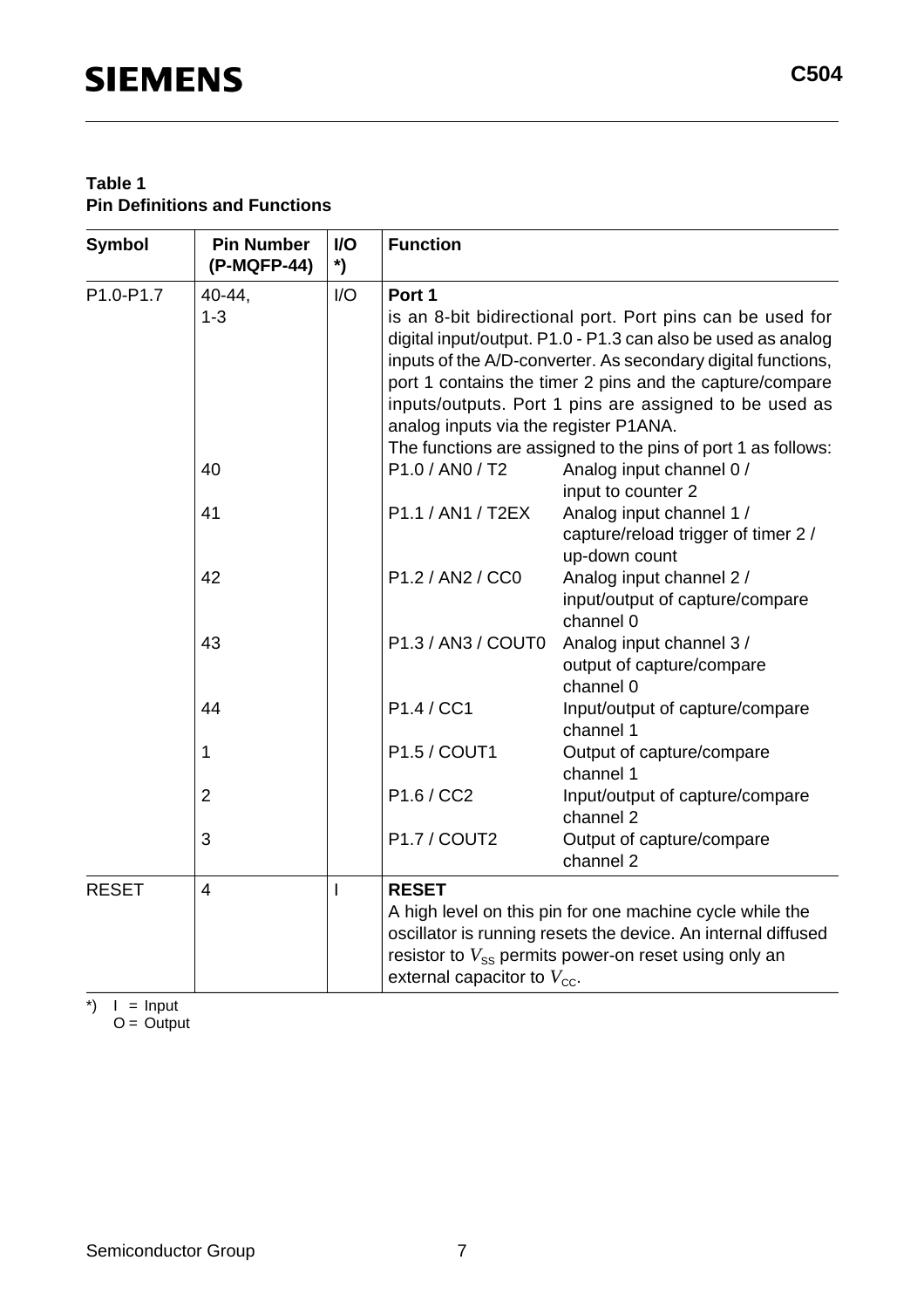#### **Table 1 Pin Definitions and Functions** (cont'd)

| <b>Symbol</b> | <b>Pin Number</b><br>(P-MQFP-44) | I/O<br>*) | <b>Function</b>                                                                                                     |                                                                   |  |  |  |  |  |
|---------------|----------------------------------|-----------|---------------------------------------------------------------------------------------------------------------------|-------------------------------------------------------------------|--|--|--|--|--|
| P3.0-P3.7     | $5, 7-13$                        | I/O       | Port <sub>3</sub>                                                                                                   |                                                                   |  |  |  |  |  |
|               |                                  |           |                                                                                                                     | is an 8-bit bidirectional port. P3.0 ( $RxD$ ) and P3.1 ( $TxD$ ) |  |  |  |  |  |
|               |                                  |           |                                                                                                                     | operate as defined for the C501. P3.2 to P3.7 contain the         |  |  |  |  |  |
|               |                                  |           | external interrupt inputs, timer inputs, input and as an                                                            |                                                                   |  |  |  |  |  |
|               |                                  |           | additional optinal function four of the analog inputs of the                                                        |                                                                   |  |  |  |  |  |
|               |                                  |           | A/D-converter. Port 3 pins are assigned to be used as                                                               |                                                                   |  |  |  |  |  |
|               |                                  |           | analog inputs via the bits of SFR P3ANA.                                                                            |                                                                   |  |  |  |  |  |
|               |                                  |           | P3.6/WR can be assigned as a third interrupt input. The<br>functions are assigned to the pins of port 3 as follows: |                                                                   |  |  |  |  |  |
|               | 5                                |           | P3.0 / RxD                                                                                                          | Receiver data input (asynch.) or data                             |  |  |  |  |  |
|               |                                  |           |                                                                                                                     | input/output (synch.) of serial                                   |  |  |  |  |  |
|               |                                  |           |                                                                                                                     | interface                                                         |  |  |  |  |  |
|               | $\overline{7}$                   |           | P3.1 / TxD                                                                                                          | Transmitter data output (asynch.) or                              |  |  |  |  |  |
|               |                                  |           |                                                                                                                     | clock output (synch.) of serial                                   |  |  |  |  |  |
|               |                                  |           |                                                                                                                     | interface                                                         |  |  |  |  |  |
|               | 8                                |           | P3.2 / AN4 / INTO                                                                                                   | Analog input channel 4 / external                                 |  |  |  |  |  |
|               |                                  |           |                                                                                                                     | interrupt 0 input / timer 0 gate control                          |  |  |  |  |  |
|               |                                  |           |                                                                                                                     | input                                                             |  |  |  |  |  |
|               | 9                                |           | P3.3 / AN5 / INT1                                                                                                   | Analog input channel 5 / external                                 |  |  |  |  |  |
|               |                                  |           |                                                                                                                     | interrupt 1 input / timer 1 gate control                          |  |  |  |  |  |
|               | 10                               |           | P3.4 / AN6 / T0                                                                                                     | input                                                             |  |  |  |  |  |
|               |                                  |           |                                                                                                                     | Analog input channel 6 / timer 0<br>counter input                 |  |  |  |  |  |
|               | 11                               |           | P3.5 / AN7 / T1                                                                                                     | Analog input channel 7 / timer 1                                  |  |  |  |  |  |
|               |                                  |           |                                                                                                                     | counter input                                                     |  |  |  |  |  |
|               | 12                               |           | $P3.6 / \overline{WR} / \overline{INT2}$                                                                            | WR control output; latches the data                               |  |  |  |  |  |
|               |                                  |           |                                                                                                                     | byte from port 0 into the external data                           |  |  |  |  |  |
|               |                                  |           |                                                                                                                     | memory /                                                          |  |  |  |  |  |
|               |                                  |           |                                                                                                                     | external interrupt 2 input                                        |  |  |  |  |  |
|               | 13                               |           | P3.7 / RD                                                                                                           | RD control output; enables the                                    |  |  |  |  |  |
|               |                                  |           |                                                                                                                     | external data memory                                              |  |  |  |  |  |
| <b>CTRAP</b>  | 6                                |           | <b>CCU Trap Input</b>                                                                                               |                                                                   |  |  |  |  |  |
|               |                                  |           |                                                                                                                     | With CTRAP $=$ low the compare outputs of the CAPCOM              |  |  |  |  |  |
|               |                                  |           |                                                                                                                     | unit are switched to the logic level as defined in the COINI      |  |  |  |  |  |
|               |                                  |           |                                                                                                                     | register (if they are enabled by the bits in SFR TRCON).          |  |  |  |  |  |
|               |                                  |           |                                                                                                                     | CTRAP is an input pin with an internal pullup resistor. For       |  |  |  |  |  |
|               |                                  |           |                                                                                                                     | power saving reasons, the signal source which drives the          |  |  |  |  |  |
|               |                                  |           |                                                                                                                     | CTRAP input should be at high or floating level during            |  |  |  |  |  |
|               |                                  |           | power-down mode.                                                                                                    |                                                                   |  |  |  |  |  |

 $\uparrow$  | = Input

 $O =$  Output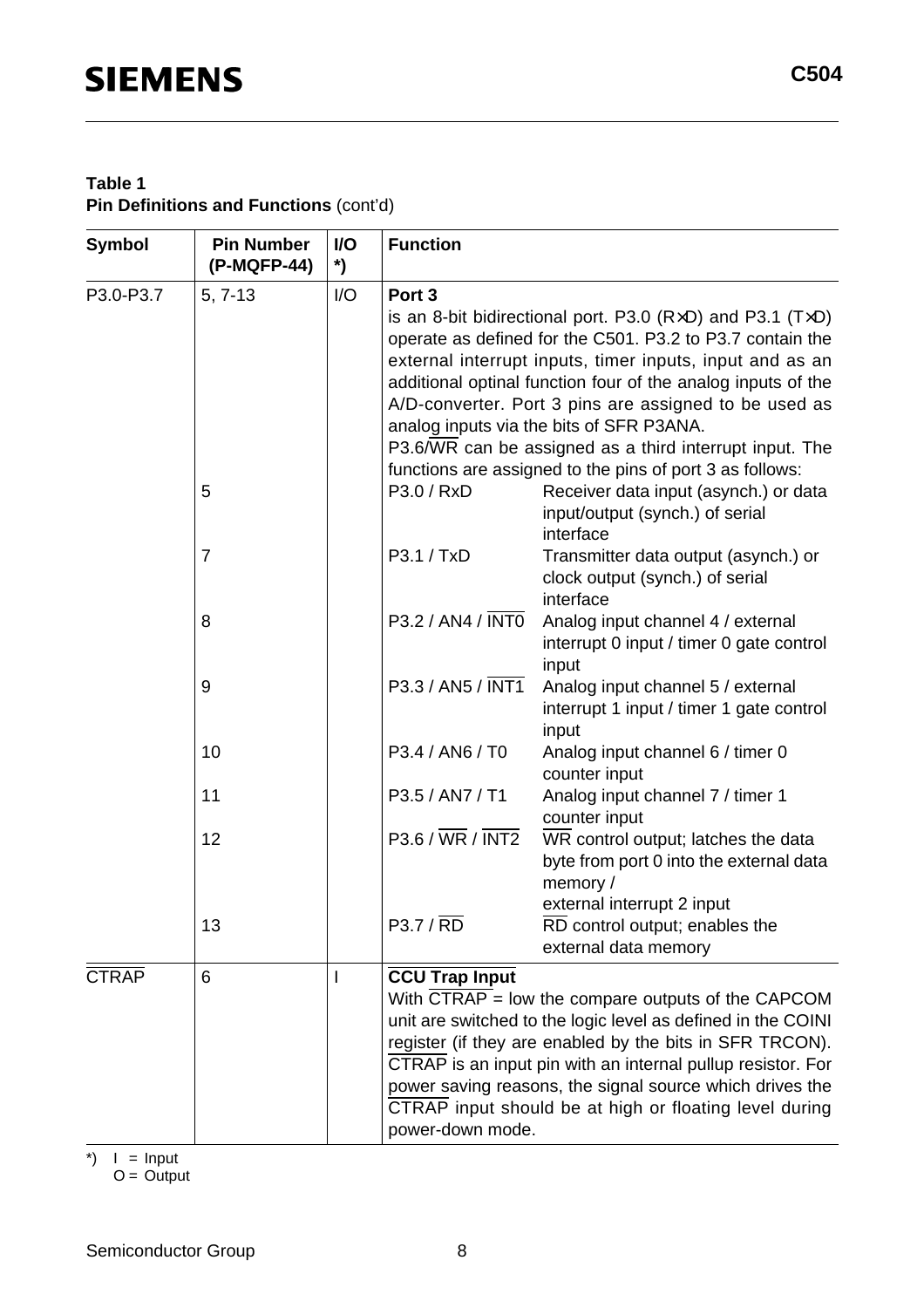#### **Table 1 Pin Definitions and Functions** (cont'd)

| <b>Symbol</b>     | <b>Pin Number</b><br>(P-MQFP-44) | I/O<br>*) | <b>Function</b>                                                                                                                                                                                                                                                                                                                                                                                                                                                                                                                                                                                                                                                                                                                                                                                                                |
|-------------------|----------------------------------|-----------|--------------------------------------------------------------------------------------------------------------------------------------------------------------------------------------------------------------------------------------------------------------------------------------------------------------------------------------------------------------------------------------------------------------------------------------------------------------------------------------------------------------------------------------------------------------------------------------------------------------------------------------------------------------------------------------------------------------------------------------------------------------------------------------------------------------------------------|
| XTAL <sub>2</sub> | 14                               |           | XTAL <sub>2</sub><br>Output of the inverting oscillator amplifier.                                                                                                                                                                                                                                                                                                                                                                                                                                                                                                                                                                                                                                                                                                                                                             |
| XTAL1             | 15                               |           | XTAL1<br>Input to the inverting oscillator amplifier and input to the<br>internal clock generator circuits.<br>To drive the device from an external clock source, XTAL1<br>should be driven, while XTAL2 is left unconnected. There<br>are no requirements on the duty cycle of the external clock<br>signal, since the input to the internal clocking circuitry is<br>divided down by a divide-by-two flip-flop. Minimum and<br>maximum high and low times as well as rise/fall times<br>specified in the AC characteristics must be observed.                                                                                                                                                                                                                                                                                |
| P2.0-P2.7         | 18-25                            | 1/O       | Port <sub>2</sub><br>is a bidirectional I/O port with internal pullup resistors. Port<br>2 pins that have 1s written to them are pulled high by the<br>internal pullup resistors, and in that state can be used as<br>inputs. As inputs, port 2 pins being externally pulled low<br>will source current $(I_{\mathbb{L}})$ , in the DC characteris-tics) because<br>of the internal pullup resistors. Port 2 emits the high-order<br>address byte during fetches from external program<br>memory and during accesses to external data memory that<br>use 16-bit addresses (MOVX @DPTR). In this application<br>it uses strong internal pullup resistors when issuing 1s.<br>During accesses to external data memory that use 8-bit<br>addresses (MOVX @Ri), port 2 issues the contents of the<br>P2 special function register. |
| <b>PSEN</b>       | 26                               | O         | The Program Store Enable<br>output is a control signal that enables the external program<br>memory to the bus during external fetch operations. It is<br>activated every six oscillator periodes except during<br>external data memory accesses. Remains high during<br>internal program execution.                                                                                                                                                                                                                                                                                                                                                                                                                                                                                                                            |
| <b>ALE</b>        | 27                               | O         | The Address Latch Enable<br>output is used for latching the low-byte of the address into<br>external memory during normal operation. It is activated<br>every six oscillator periodes except during an external data<br>memory access. When instructions are executed from<br>internal ROM (EA=1) the ALE generation can be disabled<br>by bit EALE in SFR SYSCON.                                                                                                                                                                                                                                                                                                                                                                                                                                                             |

 $\uparrow$  | = Input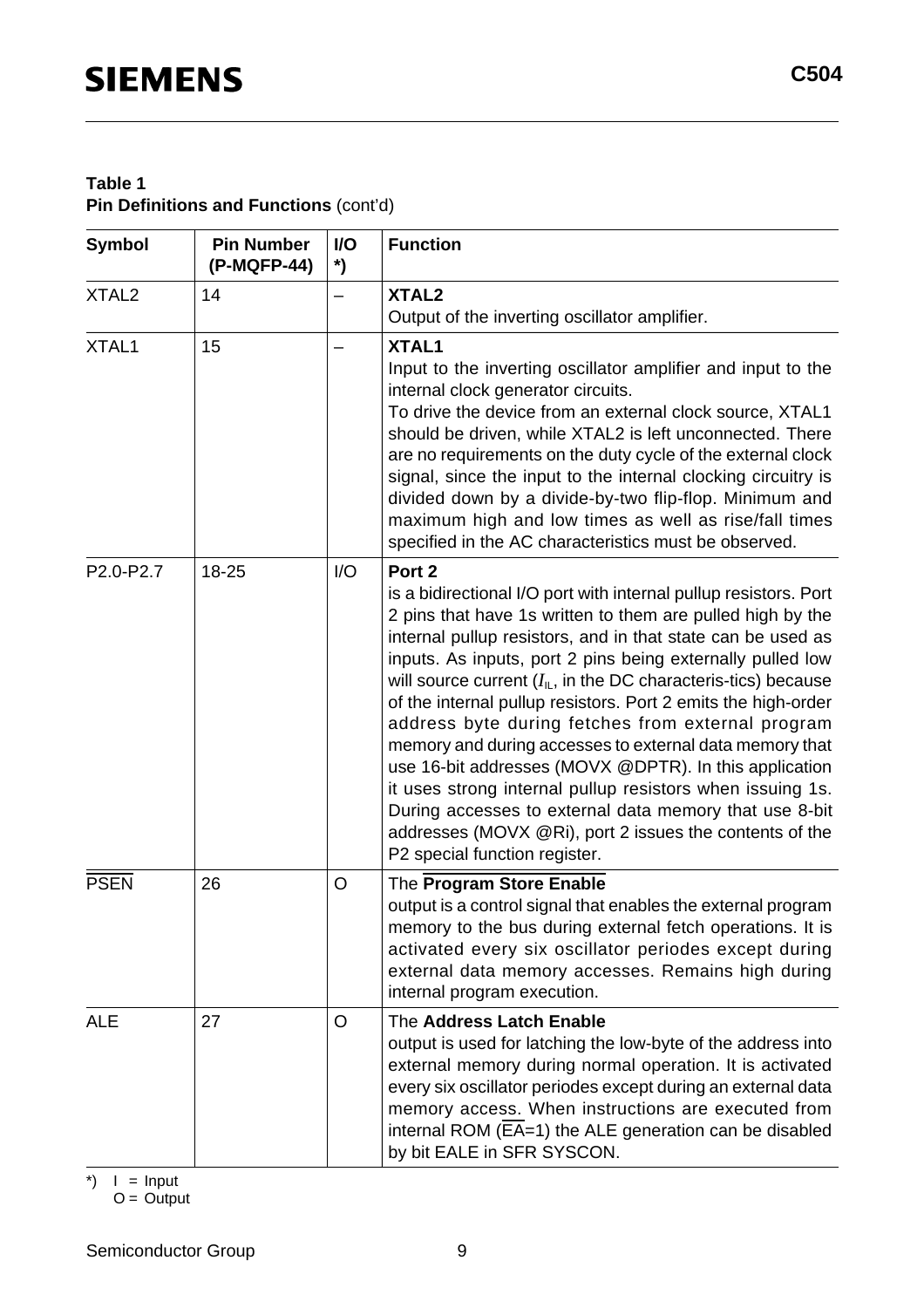#### **Table 1 Pin Definitions and Functions** (cont'd)

| <b>Symbol</b>     | <b>Pin Number</b><br>(P-MQFP-44) | <b>VO</b><br>*) | <b>Function</b>                                                                                                                                                                                                                                                                                                                                                                                                                                                                                                                                                |
|-------------------|----------------------------------|-----------------|----------------------------------------------------------------------------------------------------------------------------------------------------------------------------------------------------------------------------------------------------------------------------------------------------------------------------------------------------------------------------------------------------------------------------------------------------------------------------------------------------------------------------------------------------------------|
| COUT <sub>3</sub> | 28                               | $\circ$         | 10-Bit compare channel output<br>This pin is used for the output signal of the 10-bit compare<br>timer 2 unit. COUT3 can be disabled and set to a high or<br>low state.                                                                                                                                                                                                                                                                                                                                                                                        |
| $E\overline{A}$   | 29                               |                 | <b>External Access Enable</b><br>When held at high level, instructions are fetched from the<br>internal ROM (C504-2R only) when the PC is less than<br>4000 <sub>H</sub> . When held at low level, the C504 fetches all<br>instructions from external program memory.<br>For the C504-L this pin must be tied low.                                                                                                                                                                                                                                             |
| P0.0-P0.7         | 37-30                            | I/O             | Port <sub>0</sub><br>is an 8-bit open-drain bidirectional I/O port. Port 0 pins that<br>have 1s written to them float, and in that state can be used<br>as high-impendance inputs. Port 0 is also the multiplexed<br>low-order address and data bus during accesses to<br>external program or data memory. In this application it<br>uses strong internal pullup resistors when issuing 1 s.<br>Port 0 also outputs the code bytes during program<br>verification in the C504-2R. External pullup resistors are<br>required during program (ROM) verification. |
| $V_{AREF}$        | 38                               |                 | Reference voltage for the A/D converter.                                                                                                                                                                                                                                                                                                                                                                                                                                                                                                                       |
| $V_\mathsf{AGND}$ | 39                               |                 | Reference ground for the A/D converter.                                                                                                                                                                                                                                                                                                                                                                                                                                                                                                                        |
| $V_{\rm SS}$      | 16                               |                 | Ground (0V)                                                                                                                                                                                                                                                                                                                                                                                                                                                                                                                                                    |
| $V_{\rm CC}$      | 17                               |                 | Power Supply (+5V)                                                                                                                                                                                                                                                                                                                                                                                                                                                                                                                                             |

 $\uparrow$  | = Input

 $O =$  Output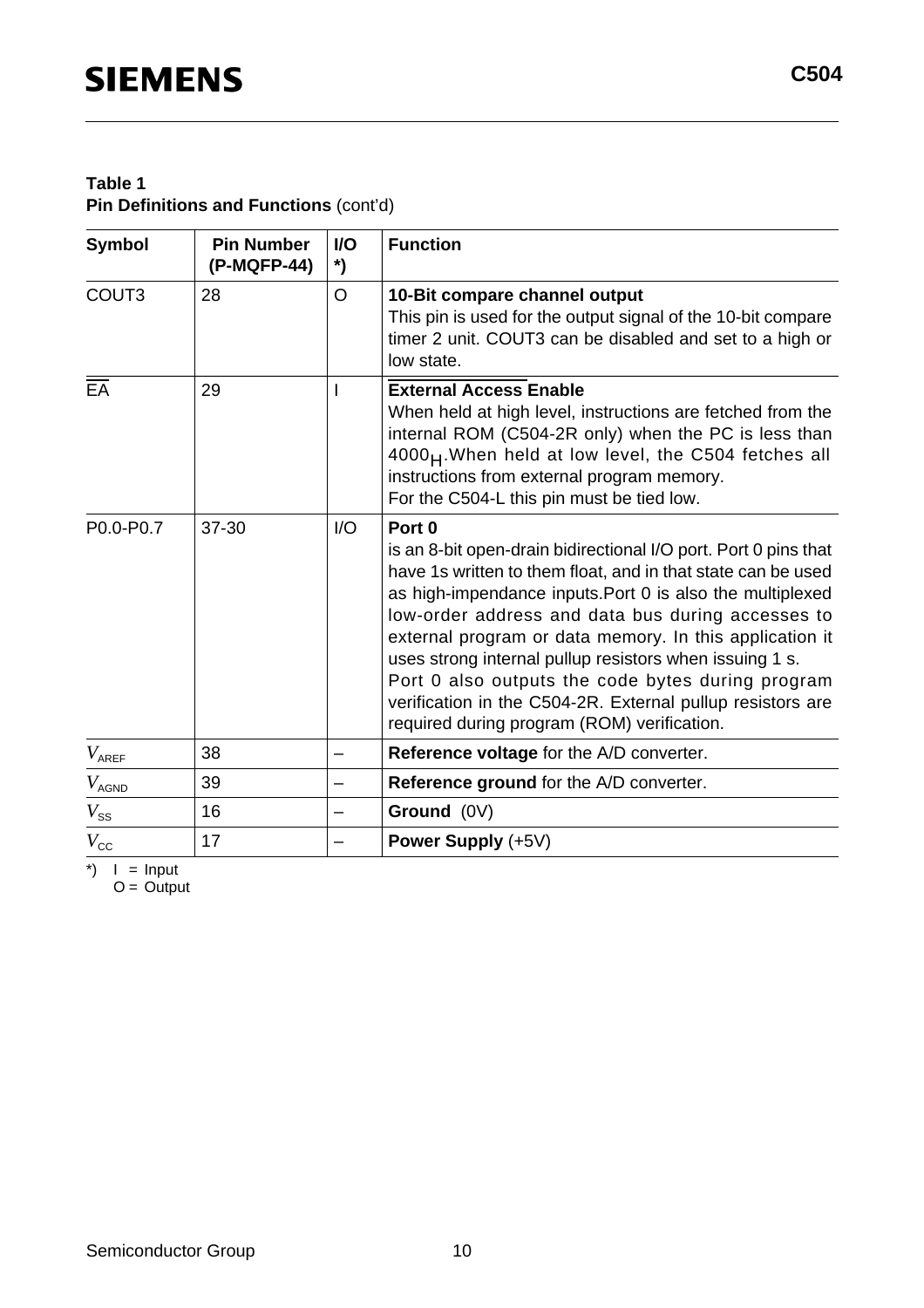#### **Functional Description**

The C504 basic architecture is fully compatible to the standard 8051 microcontroller family. While maintaining all architectural and operational characteristics of the SAB 80C52 / C501, the C504 incorporates some enhancements such as on-chip XRAM, A/D converter, fail save mechanisms, and a versatile capture/compare unit.

**Figure 3** shows a block diagram of the C504.



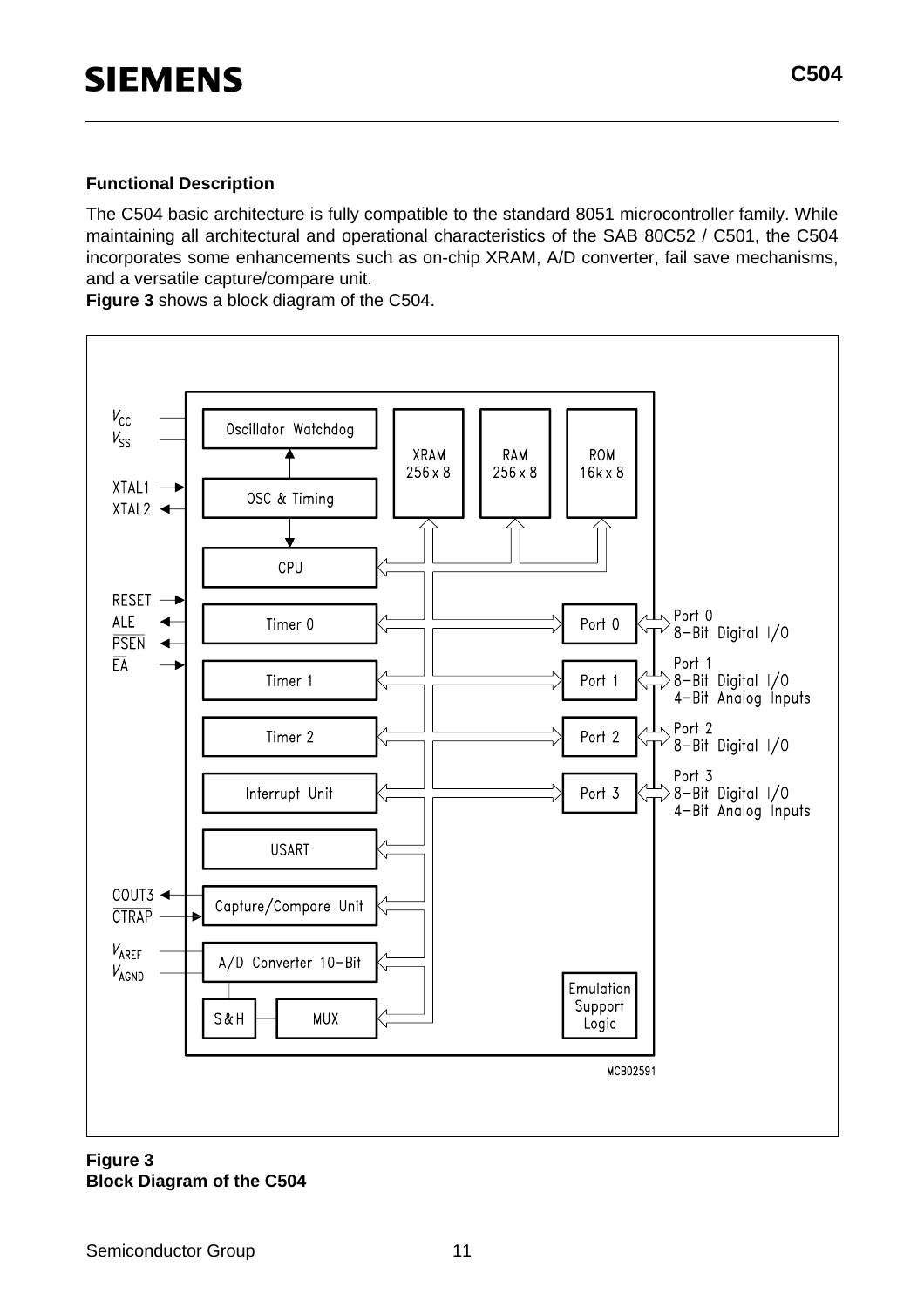#### **CPU**

The C504 is efficient both as a controller and as an arithmetic processor. It has extensive facilities for binary and BCD arithmetic and excels in its bit-handling capabilities. Efficient use of program memory results from an instruction set consisting of 44 % one-byte, 41 % two-byte, and 15 % threebyte instructions. With a 12 MHz crystal, 58 % of the instructions are executed in 1.0µs (24 MHz: 500 ns, 40 MHz : 300 ns).

#### Special Function Register PSW (Address D0<sub>H</sub>) Reset Value : 00<sub>H</sub>



| <b>Bit</b>                         | <b>Function</b>      |                                                                                   |                                                                                                                                      |  |  |  |  |
|------------------------------------|----------------------|-----------------------------------------------------------------------------------|--------------------------------------------------------------------------------------------------------------------------------------|--|--|--|--|
| <b>CY</b>                          |                      | Carry Flag<br>Used by arithmetic instruction.                                     |                                                                                                                                      |  |  |  |  |
| <b>AC</b>                          |                      | <b>Auxiliary Carry Flag</b><br>Used by instructions which execute BCD operations. |                                                                                                                                      |  |  |  |  |
| F <sub>0</sub>                     |                      | <b>General Purpose Flag</b>                                                       |                                                                                                                                      |  |  |  |  |
| RS <sub>1</sub><br>R <sub>S0</sub> |                      |                                                                                   | Register Bank select control bits<br>These bits are used to select one of the four register banks.                                   |  |  |  |  |
|                                    | RS <sub>1</sub>      | R <sub>S0</sub>                                                                   | <b>Function</b>                                                                                                                      |  |  |  |  |
|                                    | 0                    | 0                                                                                 | Bank 0 selected, data address 00 <sub>H</sub> -07 <sub>H</sub>                                                                       |  |  |  |  |
|                                    | 0                    | 1                                                                                 | Bank 1 selected, data address 08 <sub>H</sub> -0F <sub>H</sub>                                                                       |  |  |  |  |
|                                    | 1                    | 0                                                                                 | Bank 2 selected, data address $10_H - 17_H$                                                                                          |  |  |  |  |
|                                    | 1                    | 1                                                                                 | Bank 3 selected, data address 18 <sub>H</sub> -1F <sub>H</sub>                                                                       |  |  |  |  |
| OV                                 | <b>Overflow Flag</b> | Used by arithmetic instruction.                                                   |                                                                                                                                      |  |  |  |  |
| F <sub>1</sub>                     |                      | <b>General Purpose Flag</b>                                                       |                                                                                                                                      |  |  |  |  |
| P                                  | Parity Flag          |                                                                                   | Set/cleared by hardware after each instruction to indicate an odd/even<br>number of "one" bits in the accumulator, i.e. even parity. |  |  |  |  |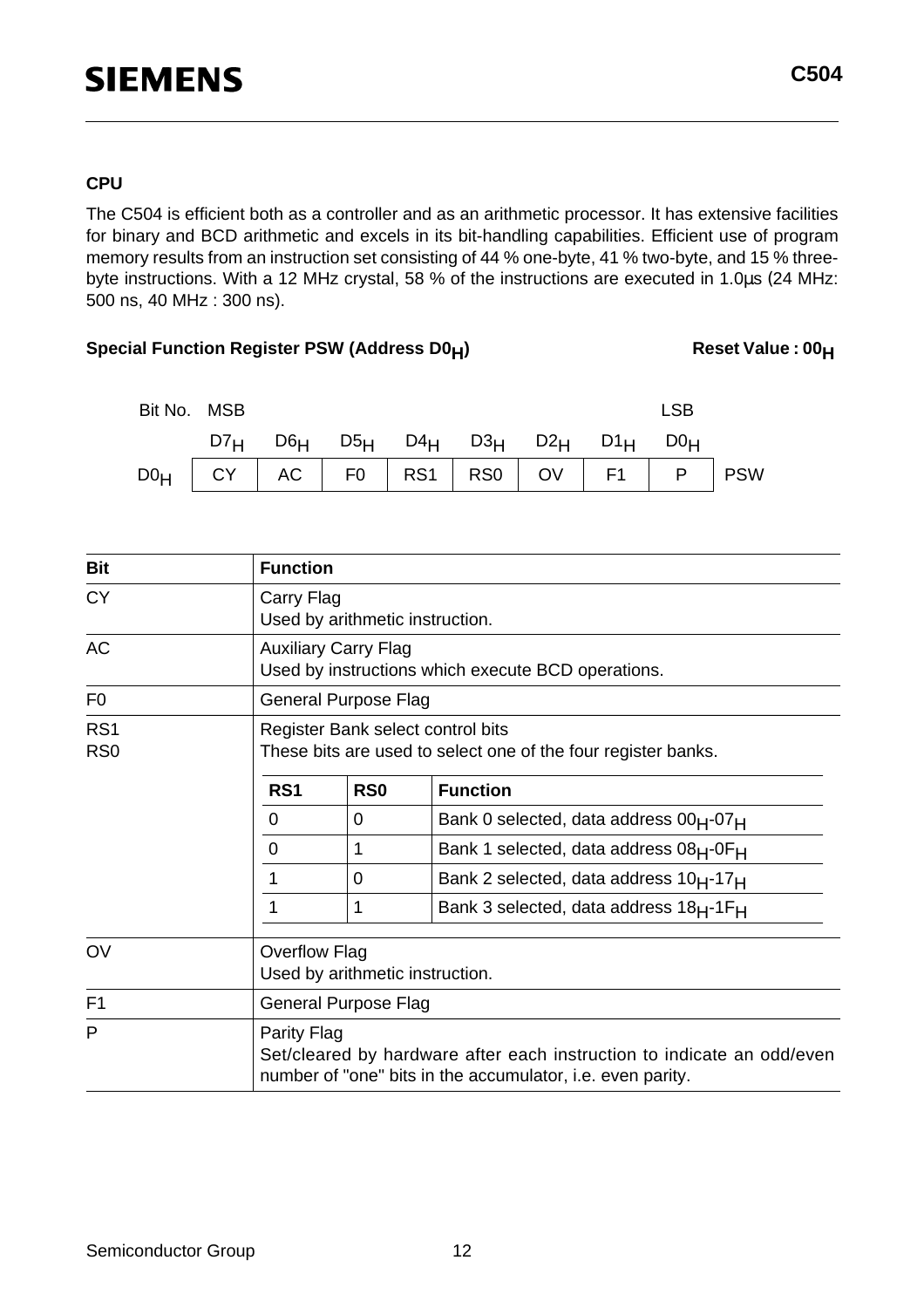#### **Memory Organization**

The C504 CPU manipulates operands in the following four address spaces:

- up to 64 Kbyte of external program memory
- up to 64 Kbyte of external data memory
- 256 bytes of internal data memory
- 256 bytes of internal XRAM data memory
- a 128 byte special function register area

**Figure 4** illustrates the memory address spaces of the C504.



#### **Figure 4 C504 Memory Map**

The XRAM in the C504 is a memory area that is logically located at the upper end of the external memory space, but is integrated on the chip. Because the XRAM is used in the same way as external data memory the same instruction types (MOVX instructions) must be used for accessing the XRAM. The XRAM can be enabled and disabled by the XMAP bit in the SYSCON register.

#### **ROM Protection**

The C504-2R ROM version allows to protect the content of the internal ROM against read out by non authorized people. The type of ROM protection (protected or unprotected) is fixed with the ROM mask. Therefore, the customer of a C504-2R ROM version has to define whether ROM protection has to be selected or not.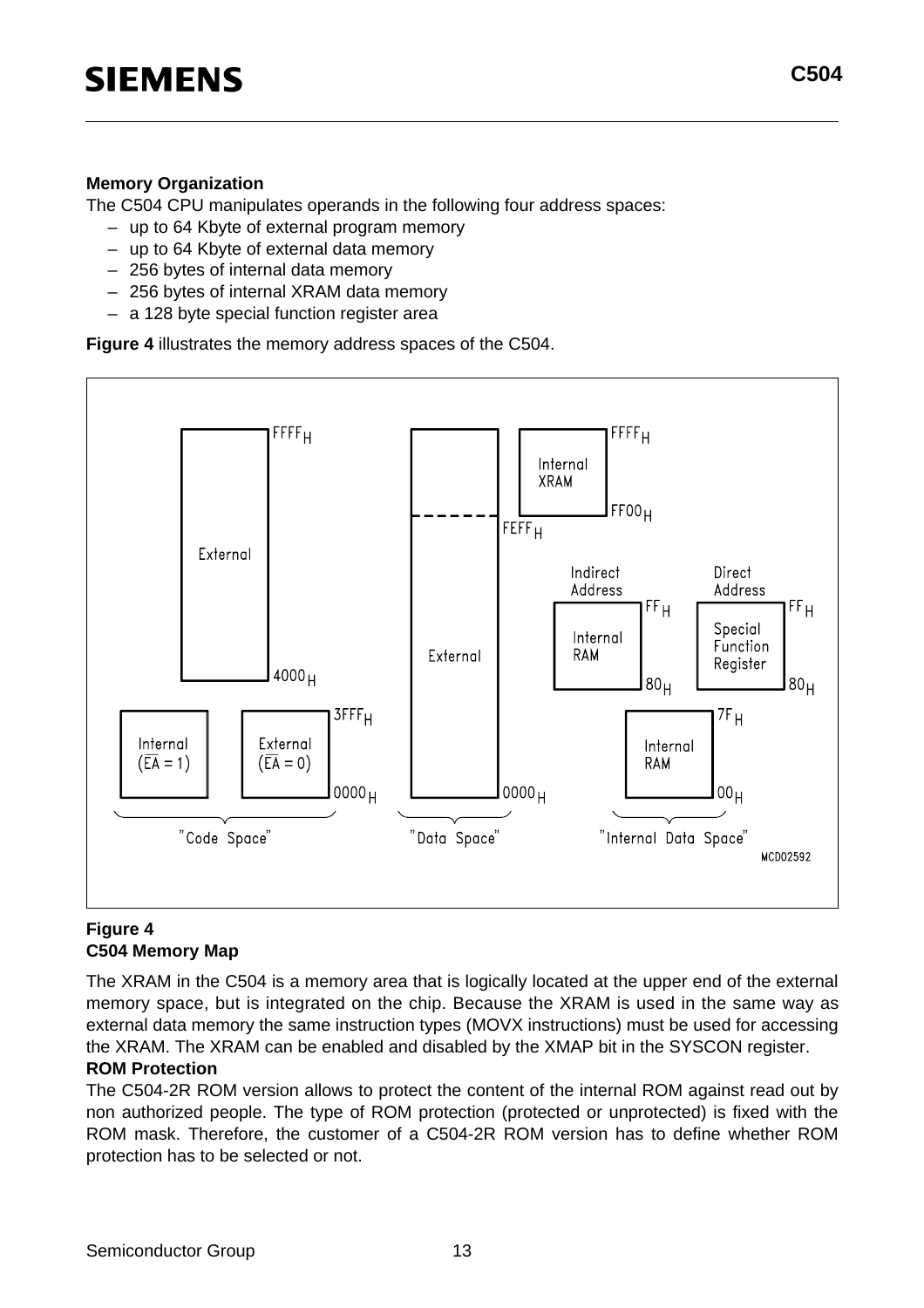#### **Special Function Registers**

All registers, except the program counter and the four general purpose register banks, reside in the special function register area.

The 63 special function register (SFR) include pointers and registers that provide an interface between the CPU and the other on-chip peripherals. There are also 128 directly addressable bits within the SFR area.

The SFRs of the C504 are listed in **table 2** and **table 3**. In **table 2** they are organized in groups which refer to the functional blocks of the C504. **Table 3** illustrates the contents of the SFRs in numeric order of their addresses.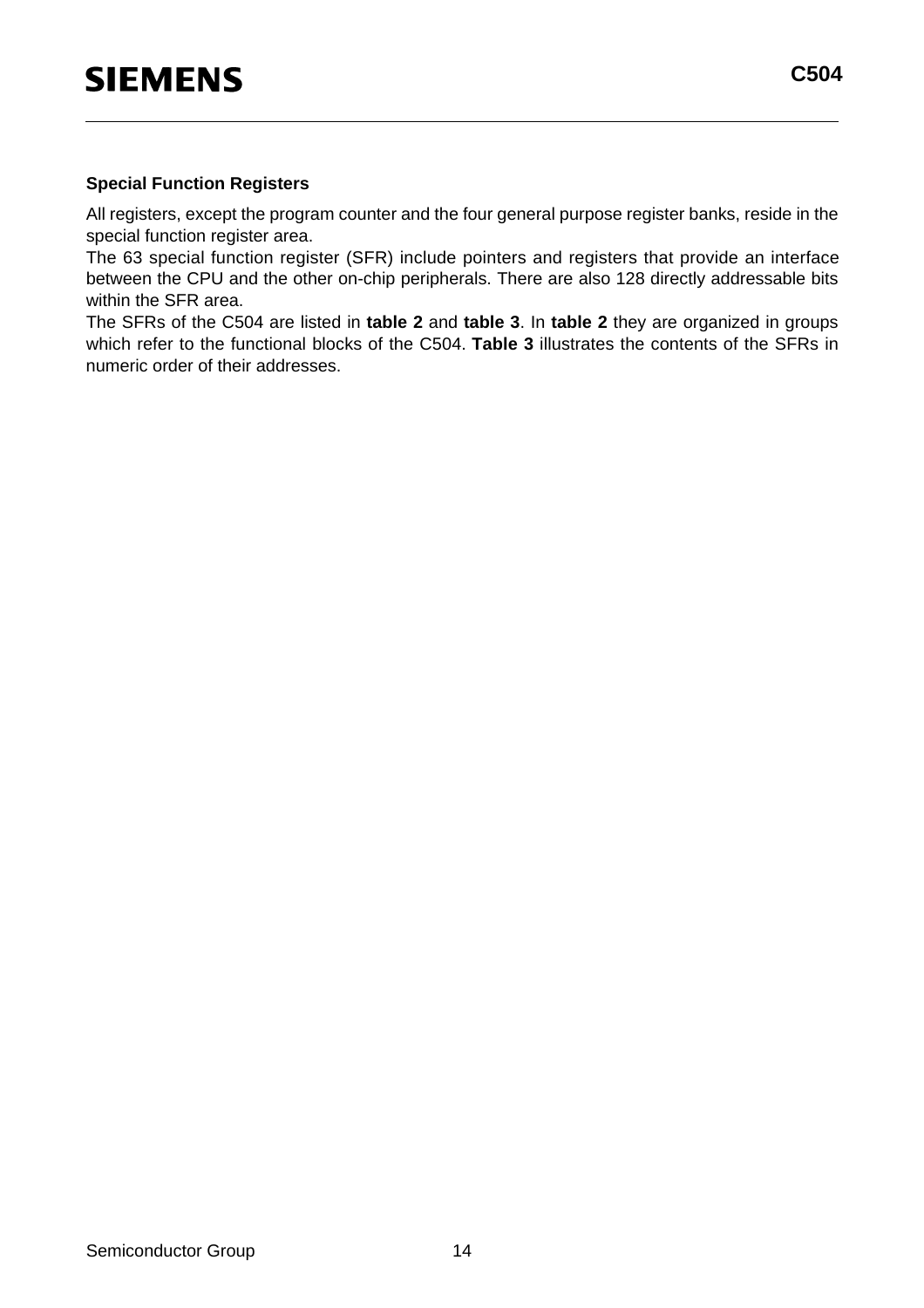#### **Table 2 Special Function Registers - Functional Blocks**

| <b>Block</b>              | <b>Symbol</b>                                                                                                      | <b>Name</b>                                                                                                                                                                                                                               | <b>Address</b>                                                                                        | <b>Contents after</b><br><b>Reset</b>                                                                                                                                   |
|---------------------------|--------------------------------------------------------------------------------------------------------------------|-------------------------------------------------------------------------------------------------------------------------------------------------------------------------------------------------------------------------------------------|-------------------------------------------------------------------------------------------------------|-------------------------------------------------------------------------------------------------------------------------------------------------------------------------|
| CPU                       | <b>ACC</b><br>B<br><b>DPH</b><br><b>DPL</b><br><b>PSW</b><br><b>SP</b><br><b>SYSCON</b>                            | Accumulator<br><b>B-Register</b><br>Data Pointer, High Byte<br>Data Pointer, Low Byte<br>Program Status Word Register<br><b>Stack Pointer</b><br><b>System Control Register</b>                                                           | $E0H^{1}$<br>$F0H^{1}$<br>83 <sub>H</sub><br>82 <sub>H</sub><br>$D0H^{(1)}$<br>81 <sub>H</sub><br>B1H | 00 <sub>H</sub><br>00 <sub>H</sub><br>00 <sub>H</sub><br>00 <sub>H</sub><br>00 <sub>H</sub><br>07 <sub>H</sub><br>$XX10XXX0R$ <sup>3)</sup>                             |
| Interrupt<br>System       | <b>IENO</b><br>IEN1<br>CCIE <sup>2)</sup><br>IP <sub>0</sub><br>IP <sub>1</sub><br><b>ITCON</b>                    | Interrupt Enable Register 0<br>Interrupt Enable Register 1<br>Capture/Compare Interrupt Enable Reg.<br>Interrupt Priority Register 0<br><b>Interrupt Priority Register 1</b><br>Interrupt Trigger Condition Register                      | $ABH^{(1)}$<br>A9H<br>D6H<br>$B8H^{1}$<br>B9H<br>$9A_H$                                               | $0X000000_B$ <sup>3)</sup><br>$XX000000R$ <sup>3)</sup><br>00 <sub>H</sub><br>XX000000 <sub>B</sub> <sup>3)</sup><br>$XX000000B$ <sup>3)</sup><br>00101010 <sub>R</sub> |
| Ports                     | P <sub>0</sub><br>P <sub>1</sub><br>P1ANA <sup>2)</sup><br>P <sub>2</sub><br>P <sub>3</sub><br>P3ANA <sup>2)</sup> | Port 0<br>Port 1<br>Port 1 Analog Input Selection Register<br>Port 2<br>Port 3<br>Port 3 Analog Input Selection Register                                                                                                                  | $80H^{1}$<br>$90H^{1}$<br>$90H^{194}$<br>$AD_{H}$ <sup>1)</sup><br>$B0H^{1}$<br>$B0H^{1/4}$           | FF <sub>H</sub><br>FF <sub>H</sub><br>$XXX1111_B$ <sup>3)</sup><br>FF <sub>H</sub><br>FF <sub>H</sub><br>$XX1111XX_R^{3}$                                               |
| $A/D-$<br>Converter       | ADCON0<br>ADCON1<br><b>ADDATH</b><br><b>ADDATL</b><br>P1ANA <sup>2)</sup><br>P3ANA <sup>2)</sup>                   | A/D Converter Control Register 0<br>A/D Converter Control Register 1<br>A/D Converter Data Register High Byte<br>A/D Converter Data Register Low Byte<br>Port 1 Analog Input Selection Register<br>Port 3 Analog Input Selection Register | $DBH^1$<br>DC <sub>H</sub><br>D9H<br>DA <sub>H</sub><br>$90H^{4}$<br>$B0H$ <sup>4)</sup>              | $XX000000B$ <sup>3)</sup><br>01XXX000 <sub>R</sub> 3)<br>00 <sub>H</sub><br>$00XXXXXX_R$ <sup>3)</sup><br>$XXX1111_B$ <sup>3)</sup><br>$XX1111XXB$ <sup>3)</sup>        |
| <b>Serial</b><br>Channels | PCON <sup>2)</sup><br><b>SBUF</b><br><b>SCON</b>                                                                   | <b>Power Control Register</b><br>Serial Channel Buffer Register<br>Serial Channel Control Register                                                                                                                                        | 87 <sub>H</sub><br>99 <sub>H</sub><br>$98H^{1}$                                                       | 000X0000 <sub>R</sub><br>$XX_H$ <sup>3)</sup><br>00 <sub>H</sub>                                                                                                        |
| Timer 0/<br>Timer 1       | <b>TCON</b><br>TH <sub>0</sub><br>TH <sub>1</sub><br>TL <sub>0</sub><br>TL <sub>1</sub><br><b>TMOD</b>             | Timer 0/1 Control Register<br>Timer 0, High Byte<br>Timer 1, High Byte<br>Timer 0, Low Byte<br>Timer 1, Low Byte<br><b>Timer Mode Register</b>                                                                                            | $88H^{1}$<br>8C <sub>H</sub><br>$8D_H$<br>8A <sub>H</sub><br>8B <sub>H</sub><br>89 <sub>H</sub>       | 00 <sub>H</sub><br>00 <sub>H</sub><br>00 <sub>H</sub><br>00 <sub>H</sub><br>00 <sub>H</sub><br>00 <sub>H</sub>                                                          |

1) Bit-addressable special function registers

2) This special function register is listed repeatedly since some bits of it also belong to other functional blocks.

3) X means that the value is undefined and the location is reserved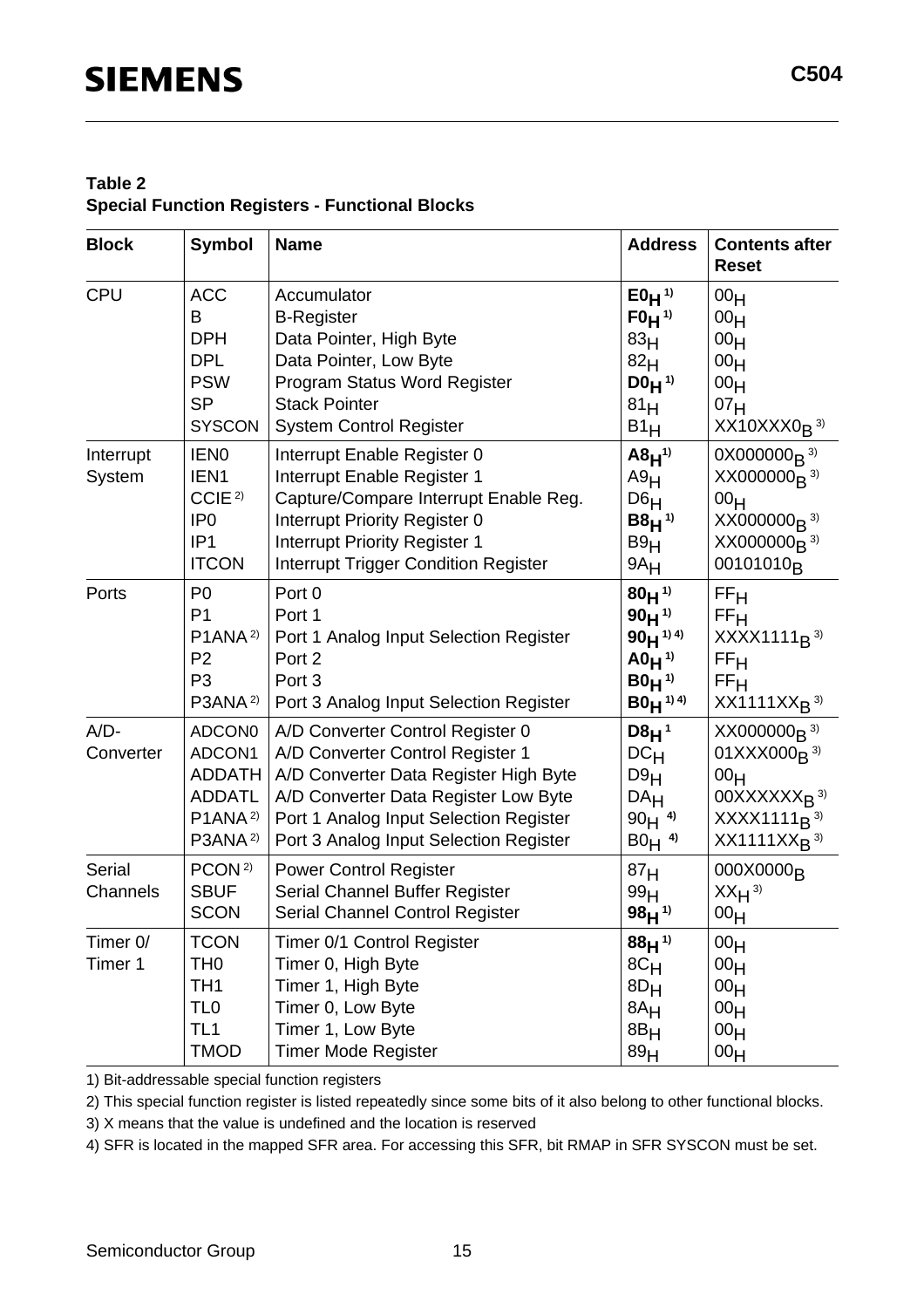#### **Table 2 Special Function Registers - Functional Blocks (cont'd)**

| <b>Block</b>                 | <b>Symbol</b>                                                                                                                                                                                                                                                                                                                          | <b>Name</b>                                                                                                                                                                                                                                                                                                                                                                                                                                                                                                                                                                                                                                                                                                                                                                                                                                                                                                                                                                                           | <b>Address</b>                                                                                                                                                                                                                                                                                                                                | <b>Contents after</b><br><b>Reset</b>                                                                                                                                                                                                                                                                                                                                                                                                                                            |
|------------------------------|----------------------------------------------------------------------------------------------------------------------------------------------------------------------------------------------------------------------------------------------------------------------------------------------------------------------------------------|-------------------------------------------------------------------------------------------------------------------------------------------------------------------------------------------------------------------------------------------------------------------------------------------------------------------------------------------------------------------------------------------------------------------------------------------------------------------------------------------------------------------------------------------------------------------------------------------------------------------------------------------------------------------------------------------------------------------------------------------------------------------------------------------------------------------------------------------------------------------------------------------------------------------------------------------------------------------------------------------------------|-----------------------------------------------------------------------------------------------------------------------------------------------------------------------------------------------------------------------------------------------------------------------------------------------------------------------------------------------|----------------------------------------------------------------------------------------------------------------------------------------------------------------------------------------------------------------------------------------------------------------------------------------------------------------------------------------------------------------------------------------------------------------------------------------------------------------------------------|
| Timer 2                      | T <sub>2</sub> CON                                                                                                                                                                                                                                                                                                                     | <b>Timer 2 Control Register</b>                                                                                                                                                                                                                                                                                                                                                                                                                                                                                                                                                                                                                                                                                                                                                                                                                                                                                                                                                                       | $C8H^{1}$                                                                                                                                                                                                                                                                                                                                     | 00 <sub>H</sub>                                                                                                                                                                                                                                                                                                                                                                                                                                                                  |
|                              | T2MOD                                                                                                                                                                                                                                                                                                                                  | Timer 2 Mode Register                                                                                                                                                                                                                                                                                                                                                                                                                                                                                                                                                                                                                                                                                                                                                                                                                                                                                                                                                                                 | C9H                                                                                                                                                                                                                                                                                                                                           | XXXXXXX0 <sub>R</sub> <sup>3)</sup>                                                                                                                                                                                                                                                                                                                                                                                                                                              |
|                              | RC <sub>2</sub> H                                                                                                                                                                                                                                                                                                                      | Timer 2 Reload Capture Register, High Byte                                                                                                                                                                                                                                                                                                                                                                                                                                                                                                                                                                                                                                                                                                                                                                                                                                                                                                                                                            | CB <sub>H</sub>                                                                                                                                                                                                                                                                                                                               | 00 <sub>H</sub>                                                                                                                                                                                                                                                                                                                                                                                                                                                                  |
|                              | RC <sub>2</sub> L                                                                                                                                                                                                                                                                                                                      | Timer 2 Reload Capture Register, Low Byte                                                                                                                                                                                                                                                                                                                                                                                                                                                                                                                                                                                                                                                                                                                                                                                                                                                                                                                                                             | CA <sub>H</sub>                                                                                                                                                                                                                                                                                                                               | 00 <sub>H</sub>                                                                                                                                                                                                                                                                                                                                                                                                                                                                  |
|                              | TH <sub>2</sub>                                                                                                                                                                                                                                                                                                                        | Timer 2 High Byte                                                                                                                                                                                                                                                                                                                                                                                                                                                                                                                                                                                                                                                                                                                                                                                                                                                                                                                                                                                     | CD <sub>H</sub>                                                                                                                                                                                                                                                                                                                               | 00 <sub>H</sub>                                                                                                                                                                                                                                                                                                                                                                                                                                                                  |
|                              | TL <sub>2</sub>                                                                                                                                                                                                                                                                                                                        | Timer 2 Low Byte                                                                                                                                                                                                                                                                                                                                                                                                                                                                                                                                                                                                                                                                                                                                                                                                                                                                                                                                                                                      | cc <sub>H</sub>                                                                                                                                                                                                                                                                                                                               | 00 <sub>H</sub>                                                                                                                                                                                                                                                                                                                                                                                                                                                                  |
| Capture /<br>Compare<br>Unit | CT1CON<br><b>CCPL</b><br><b>CCPH</b><br>CT1OFL<br>CT1OFH<br><b>CMSEL0</b><br>CMSEL1<br><b>COINI</b><br><b>TRCON</b><br><b>CCL0</b><br>CCH <sub>0</sub><br>CCL <sub>1</sub><br>CCH <sub>1</sub><br>CCL <sub>2</sub><br>CCH <sub>2</sub><br><b>CCIR</b><br>CCIE <sup>2)</sup><br>CT2CON<br>CP2L<br>CP2H<br>CMP2L<br>CMP2H<br><b>BCON</b> | Compare timer 1 control register<br>Compare timer 1 period register, low byte<br>Compare timer 1 period register, high byte<br>Compare timer 1 offset register, low byte<br>Compare timer 1 offset register, high byte<br>Capture/compare mode select register 0<br>Capture/compare mode select register 1<br>Compare output initialization register<br>Trap enable control register<br>Capture/compare register 0, low byte<br>Capture/compare register 0, high byte<br>Capture/compare register 1, low byte<br>Capture/compare register 1, high byte<br>Capture/compare register 2, low byte<br>Capture/compare register 2, high byte<br>Capture/compare interrupt request flag reg.<br>Capture/compare interrupt enable register<br>Compare timer 2 control register<br>Compare timer 2 period register, low byte<br>Compare timer 2 period register, high byte<br>Compare timer 2 compare register, low byte<br>Compare timer 2 compare register, high byte<br>Block commutation control register | $E1_H$<br>DE <sub>H</sub><br>DF <sub>H</sub><br>E6H<br>E7 <sub>H</sub><br>E3 <sub>H</sub><br>E4H<br>E2H<br>CF <sub>H</sub><br>$C2_H$<br>$C_{}^{3}H$<br>$C4_H$<br>C5 <sub>H</sub><br>C6 <sub>H</sub><br>C7 <sub>H</sub><br>E5 <sub>H</sub><br>D6 <sub>H</sub><br>$C1_H$<br>D2H<br>D3 <sub>H</sub><br>D4H<br>D5 <sub>H</sub><br>D7 <sub>H</sub> | 00010000 <sub>R</sub><br>00 <sub>H</sub><br>00 <sub>H</sub><br>00 <sub>H</sub><br>00 <sub>H</sub><br>00 <sub>H</sub><br>00 <sub>H</sub><br>FF <sub>H</sub><br>00 <sub>H</sub><br>00 <sub>H</sub><br>00 <sub>H</sub><br>00 <sub>H</sub><br>00 <sub>H</sub><br>00 <sub>H</sub><br>00 <sub>H</sub><br>00 <sub>H</sub><br>00 <sub>H</sub><br>00010000 <sub>R</sub><br>00 <sub>H</sub><br>$XXXXX00R$ <sup>3)</sup><br>00 <sub>H</sub><br>$XXXXX00R$ <sup>3))</sup><br>00 <sub>H</sub> |
| Watchdog                     | <b>WDCON</b>                                                                                                                                                                                                                                                                                                                           | <b>Watchdog Timer Control Register</b>                                                                                                                                                                                                                                                                                                                                                                                                                                                                                                                                                                                                                                                                                                                                                                                                                                                                                                                                                                | $COH$ <sup>1)</sup>                                                                                                                                                                                                                                                                                                                           | $XXX0000B$ <sup>3)</sup>                                                                                                                                                                                                                                                                                                                                                                                                                                                         |
|                              | <b>WDTREL</b>                                                                                                                                                                                                                                                                                                                          | Watchdog Timer Reload Register                                                                                                                                                                                                                                                                                                                                                                                                                                                                                                                                                                                                                                                                                                                                                                                                                                                                                                                                                                        | 86 <sub>H</sub>                                                                                                                                                                                                                                                                                                                               | 00 <sub>H</sub>                                                                                                                                                                                                                                                                                                                                                                                                                                                                  |
| Power                        | PCON <sup>2)</sup>                                                                                                                                                                                                                                                                                                                     | <b>Power Control Register</b>                                                                                                                                                                                                                                                                                                                                                                                                                                                                                                                                                                                                                                                                                                                                                                                                                                                                                                                                                                         | 87 <sub>H</sub>                                                                                                                                                                                                                                                                                                                               | 000X0000 <sub>B</sub> $^{3)}$                                                                                                                                                                                                                                                                                                                                                                                                                                                    |
| Save Mode                    | PCON1                                                                                                                                                                                                                                                                                                                                  | <b>Power Control Register 1</b>                                                                                                                                                                                                                                                                                                                                                                                                                                                                                                                                                                                                                                                                                                                                                                                                                                                                                                                                                                       | $88H^{4}$                                                                                                                                                                                                                                                                                                                                     | 0XXXXXXX <sub>R</sub> <sup>3)</sup>                                                                                                                                                                                                                                                                                                                                                                                                                                              |

1) Bit-addressable special function registers

2) This special function register is listed repeatedly since some bits of it also belong to other functional blocks.

3) X means that the value is undefined and the location is reserved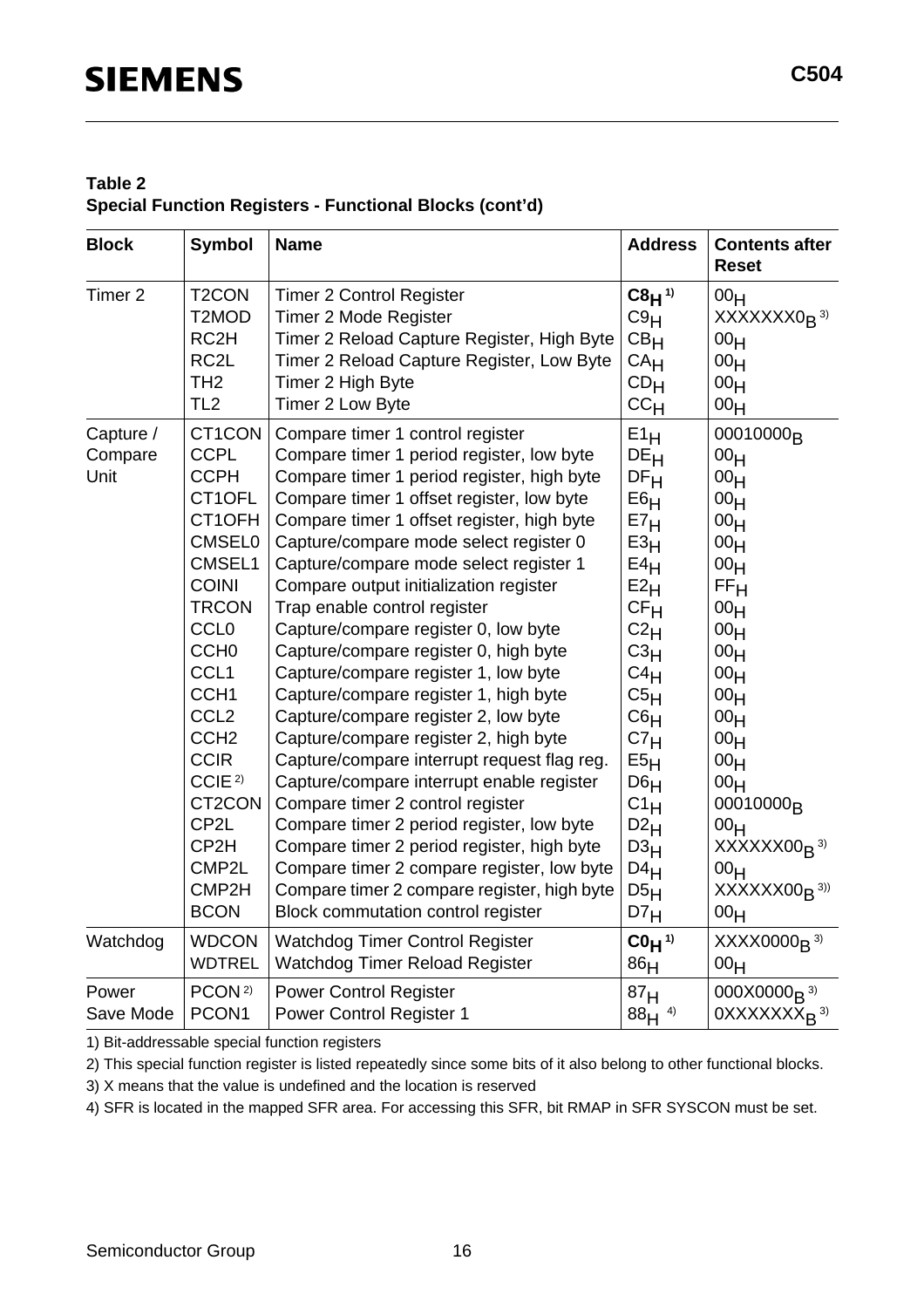#### **Table 3 Contents of the SFRs, SFRs in Numeric Order of their Addresses**

| <b>Addr</b>     | <b>Register</b>                 | Content   Bit 7<br>after<br>Reset <sup>1)</sup> |                           | Bit 6            | Bit 5           | Bit 4           | Bit 3            | Bit 2            | Bit 1             | Bit 0            |
|-----------------|---------------------------------|-------------------------------------------------|---------------------------|------------------|-----------------|-----------------|------------------|------------------|-------------------|------------------|
| $80H^{2}$       | P <sub>0</sub>                  | FF <sub>H</sub>                                 | .7                        | .6               | $.5\,$          | .4              | .3               | $\cdot$ .2       | $\cdot$ 1         | 0.               |
| 81 <sub>H</sub> | <b>SP</b>                       | 07 <sub>H</sub>                                 | $\cdot$                   | .6               | $.5\,$          | .4              | $\cdot$          | $\cdot$ .2       | $\cdot$ 1         | 0.               |
| 82 <sub>H</sub> | <b>DPL</b>                      | 00 <sub>H</sub>                                 | $\overline{\mathcal{L}}$  | .6               | $.5\,$          | .4              | .3               | $\cdot$ .2       | $\cdot$ 1         | 0.               |
| 83 <sub>H</sub> | <b>DPH</b>                      | 00 <sub>H</sub>                                 | $\cdot$ 7                 | .6               | $.5\,$          | .4              | .3               | $\cdot$ .2       | $\cdot$ 1         | 0.               |
| 86 <sub>H</sub> | <b>WDTREL</b>                   | 00 <sub>H</sub>                                 | <b>WDT</b><br><b>PSEL</b> | .6               | $.5\,$          | $\mathbf{.4}$   | $\cdot$ 3        | $\cdot$ .2       | $\cdot$ 1         | .0               |
| 87 <sub>H</sub> | <b>PCON</b>                     | 000X-<br>0000 <sub>B</sub>                      | <b>SMOD</b>               | <b>PDS</b>       | <b>IDLS</b>     |                 | GF1              | GF <sub>0</sub>  | <b>PDE</b>        | <b>IDLE</b>      |
| $88H^{2}$       | <b>TCON</b>                     | 00 <sub>H</sub>                                 | TF <sub>1</sub>           | TR <sub>1</sub>  | TF <sub>0</sub> | TR <sub>0</sub> | IE <sub>1</sub>  | IT1              | IE <sub>0</sub>   | IT <sub>0</sub>  |
| $88H^{3}$       | PCON1                           | OXXX-<br><b>XXXX<sub>B</sub></b>                | <b>EWPD</b>               |                  |                 |                 |                  |                  |                   | —                |
| 89 <sub>H</sub> | <b>TMOD</b>                     | 00 <sub>H</sub>                                 | <b>GATE</b>               | $C/\overline{T}$ | M <sub>1</sub>  | M <sub>0</sub>  | <b>GATE</b>      | $C/\overline{T}$ | M <sub>1</sub>    | M <sub>0</sub>   |
| $8A_H$          | TL <sub>0</sub>                 | 00 <sub>H</sub>                                 | .7                        | .6               | $.5\,$          | .4              | $\cdot$ 3        | $\cdot$ .2       | $\cdot$ 1         | 0.               |
| 8B <sub>H</sub> | TL <sub>1</sub>                 | 00 <sub>H</sub>                                 | .7                        | .6               | $.5\,$          | .4              | .3               | $\cdot$ .2       | $\cdot$ 1         | .0               |
| $8C_H$          | TH <sub>0</sub>                 | 00 <sub>H</sub>                                 | .7                        | .6               | $.5\,$          | $\cdot$         | $\cdot$          | $\cdot$ .2       | $\cdot$ 1         | $0.5\,$          |
| $8D_H$          | TH <sub>1</sub>                 | 00 <sub>H</sub>                                 | .7                        | .6               | $.5\,$          | .4              | $\overline{3}$   | $\cdot$ .2       | $\cdot$ 1         | 0.               |
| $90H^{2}$       | P <sub>1</sub>                  | FF <sub>H</sub>                                 | .7                        | .6               | $.5\,$          | $\cdot$         | .3               | .2               | T <sub>2</sub> EX | T <sub>2</sub>   |
|                 | $90H^{2}$ <sup>2)3)</sup> P1ANA | XXXX-<br>1111 <sub>B</sub>                      | $\overline{\phantom{0}}$  |                  |                 |                 | EAN <sub>3</sub> | EAN <sub>2</sub> | EAN1              | EAN <sub>0</sub> |
| $98H^{2}$       | <b>SCON</b>                     | 00 <sub>H</sub>                                 | SM <sub>0</sub>           | SM <sub>1</sub>  | SM <sub>2</sub> | <b>REN</b>      | TB <sub>8</sub>  | RB <sub>8</sub>  | TI                | R <sub>l</sub>   |
| 99H             | <b>SBUF</b>                     | $XX_{H}$                                        | $\cdot$ 7                 | $.6\,$           | $.5\,$          | $\mathbf{.4}$   | .3               | .2               | $\cdot$ 1         | .0               |
| $9A_H$          | <b>ITCON</b>                    | 0010-<br>1010 <sub>B</sub>                      | IT2                       | IE <sub>2</sub>  | <b>I2ETF</b>    | <b>I2ETR</b>    | <b>I1ETF</b>     | <b>I1ETR</b>     | <b>IOETF</b>      | <b>IOETR</b>     |
| $A0H^{2}$       | P <sub>2</sub>                  | FF <sub>H</sub>                                 | .7                        | .6               | $.5\,$          | .4              | .3               | .2               | $\cdot$ 1         | 0.               |
| $ABH^{2}$       | <b>IENO</b>                     | 0X00-<br>0000 <sub>B</sub>                      | EA                        |                  | ET <sub>2</sub> | ES              | ET <sub>1</sub>  | EX1              | ET <sub>0</sub>   | EX <sub>0</sub>  |
| A9H             | IEN1                            | XX00-<br>0000 <sub>B</sub>                      | $\overline{\phantom{0}}$  |                  | ECT1            | <b>ECCM</b>     | ECT <sub>2</sub> | <b>ECEM</b>      | EX <sub>2</sub>   | <b>EADC</b>      |
| $B0H^{2}$       | P <sub>3</sub>                  | FF <sub>H</sub>                                 | <b>RD</b>                 | <b>WR</b>        | T1              | T <sub>0</sub>  | INT1             | <b>INTO</b>      | TxD               | <b>RxD</b>       |

1) X means that the value is undefined and the location is reserved

2) Bit-addressable special function registers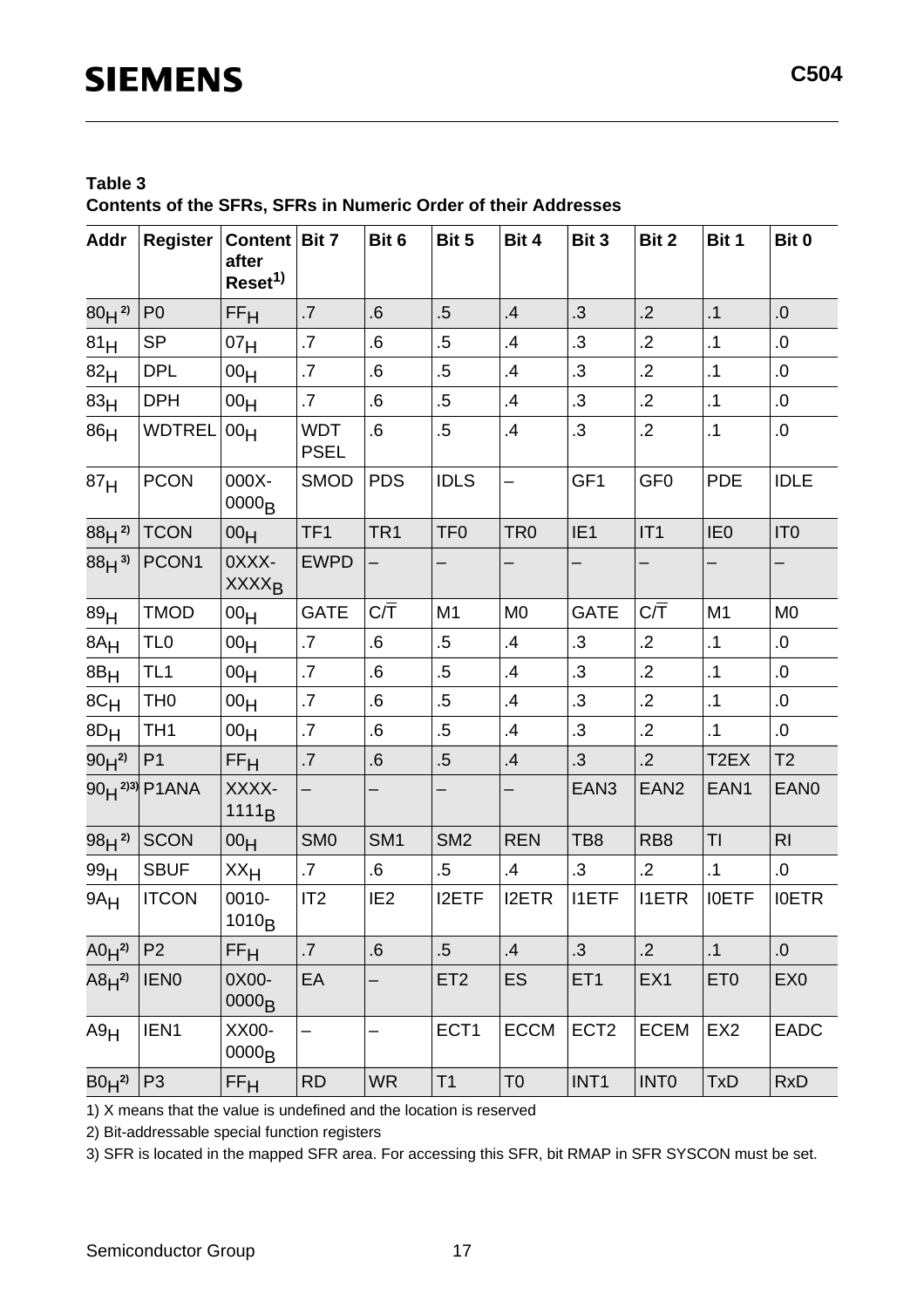#### **Table 3**

**Contents of the SFRs, SFRs in Numeric Order of their Addresses** (cont'd)

| <b>Addr</b>                  | <b>Register</b>    | Content   Bit 7<br>after<br>Reset <sup>1)</sup> |                          | Bit 6                    | Bit 5             | Bit 4                         | Bit 3             | Bit 2            | Bit 1           | Bit 0                   |
|------------------------------|--------------------|-------------------------------------------------|--------------------------|--------------------------|-------------------|-------------------------------|-------------------|------------------|-----------------|-------------------------|
|                              | $B0H^{2(3)}$ P3ANA | XX11-<br>$11XX_B$                               |                          |                          | EAN7              | EAN <sub>6</sub>              | EAN <sub>5</sub>  | EAN4             |                 |                         |
| B1 <sub>H</sub>              | SYSCON             | XX10-<br>XXX <sub>OB</sub>                      |                          |                          | <b>EALE</b>       | <b>RMAP</b>                   |                   | —                |                 | <b>XMAP</b>             |
| $B8H^{2}$                    | IP <sub>0</sub>    | XX00-<br>0000 <sub>B</sub>                      | $\overline{\phantom{0}}$ | $\overline{\phantom{0}}$ | PT <sub>2</sub>   | <b>PS</b>                     | PT <sub>1</sub>   | PX1              | PT <sub>0</sub> | PX <sub>0</sub>         |
| B9H                          | IP <sub>1</sub>    | XX00-<br>0000 <sub>B</sub>                      |                          |                          | PCT <sub>1</sub>  | <b>PCCM</b>                   | PCT <sub>2</sub>  | <b>PCEM</b>      | PX <sub>2</sub> | <b>PADC</b>             |
| CO <sub>H</sub> <sup>2</sup> | <b>WDCON</b>       | XXXX-<br>0000 <sub>B</sub>                      | $\overline{\phantom{0}}$ |                          |                   |                               | <b>OWDS</b>       | <b>WDTS</b>      | <b>WDT</b>      | <b>SWDT</b>             |
| $C1_H$                       | CT2CON             | $0001 -$<br>0000 <sub>B</sub>                   | CT <sub>2</sub> P        | ECT <sub>20</sub>        | STE <sub>2</sub>  | CT <sub>2</sub><br><b>RES</b> | CT <sub>2R</sub>  | CLK <sub>2</sub> | CLK1            | CLK0                    |
| C2 <sub>H</sub>              | <b>CCL0</b>        | 00 <sub>H</sub>                                 | .7                       | .6                       | $.5\,$            | .4                            | .3                | $\cdot$ .2       | $\cdot$ 1       | .0                      |
| $C_3H$                       | CCH <sub>0</sub>   | 00 <sub>H</sub>                                 | .7                       | .6                       | $.5\,$            | .4                            | $\cdot$ 3         | $\cdot$ .2       | .1              | 0.                      |
| $C4_H$                       | CCL <sub>1</sub>   | 00 <sub>H</sub>                                 | .7                       | .6                       | $.5\,$            | $\mathbf{.4}$                 | .3                | $\cdot$ .2       | $\cdot$ 1       | .0                      |
| C5 <sub>H</sub>              | CCH <sub>1</sub>   | 00 <sub>H</sub>                                 | .7                       | .6                       | $.5\,$            | .4                            | .3                | $\cdot$ .2       | $\cdot$ 1       | 0.                      |
| C6 <sub>H</sub>              | CCL <sub>2</sub>   | 00 <sub>H</sub>                                 | .7                       | .6                       | $.5\,$            | $\cdot$                       | $\cdot$ 3         | $\cdot$ .2       | .1              | 0.                      |
| C7 <sub>H</sub>              | CCH <sub>2</sub>   | 00 <sub>H</sub>                                 | .7                       | .6                       | $.5\,$            | .4                            | .3                | $\cdot$ .2       | $\cdot$ 1       | $.0\,$                  |
| $C8H^{2}$                    | T <sub>2</sub> CON | 00 <sub>H</sub>                                 | TF <sub>2</sub>          | EXF <sub>2</sub>         | <b>RCLK</b>       | <b>TCLK</b>                   | EXEN <sub>2</sub> | TR <sub>2</sub>  | C <sub>1</sub>  | CP/<br>$\overline{RL2}$ |
| C9H                          | T2MOD              | XXXX-<br>XXX <sub>OB</sub>                      |                          |                          |                   |                               |                   |                  |                 | <b>DCEN</b>             |
| CA <sub>H</sub>              | RC <sub>2</sub> L  | 00 <sub>H</sub>                                 | .7                       | .6                       | $.5\,$            | $\mathbf{.4}$                 | $\cdot$ 3         | $\cdot$ .2       | $\cdot$ 1       | $.0\,$                  |
| CB <sub>H</sub>              | RC <sub>2</sub> H  | 00 <sub>H</sub>                                 | .7                       | .6                       | .5                | .4                            | .3                | .2               | $\cdot$ 1       | .0                      |
| cc <sub>H</sub>              | TL <sub>2</sub>    | 00 <sub>H</sub>                                 | $.7\,$                   | 6.6                      | $.5\,$            | $\cdot$                       | .3                | $\cdot$ .2       | $\cdot$ 1       | 0.                      |
| CD <sub>H</sub>              | TH <sub>2</sub>    | 00 <sub>H</sub>                                 | $\cdot$ 7                | 6.6                      | $.5\,$            | $\mathbf{.4}$                 | $\cdot$ 3         | $\cdot$ .2       | $\cdot$ 1       | $.0\,$                  |
| CF <sub>H</sub>              | <b>TRCON</b>       | 00 <sub>H</sub>                                 | TRPEN                    | <b>TRF</b>               | TREN <sub>5</sub> | TREN4                         | TREN <sub>3</sub> | TREN2            | TREN1           | TREN0                   |
| $D0H^{2}$                    | <b>PSW</b>         | 00 <sub>H</sub>                                 | <b>CY</b>                | <b>AC</b>                | F <sub>0</sub>    | RS <sub>1</sub>               | RS <sub>0</sub>   | OV               | F <sub>1</sub>  | P                       |
| $D2_H$                       | CP2L               | 00 <sub>H</sub>                                 | $\cdot$                  | 6.6                      | $.5\,$            | $\cdot$                       | $\cdot$ 3         | $\cdot$ .2       | $\cdot$ 1       | 0.                      |

1) X means that the value is undefined and the location is reserved

2) Bit-addressable special function registers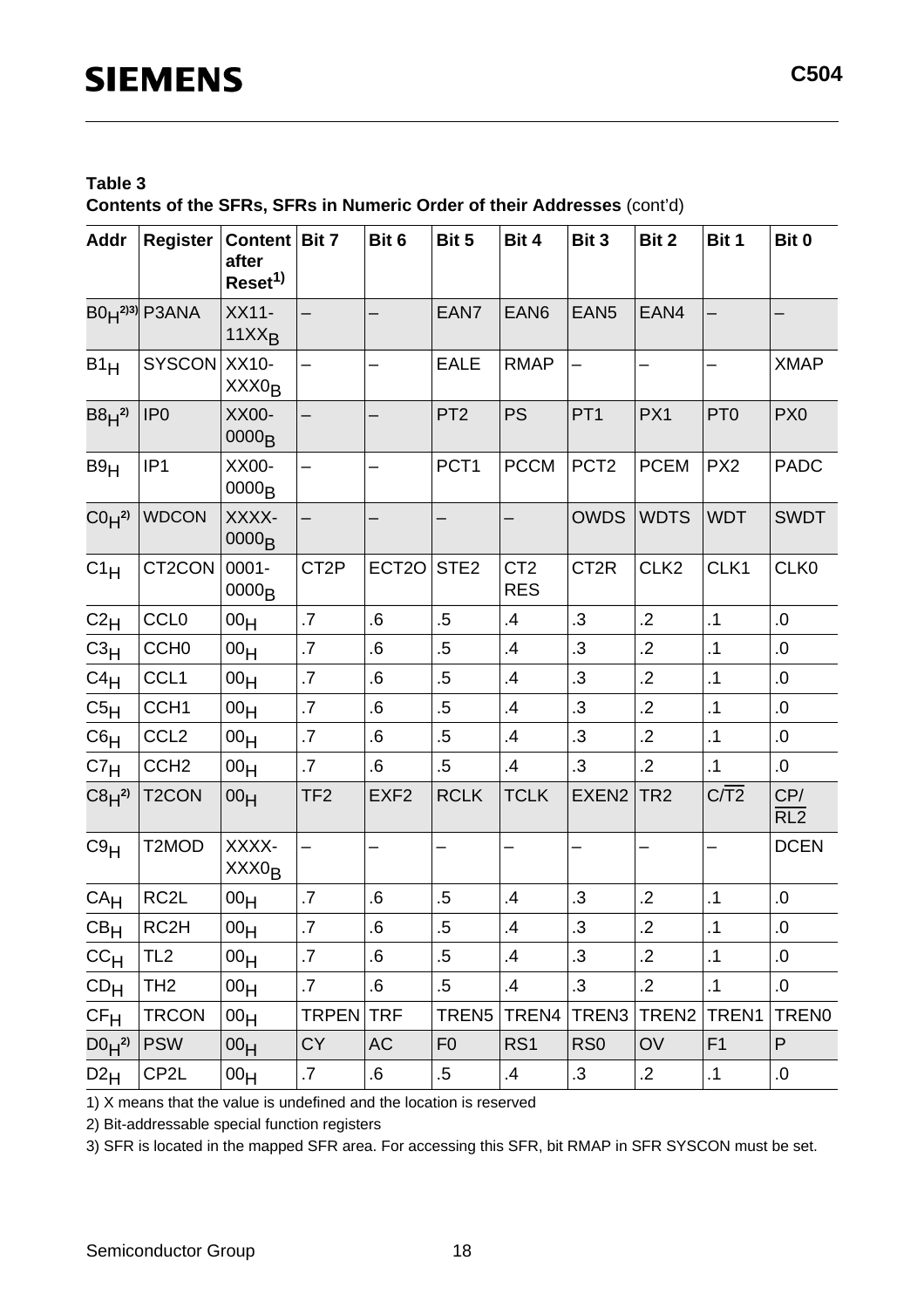#### **Table 3**

**Contents of the SFRs, SFRs in Numeric Order of their Addresses** (cont'd)

| <b>Addr</b>     | <b>Register</b> | Content   Bit 7<br>after<br>Reset <sup>1)</sup> |                               | Bit 6              | Bit 5                         | Bit 4                         | Bit 3                         | Bit 2                         | Bit 1                         | Bit 0                         |
|-----------------|-----------------|-------------------------------------------------|-------------------------------|--------------------|-------------------------------|-------------------------------|-------------------------------|-------------------------------|-------------------------------|-------------------------------|
| D3 <sub>H</sub> | CP2H            | XXXX.<br>$XX00_B$                               |                               |                    |                               |                               |                               |                               | .1                            | 0.                            |
| $D4_H$          | CMP2L           | 00 <sub>H</sub>                                 | .7                            | .6                 | $.5\,$                        | .4                            | $\cdot$ 3                     | $\cdot$ .2                    | .1                            | 0.                            |
| D5H             | CMP2H           | XXXX.<br>$XX00_B$                               | —                             |                    | -                             | —                             |                               |                               | .1                            | 0.                            |
| D6 <sub>H</sub> | <b>CCIE</b>     | 00 <sub>H</sub>                                 | <b>ECTP</b>                   | <b>ECTC</b>        | CC <sub>2</sub><br><b>FEN</b> | CC <sub>2</sub><br><b>REN</b> | CC <sub>1</sub><br><b>FEN</b> | CC <sub>1</sub><br><b>REN</b> | CC <sub>0</sub><br><b>FEN</b> | CC <sub>0</sub><br><b>REN</b> |
| D7 <sub>H</sub> | <b>BCON</b>     | 00 <sub>H</sub>                                 | <b>BCMP</b><br><b>BCEM</b>    | PWM1               | PWM <sub>0</sub>              | <b>EBCE</b>                   | <b>BCERR</b>                  | <b>BCEN</b>                   | BCM1                          | BCM <sub>0</sub>              |
| $D8H^{2}$       | ADCON0          | XX00-<br>0000 <sub>B</sub>                      |                               |                    | <b>IADC</b>                   | <b>BSY</b>                    | <b>ADM</b>                    | MX <sub>2</sub>               | MX1                           | MX <sub>0</sub>               |
| D9H             | <b>ADDATH</b>   | 00 <sub>H</sub>                                 | .9                            | .8                 | .7                            | .6                            | $.5\,$                        | .4                            | .3                            | $\cdot$ .2                    |
| DA <sub>H</sub> | <b>ADDATL</b>   | 00XX-<br><b>XXXX<sub>B</sub></b>                | $\cdot$ 1                     | 0.                 |                               |                               |                               |                               |                               |                               |
| DC <sub>H</sub> | ADCON1          | $01XX -$<br>X000 <sub>B</sub>                   | ADCL1                         | <b>ADCL0</b>       |                               |                               |                               | MX <sub>2</sub>               | MX1                           | MX <sub>0</sub>               |
| DE <sub>H</sub> | <b>CCPL</b>     | 00 <sub>H</sub>                                 | .7                            | .6                 | $.5\,$                        | .4                            | $\cdot$ 3                     | $\overline{2}$                | $\cdot$ 1                     | 0.                            |
| DF <sub>H</sub> | <b>CCPH</b>     | 00 <sub>H</sub>                                 | .7                            | .6                 | $.5\,$                        | .4                            | $\cdot$ 3                     | $\cdot$ .2                    | .1                            | 0.                            |
| $E0H^{2}$       | <b>ACC</b>      | 00 <sub>H</sub>                                 | .7                            | 6.6                | $.5\,$                        | .4                            | $\cdot$ 3                     | $\cdot$ .2                    | .1                            | 0.                            |
| E1H             | CT1CON          | $0001 -$<br>0000 <sub>B</sub>                   | <b>CTM</b>                    | <b>ETRP</b>        | STE <sub>1</sub>              | CT <sub>1</sub><br><b>RES</b> | CT <sub>1R</sub>              | CLK <sub>2</sub>              | CLK1                          | CLK0                          |
| E2H             | <b>COINI</b>    | FF <sub>H</sub>                                 | <b>COUT</b><br>3 <sub>l</sub> | COUTX COUT         | 21                            | CC2I                          | <b>COUT</b><br>11             | CC1I                          | <b>COUT</b><br>01             | CCOI                          |
| $E3_H$          | CMSEL0 $ 00_H$  |                                                 | CMSEL<br>13                   | <b>CMSEL</b><br>12 | <b>CMSEL</b><br>11            | <b>CMSEL</b><br>10            | <b>CMSEL</b><br>03            | <b>CMSEL</b><br>02            | <b>CMSEL</b><br>01            | <b>CMSEL</b><br>$00\,$        |
| E4H             | CMSEL1          | $ 00_H$                                         | 0                             | $\overline{0}$     | $\overline{0}$                | 0                             | <b>CMSEL</b><br>23            | <b>CMSEL</b><br>22            | <b>CMSEL</b><br>21            | <b>CMSEL</b><br>20            |
| E5 <sub>H</sub> | <b>CCIR</b>     | 00 <sub>H</sub>                                 | CT1FP                         | CT1FC              | CC <sub>2</sub> F             | CC <sub>2R</sub>              | CC1F                          | CC <sub>1R</sub>              | <b>CCOF</b>                   | <b>CCOR</b>                   |
| E6H             | CT1OFL          | 00 <sub>H</sub>                                 | $\cdot$ 7                     | .6                 | $.5\,$                        | $\cdot$                       | $\cdot 3$                     | $\cdot$                       | $\cdot$ 1                     | 0.                            |
| E7 <sub>H</sub> | CT1OFH          | 00 <sub>H</sub>                                 | .7                            | .6                 | $.5\,$                        | $\cdot$                       | $\cdot 3$                     | $\cdot$                       | $\cdot$ 1                     | 0.                            |
| $F0H^{2}$       | B               | 00 <sub>H</sub>                                 | $.7\,$                        | .6                 | $.5\,$                        | .4                            | $\cdot$                       | $\cdot$ .2                    | $\cdot$ 1                     | 0.                            |

1) X means that the value is undefined and the location is reserved

2) Bit-addressable special function registers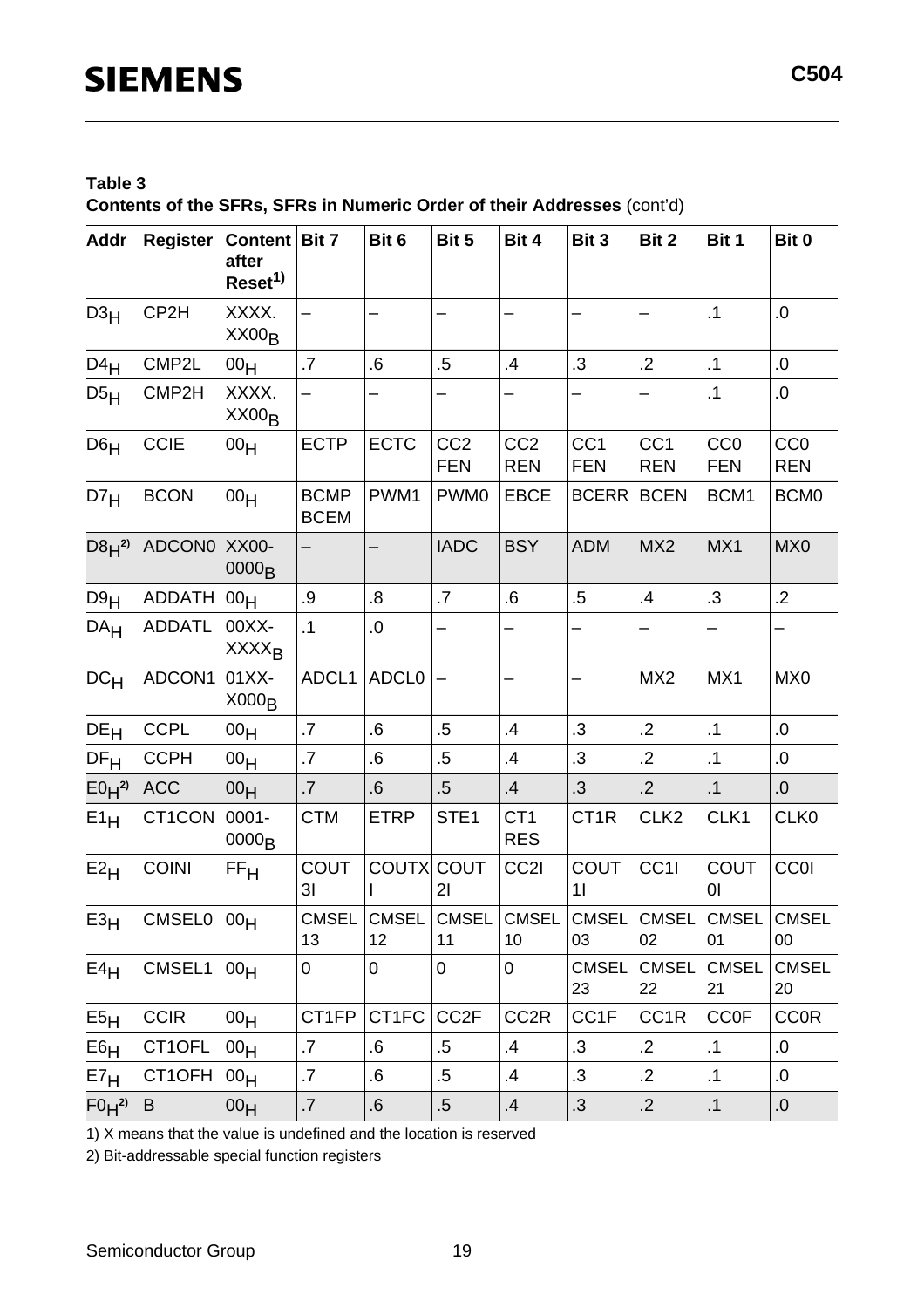#### **Timer / Counter 0 and 1**

Timer/Counter 0 and 1 can be used in four operating modes as listed in **table 4**.

#### **Table 4**

**Timer/Counter 0 and 1 Operating Modes**

| <b>Mode</b>    | <b>Description</b>                                                                         |      |          | <b>TMOD</b>    |                | <b>Input Clock</b>           |                             |  |
|----------------|--------------------------------------------------------------------------------------------|------|----------|----------------|----------------|------------------------------|-----------------------------|--|
|                |                                                                                            | Gate | C/T      | M <sub>1</sub> | M <sub>0</sub> | internal                     | external (max)              |  |
| $\overline{0}$ | 8-bit timer/counter with a<br>divide-by-32 prescaler                                       | X    | X        | 0              | $\overline{0}$ | $f_{\rm osc}/_{12\times 32}$ | $f_{\rm OSC}/_{24\times32}$ |  |
| 1              | 16-bit timer/counter                                                                       | X    | X        | 1              | 1              | f <sub>osc/12</sub>          | $f_{\rm osc}/_{24}$         |  |
| $\overline{2}$ | 8-bit timer/counter with<br>8-bit autoreload                                               | X    | X        | 0              | 0              | $f_{\rm osc}/_{12}$          | $f_{\rm osc}/_{24}$         |  |
| 3              | Timer/counter 0 used as one<br>8-bit timer/counter and one<br>8-bit timer<br>Timer 1 stops | X    | $\times$ | 1              |                | $f_{\rm osc}/_{12}$          | $f_{\rm osc}/_{24}$         |  |

In the "timer" function  $(C/T = '0')$  the register is incremented every machine cycle. Therefore the count rate is  $f_{\rm osc}/12$ .

In the "counter" function the register is incremented in response to a 1-to-0 transition at its corresponding external input pin (P3.4/T0, P3.5/T1). Since it takes two machine cycles to detect a falling edge the max. count rate is  $f_{\text{OSC}}/24$ . External inputs INT0 and INT1 (P3.2, P3.3) can be programmed to function as a gate to facilitate pulse width measurements. **Figure 5** illustrates the input clock logic.



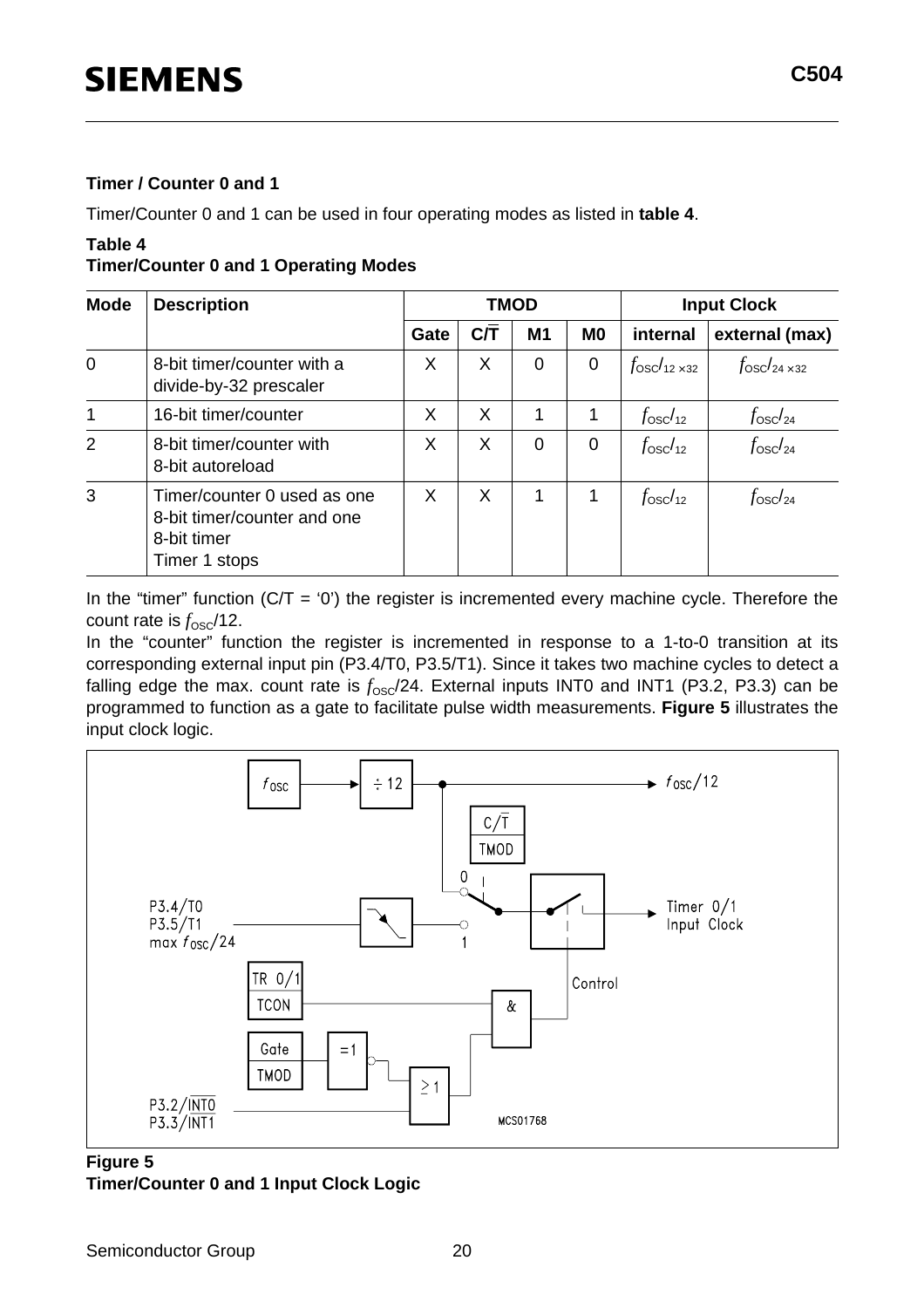#### **Timer 2**

Timer 2 is a 16-bit Timer/Counter with an up/down count feature. It can operate either as timer or as an event counter which is selected by bit C/T2 (T2CON.1). It has three operating modes as shown in **table 5**.

#### **Table 5**

#### **Timer/Counter 2 Operating Modes**

|                                       |                                    | <b>T2CON</b>            |                   | T2MOD            | <b>T2CON</b>        |                            |                                                                                                                | <b>Input Clock</b> |                         |
|---------------------------------------|------------------------------------|-------------------------|-------------------|------------------|---------------------|----------------------------|----------------------------------------------------------------------------------------------------------------|--------------------|-------------------------|
| <b>Mode</b>                           | <b>RxCLK</b><br>or<br><b>TxCLK</b> | CP/<br>$\overline{RL2}$ | TR <sub>2</sub>   | <b>DCEN</b>      | <b>EXEN</b>         | P1.1/<br>T <sub>2</sub> EX | <b>Remarks</b>                                                                                                 | internal           | external<br>(P1.0/T2)   |
| 16-bit<br>Auto-                       | $\mathbf 0$                        | $\mathbf 0$             | 1                 | $\mathbf 0$      | 0                   | X                          | reload upon<br>overflow                                                                                        |                    |                         |
| reload                                | $\mathbf 0$                        | $\overline{0}$          | $\mathbf{1}$      | $\boldsymbol{0}$ | 1                   | $\downarrow$               | reload trigger<br>(falling edge)                                                                               | $f_{\rm osc}/12$   | max<br>$f_{\rm osc}/24$ |
|                                       | $\mathbf 0$                        | 0                       | 1                 | 1                | X                   | $\mathbf 0$                | Down counting                                                                                                  |                    |                         |
|                                       | $\overline{0}$                     | $\overline{0}$          | 1                 | 1                | X                   | 1                          | Up counting                                                                                                    |                    |                         |
| 16-bit<br>Cap-<br>ture                | $\overline{0}$<br>$\mathbf 0$      | 1<br>1                  | $\mathbf{1}$<br>1 | X<br>X           | $\overline{0}$<br>1 | X<br>$\downarrow$          | 16 bit Timer/<br>Counter (only<br>up-counting)<br>capture TH2,<br>$TL2 \rightarrow RC2H,$<br>RC <sub>2</sub> L | $f_{\rm osc}/12$   | max<br>$f_{\rm osc}/24$ |
| <b>Baud</b><br>Rate<br>Gene-<br>rator | 1<br>1                             | X<br>X                  | 1<br>1            | X<br>X           | $\overline{0}$<br>1 | $\mathsf{X}$<br>↓          | no overflow<br>interrupt<br>request (TF2)<br>extra external<br>interrupt<br>("Timer 2")                        | $f_{\rm osc}/2$    | max<br>$f_{\rm osc}/24$ |
| off                                   | X                                  | X                       | $\mathbf 0$       | X                | X                   | X                          | Timer 2 stops                                                                                                  |                    |                         |

**Note:**  $\downarrow$  =  $\leftarrow$  falling edge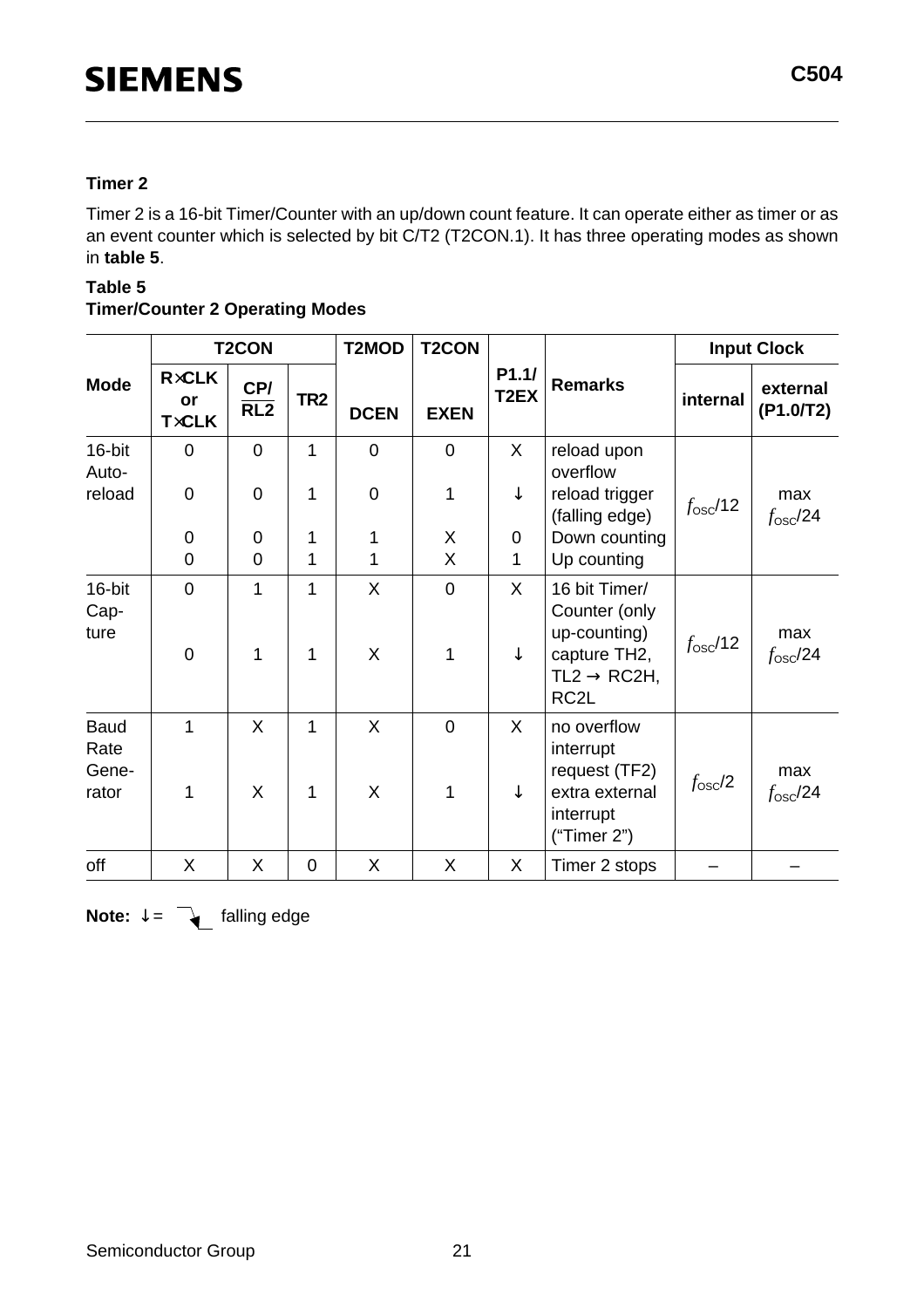#### **Capture/Compare Unit**

The Capture / Compare Unit (CCU) of the C504 is built up by a 16-bit 3-channel capture/compare unit (CAPCOM) and a 10-bit 1-channel compare unit (COMP). In compare mode, the CAPCOM unit provides two output signals per channel, which can have inverted signal polarity and nonoverlapping pulse transitions. The COMP unit can generate a single PWM output signal and is further used to modulate the CAPCOM output signals. In capture mode, the value of the compare timer 1 is stored in the capture registers if a signal transition occurs at the pins CCx. **Figure 6** shows the block diagram of the CCU.



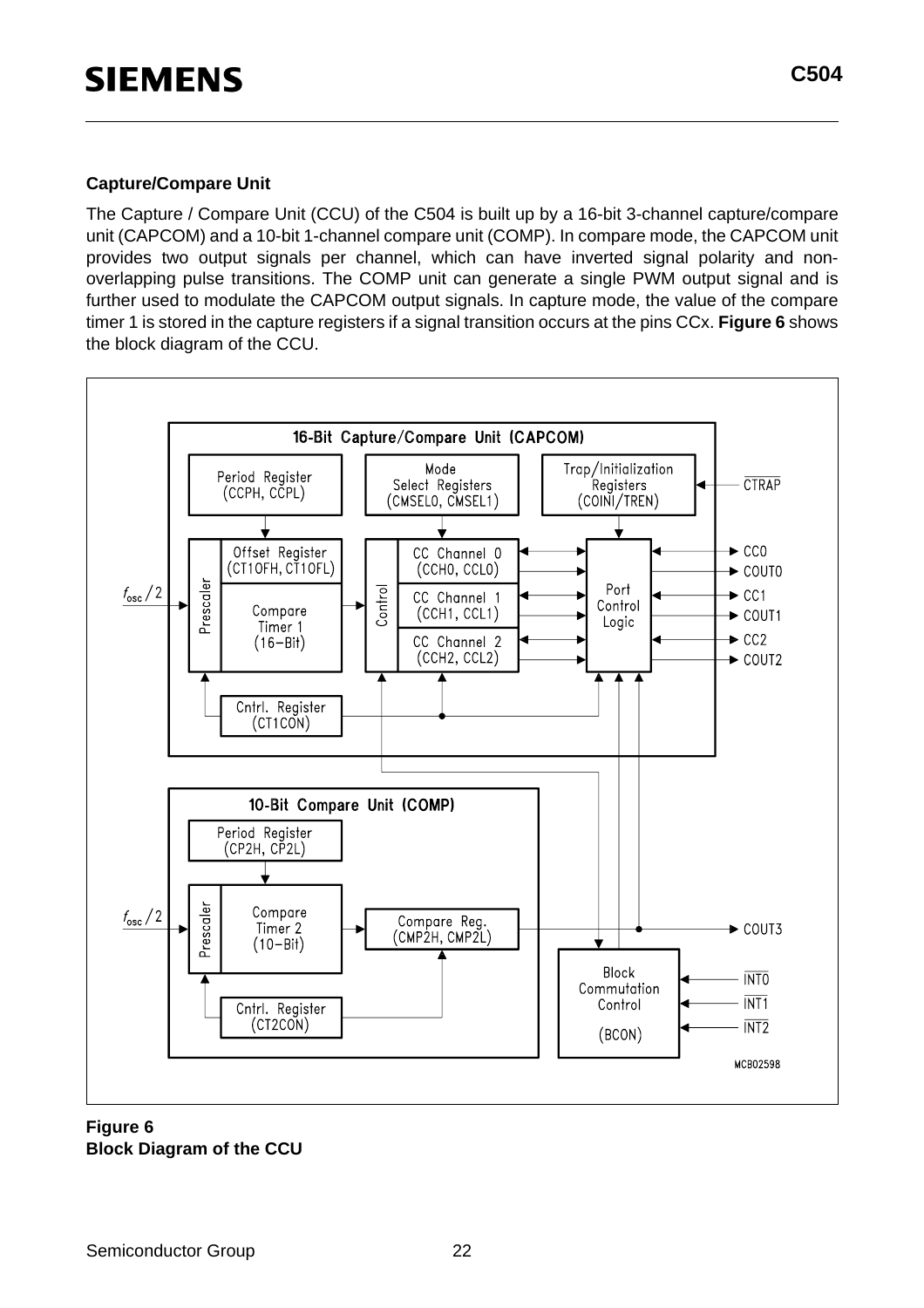The compare timer 1 and 2 are free running, processor clock coupled 16-bit / 10-bit timers which have each a count rate with a maximum of  $f_{\rm OSC}/2$  up to  $f_{\rm OSC}/256$ . The compare timer operations with its possible compare output signal waveforms are shown in **figure 7**.



#### **Figure 7**

#### **Basic Operating Modes of the CAPCOM Unit**

Compare timer 1 runs only in operating mode 1 with one output signal of selectable signal polarity at the pin COUT3.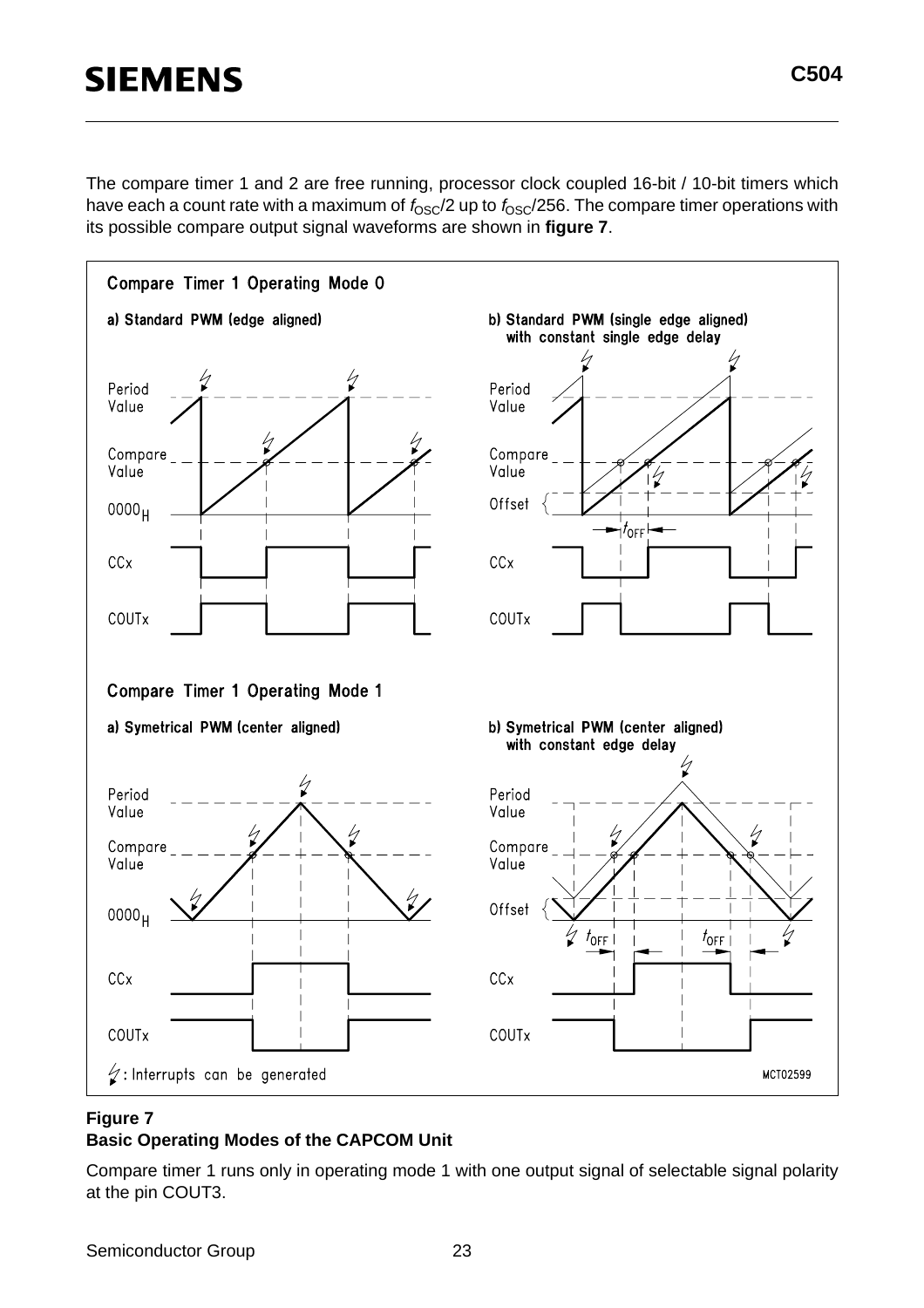#### **Serial Interface (USART)**

The serial port is full duplex and can operate in four modes (one synchronous mode, three asynchronous modes) as illustrated in **table 6**. The possible baudrates can be calculated using the formulas given in **table 6**.

#### **Table 6 USART Operating Modes**

|                |                 | <b>SCON</b>     | <b>Baudrate</b>                      | <b>Description</b>                                                                                                                        |
|----------------|-----------------|-----------------|--------------------------------------|-------------------------------------------------------------------------------------------------------------------------------------------|
| <b>Mode</b>    | SM <sub>0</sub> | SM <sub>1</sub> |                                      |                                                                                                                                           |
| $\Omega$       | $\Omega$        | 0               | $f_{\rm osc}/12$                     | Serial data enters and exits through $R\times D$ .<br>$T \times D$ outputs the shift clock. 8-bit are<br>transmitted/received (LSB first) |
| 1              | $\Omega$        |                 | Timer 1/2 overflow rate              | 8-bit UART<br>10 bits are transmitted (through $T\times D$ ) or<br>received $(R \times D)$                                                |
| $\overline{2}$ |                 | $\Omega$        | $f_{\rm osc}/32$ or $f_{\rm osc}/64$ | 9-bit UART<br>11 bits are transmitted $(T\times D)$ or<br>received $(R \times D)$                                                         |
| 3              |                 | 1               | Timer 1/2 overflow rate              | 9-bit UART<br>Like mode 2 except the variable baud rate                                                                                   |



**Figure 8**

**Block Diagram of Baud Rate Generation for the Serial Interface**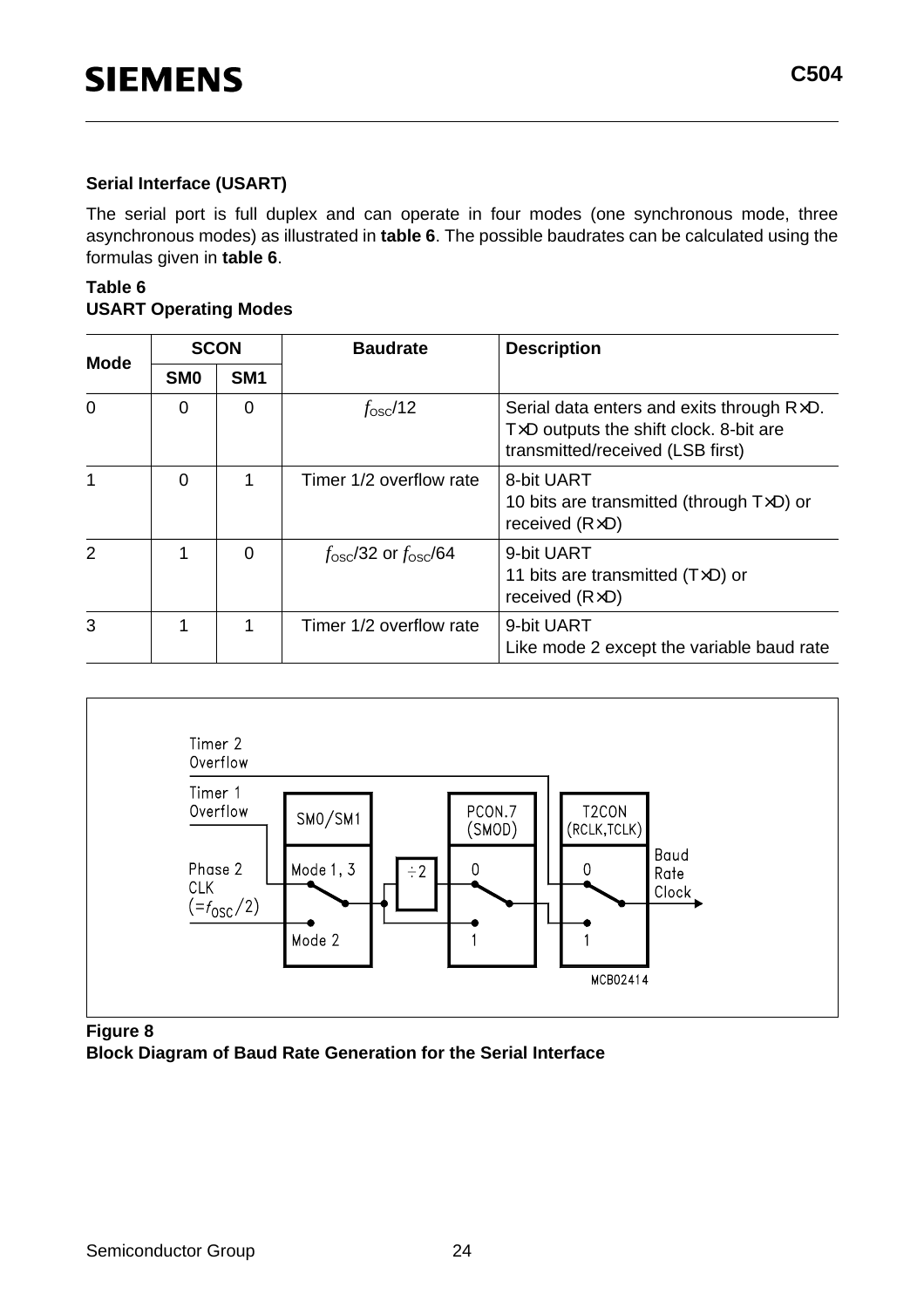The possible baudrates can be calculated using the formulas given in **table 7**.

#### **Table 7 Formulas for Calculating Baudrates**

| <b>Baud Rate</b><br>derived from                                 | Interface Mode | <b>Baudrate</b>                                                                                                       |
|------------------------------------------------------------------|----------------|-----------------------------------------------------------------------------------------------------------------------|
| Oscillator                                                       | Ő<br>2         | $f_{\rm osc}/12$<br>$(2^{SMOD} \times f_{OSC})$ / 64                                                                  |
| Timer 1 (16-bit timer)<br>(8-bit timer with<br>8-bit autoreload) | 1,3<br>1,3     | $(2^{SMOD} \times \text{timer 1 overflow rate})$ /32<br>$(2^{SMOD} \times f_{OSC}) / (32 \times 12 \times (256-TH1))$ |
| Timer 2                                                          | 1.3            | $f_{\rm osc}$ / (32 × (65536-(RC2H, RC2L))                                                                            |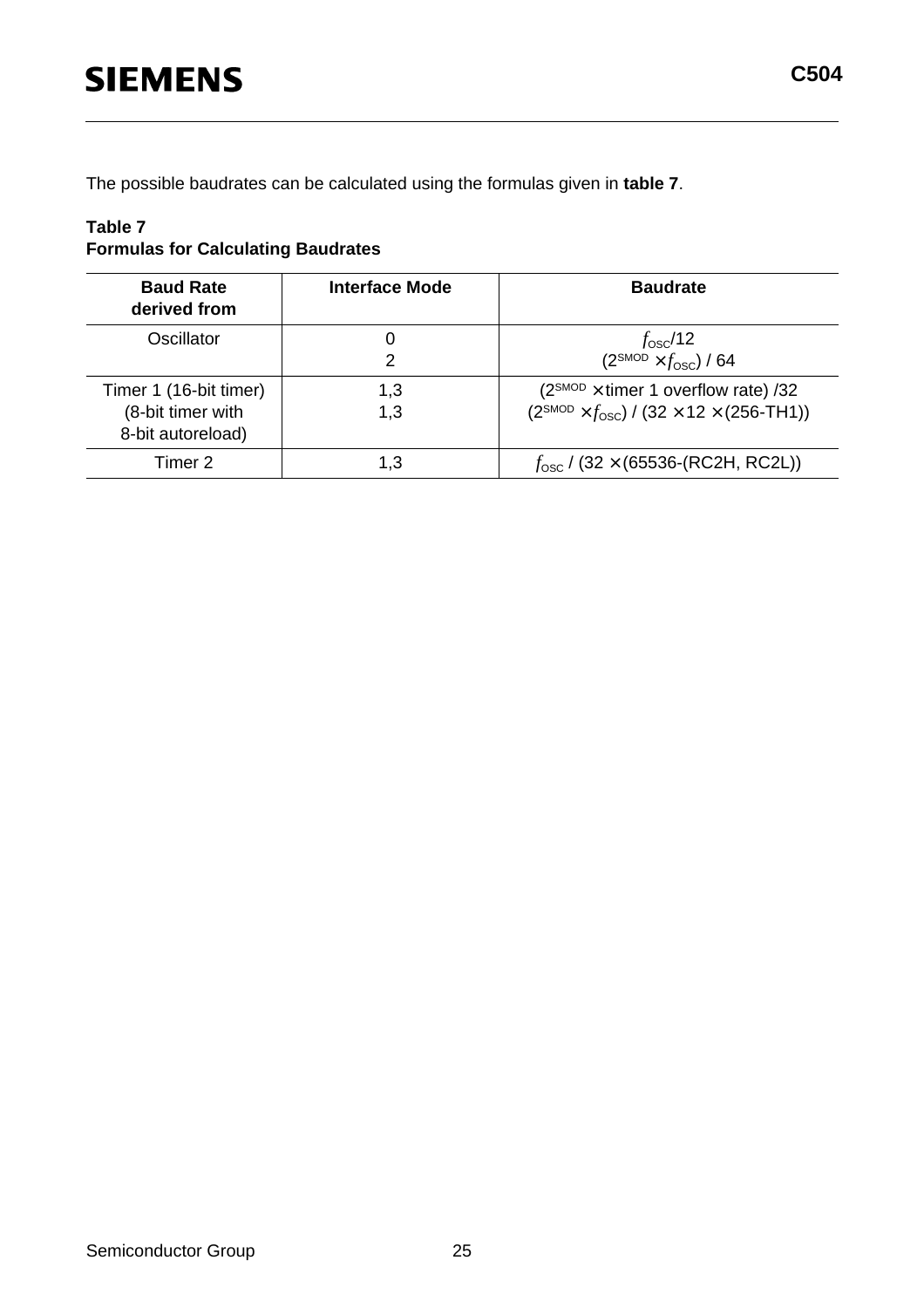The C504 has a high performance 10-bit A/D converter (**figure 9**) with 8 inputs included which uses successive approximation technique for the conversion of analog input voltages.



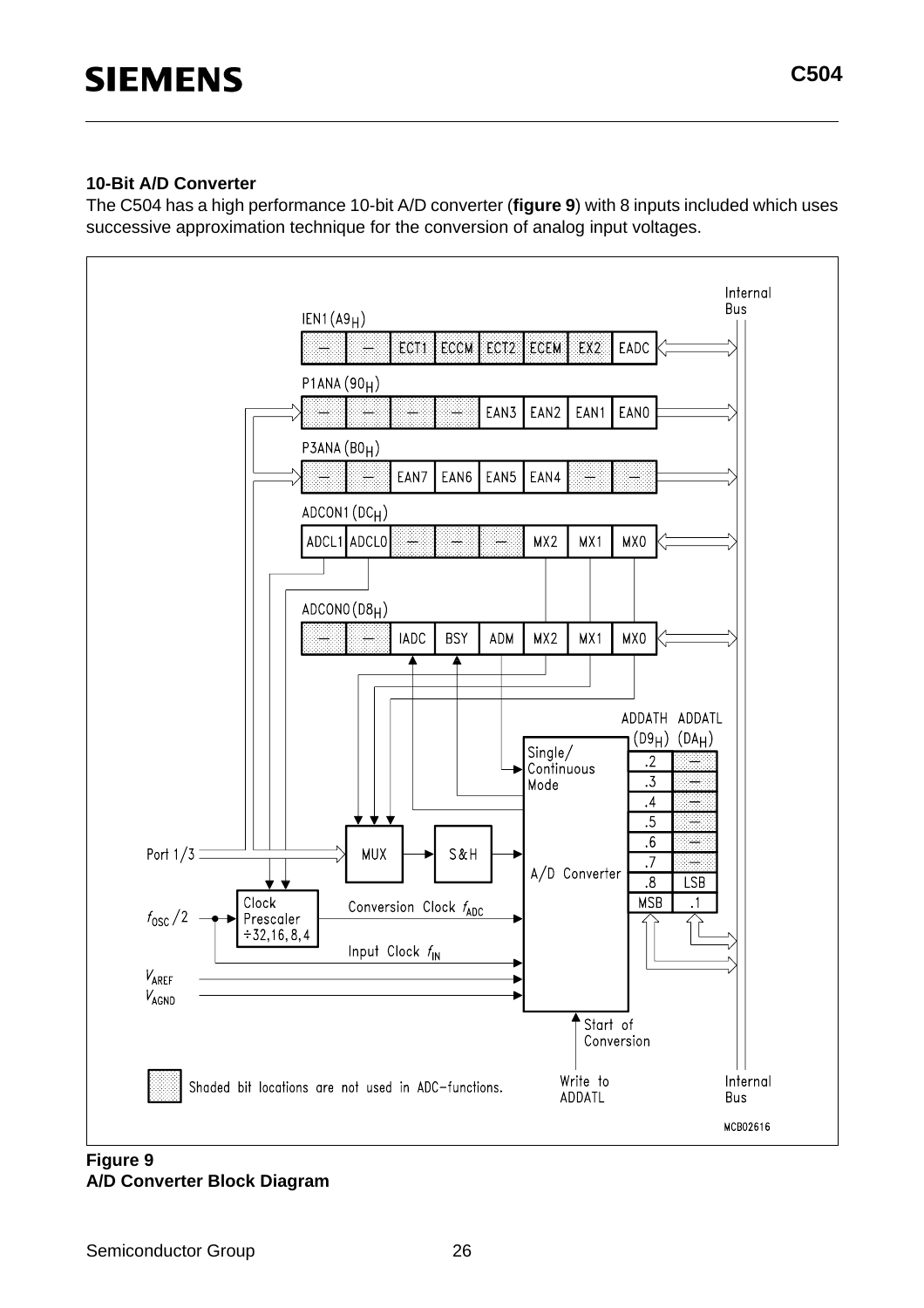The A/D converter uses two clock signals for operation : the conversion clock  $f_{ADC}$  (= 1/  $t_{ADC}$ ) and the input clock  $f_{IN}$  (= 1/  $t_{IN}$ ). Both clock signals are derived from the C504 system clock  $f_{OSC}$  which is applied at the XTAL pins. The duration of an A/D conversion is a multiple of the period of the  $f_{IN}$ clock signal. The table in **figure 10** shows the prescaler ratios and the resulting A/D conversion times which must be selected for typical system clock rates.



#### **Figure 10 A/D Converter Clock Selection**

The analog inputs are located at port 1 and port 3 (4 lines on each port). The corresponding port 1 and port 3 pins have a port structure, which allows to use it either as digital I/Os or analog inputs. The analog input function of these mixed digital/analog port lines is selected via the registers P1ANA and P3ANA.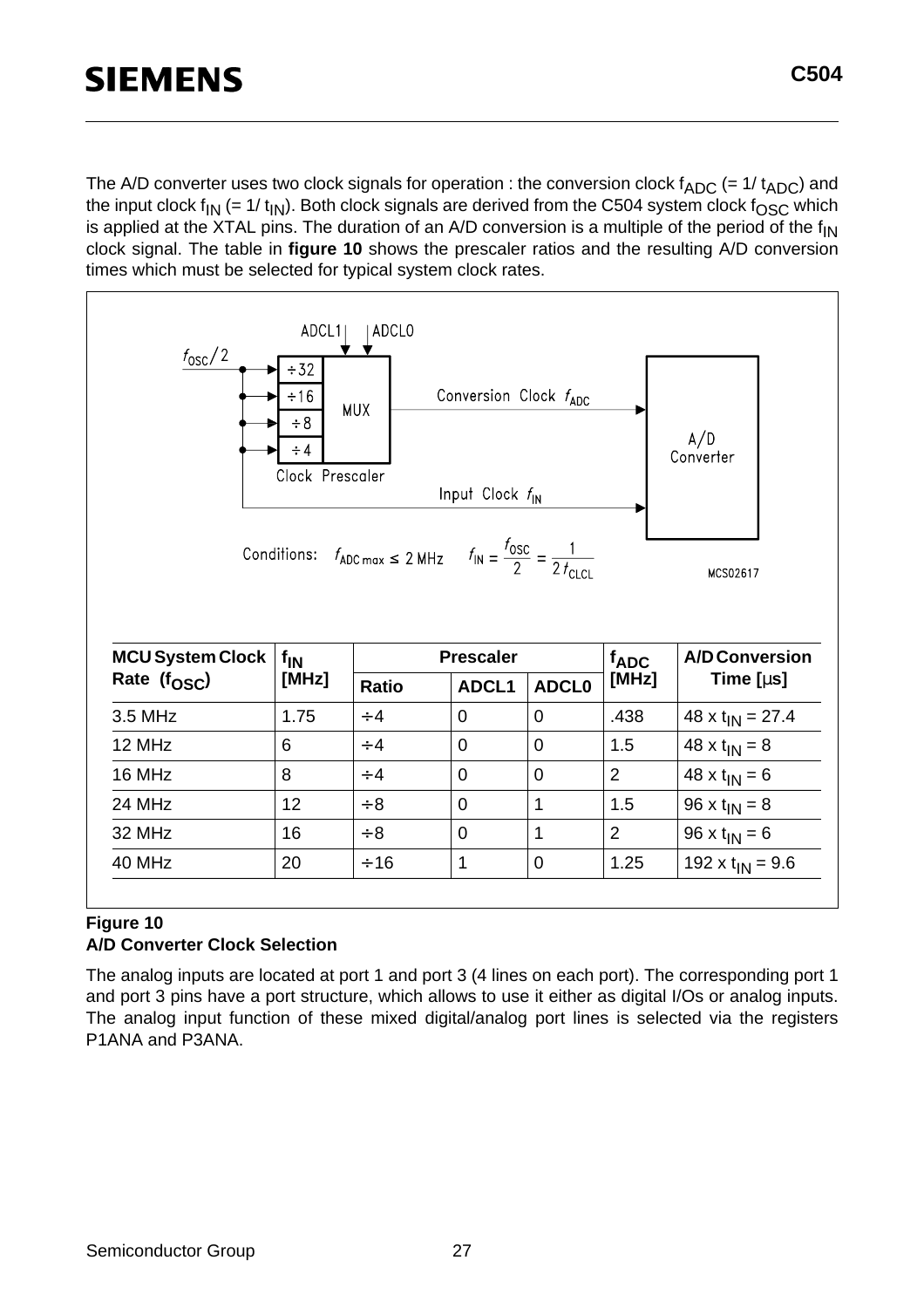#### **Interrupt System**

The C504 provides 12 interrupt sources with two priority levels. **Figure 11** and **12** give a general overview of the interrupt sources and illustrate the interrupt request and control flags.



#### **Figure 11 Interrupt Request Sources (Part 1)**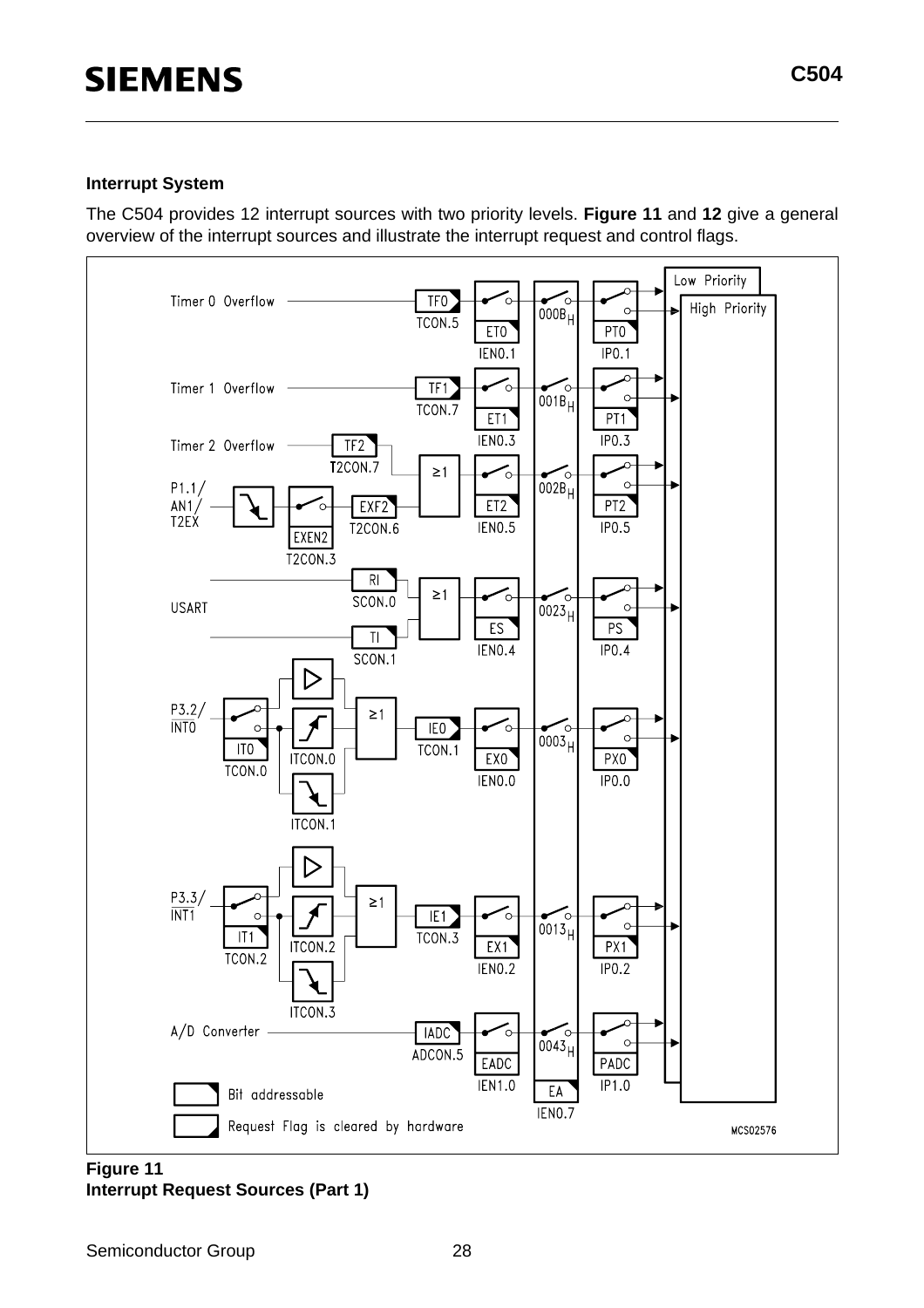

**Figure 12 Interrupt Request Sources (Part 2)**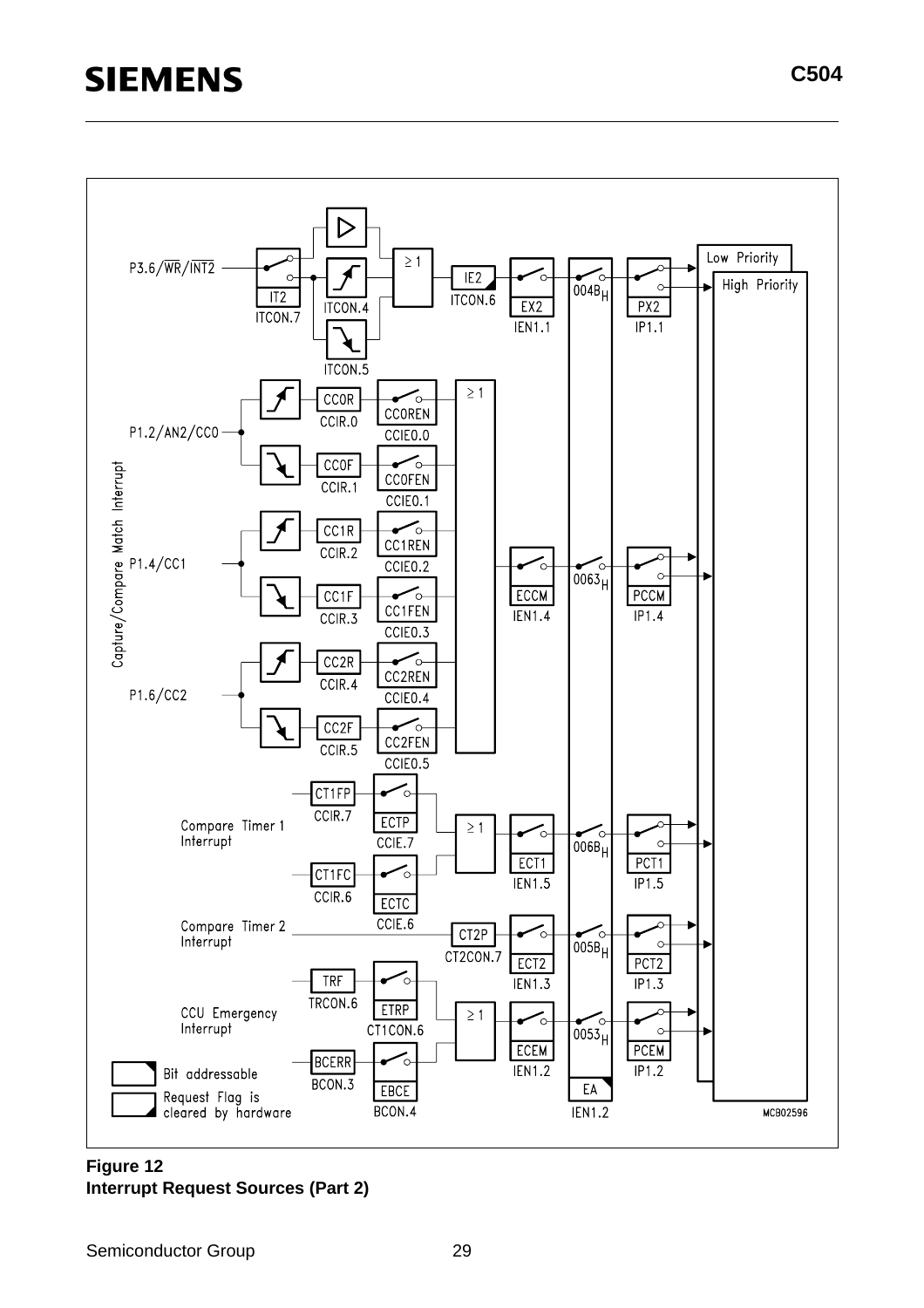#### **Table 8 Interrupt Vector Addresses**

| <b>Request Flags</b> | <b>Interrupt Source</b>           | <b>Vector Address</b> |
|----------------------|-----------------------------------|-----------------------|
| IE <sub>0</sub>      | External interrupt 0              | 0003 <sub>H</sub>     |
| TF <sub>0</sub>      | Timer 0 interrupt                 | $000B_H$              |
| IE <sub>1</sub>      | External interrupt 1              | 0013 <sub>H</sub>     |
| TF <sub>1</sub>      | Timer 1 interrupt                 | $001B_H$              |
| $RI + TI$            | Serial port interrupt             | 0023 <sub>H</sub>     |
| $TF2 + EXF2$         | Timer 2 interrupt                 | $002B_H$              |
| <b>IADC</b>          | A/D converter interrupt           | 0043 <sub>H</sub>     |
| IE <sub>2</sub>      | <b>External interrupt 2</b>       | $004B_H$              |
| TRF, BCERR           | CAPCOM emergency interrupt        | 0053 <sub>H</sub>     |
| CT <sub>2</sub> P    | Compare timer 2 interrupt         | $005B_H$              |
| CC0F-CC2F, CC0R-CC2R | Capture / compare match interrupt | 0063 <sub>H</sub>     |
| CT1FP, CT1FC         | Compare timer 1 interrupt         | $006B_H$              |
|                      | Power-down interrupt              | $007B_H$              |

A low-priority interrupt can itself be interrupted by a high-priority interrupt, but not by another lowpriority interrupt. A high-priority interrupt cannot be interrupted by any other interrupt source. If two requests of different priority level are received simultaneously, the request of higher priority is serviced. If requests of the same priority are received simultaneously, an internal polling sequence determines which request is serviced. Thus within each priority level there is a second priority structure determined by the polling sequence as shown in **table 9**.

#### **Table 9 Interrupt Source Structure**

| <b>Interrupt Source</b>     |                                   | <b>Priority</b> |
|-----------------------------|-----------------------------------|-----------------|
| <b>High Priority</b>        | Low Priority                      |                 |
| External Interrupt 0        | A/D Converter                     | High h          |
| Timer 0 Interrupt           | <b>External Interrupt 2</b>       |                 |
| <b>External Interrupt 1</b> | <b>CCU Emergency Interrupt</b>    |                 |
| Timer 1 Interrupt           | Compare Timer 2 Interrupt         |                 |
| <b>Serial Channel</b>       | Capture / Compare Match Interrupt |                 |
| Timer 2 Interrupt           | Compare Timer 1 Interrupt         | Low             |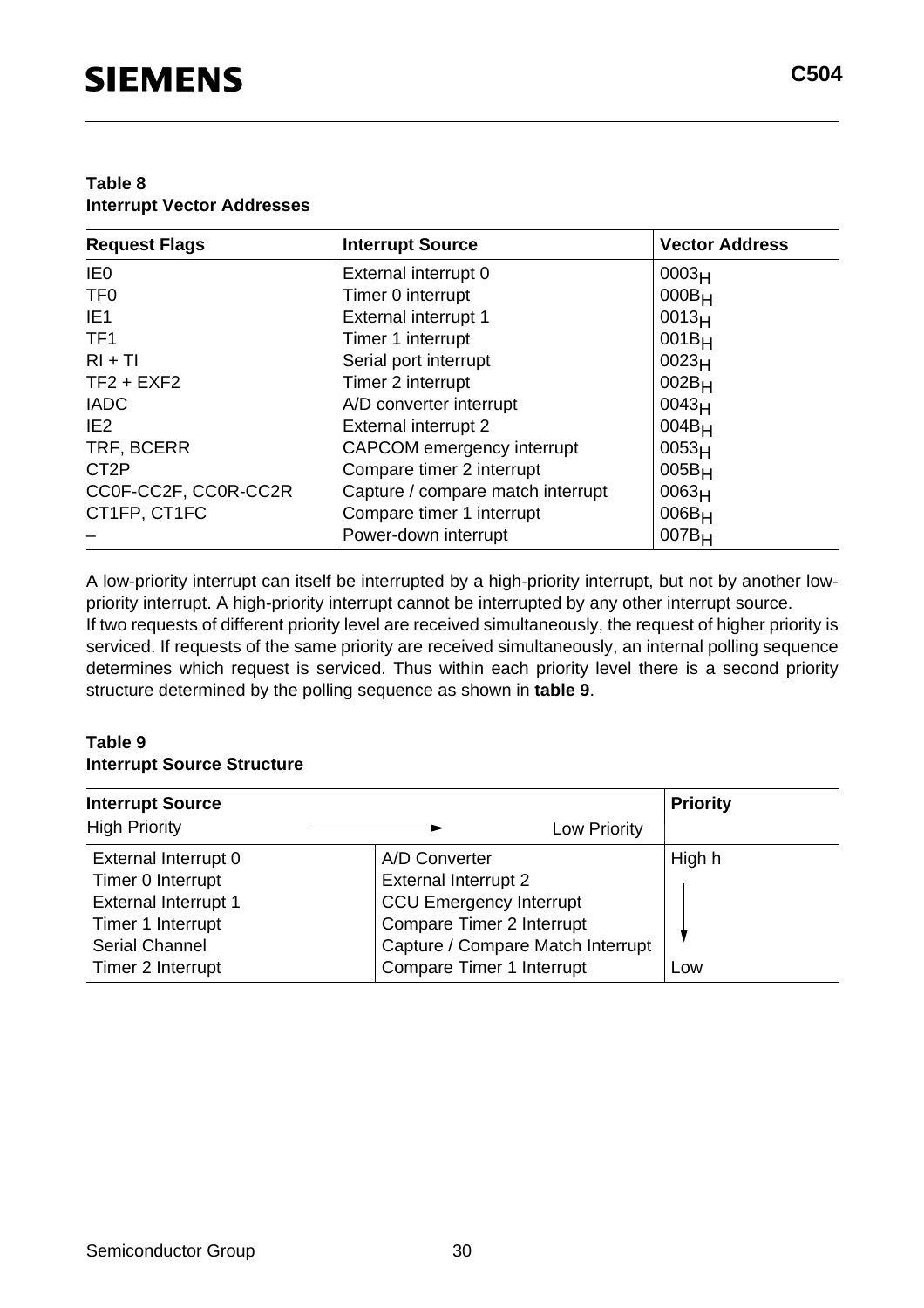**C504**

#### **Fail Save Mechanisms**

The C504 offers enhanced fail safe mechanisms, which allow an automatic recovery from software upset or hardware failure.

- 15-bit reloadable watchdog timer
- Oscillator Watchdog

#### **Watchdog Timer**

The watchdog timer in the C504 is a 15-bit timer, which is incremented by a count rate of either  $f_{\text{SOC}}$ 12 or  $f_{\text{CYCI F}}/32$ . From the 15-bit watchdog timer count value only the upper 7 bits can be programmed. **Figure 5** shows the block diagram of the programmable watchdog timer.



#### **Figure 13 Block Diagram of the Programmable Watchdog Timer**

The watchdog timer can be started by software (bit SWDT in SFR WDCON), but it cannot be stopped during active mode of the device. If the software fails to refresh the running watchdog timer an internal reset will be initiated. The reset cause (external reset or reset caused by the watchdog) can be examined by software (status flag WDTS in WDCON is set). A refresh of the watchdog timer is done by setting bits WDT (SFR WDCON) and SWDT consecutively. This double instruction sequence has been implemented to increase system security.

It must be noted, however, that the watchdog timer is halted during the idle mode and power down mode of the processor. Therefore, it is possible to use the idle mode in combination with the watchdog timer function.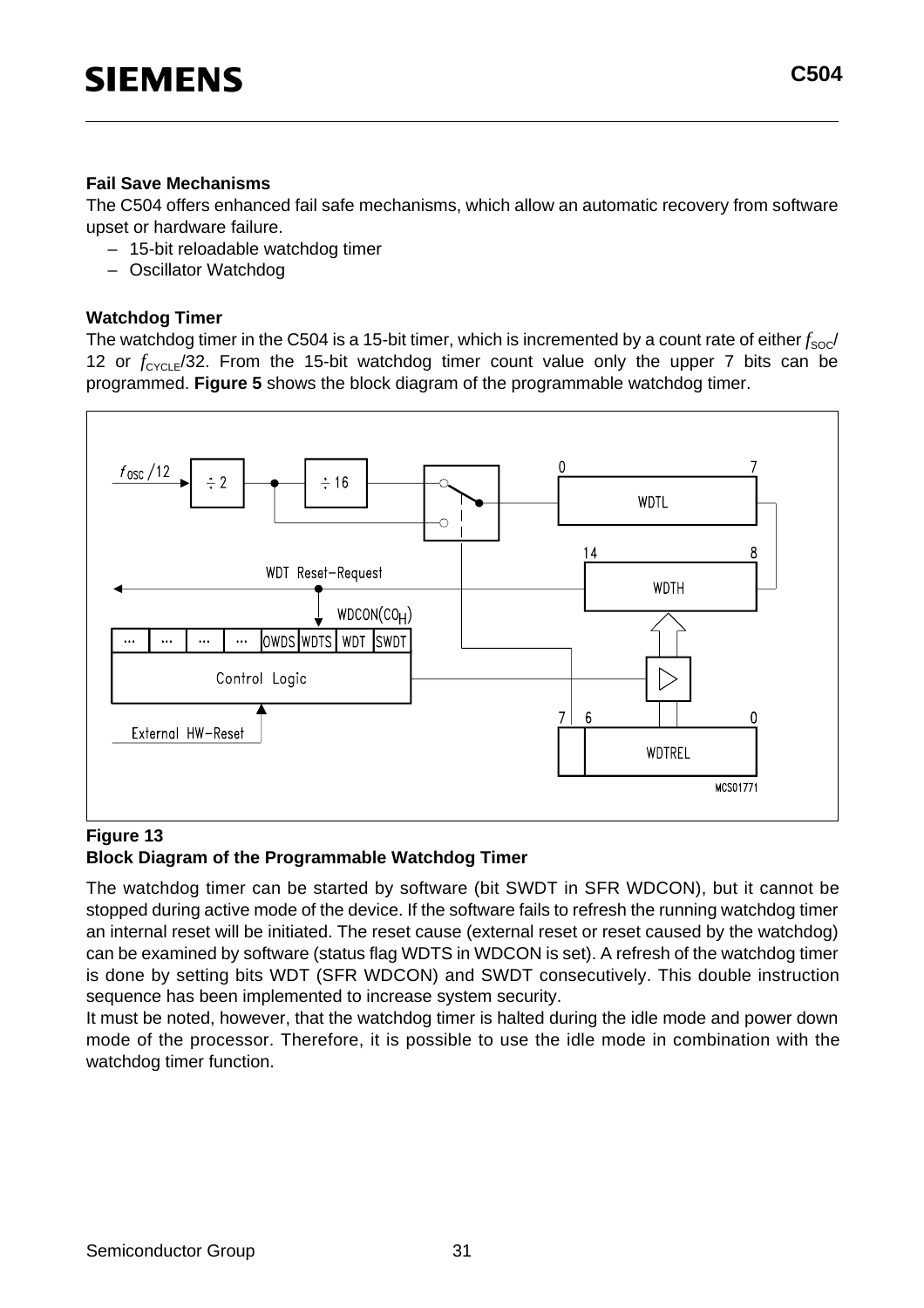#### **Oscillator Watchdog**

The oscillator watchdog of the C504 serves for three functions :

– **Monitoring of the on-chip oscillator's function**

The watchdog supervises the on-chip oscillator's frequency; if it is lower than the frequency of an auxiliary RC oscillator, the internal clock is supplied by this RC oscillator and the C504 is put into reset state; if the failure condition again disappears, the part executes a final reset phase of typ. 1 ms in order to allow the oscillator to stabilize; then the oscillator watchdog reset is released and the part starts program execution again.

– **Fast internal reset after power-on**

The oscillator watchdog unit provides a clock supply for the reset before the on-chip oscillator has started. The oscillator watchdog unit also works identically to the monitoring function.

– **Control of external wake-up from software power-down mode**

When the power-down mode is left by a low level at the INTO pin, the oscillator watchdog unit assures that the microcontroller resumes operation (execution of the power-down wake-up interrupt) with the nominal clock rate. In the power-down mode the RC oscillator and the onchip oscillator are stopped. Both oscillators are started again when power-down mode is released. When the on-chip oscillator has a higher frequency than the RC oscillator, the microcontroller starts operation after a final delay of typ. 1 ms in order to allow the on-chip oscillator to stabilize.



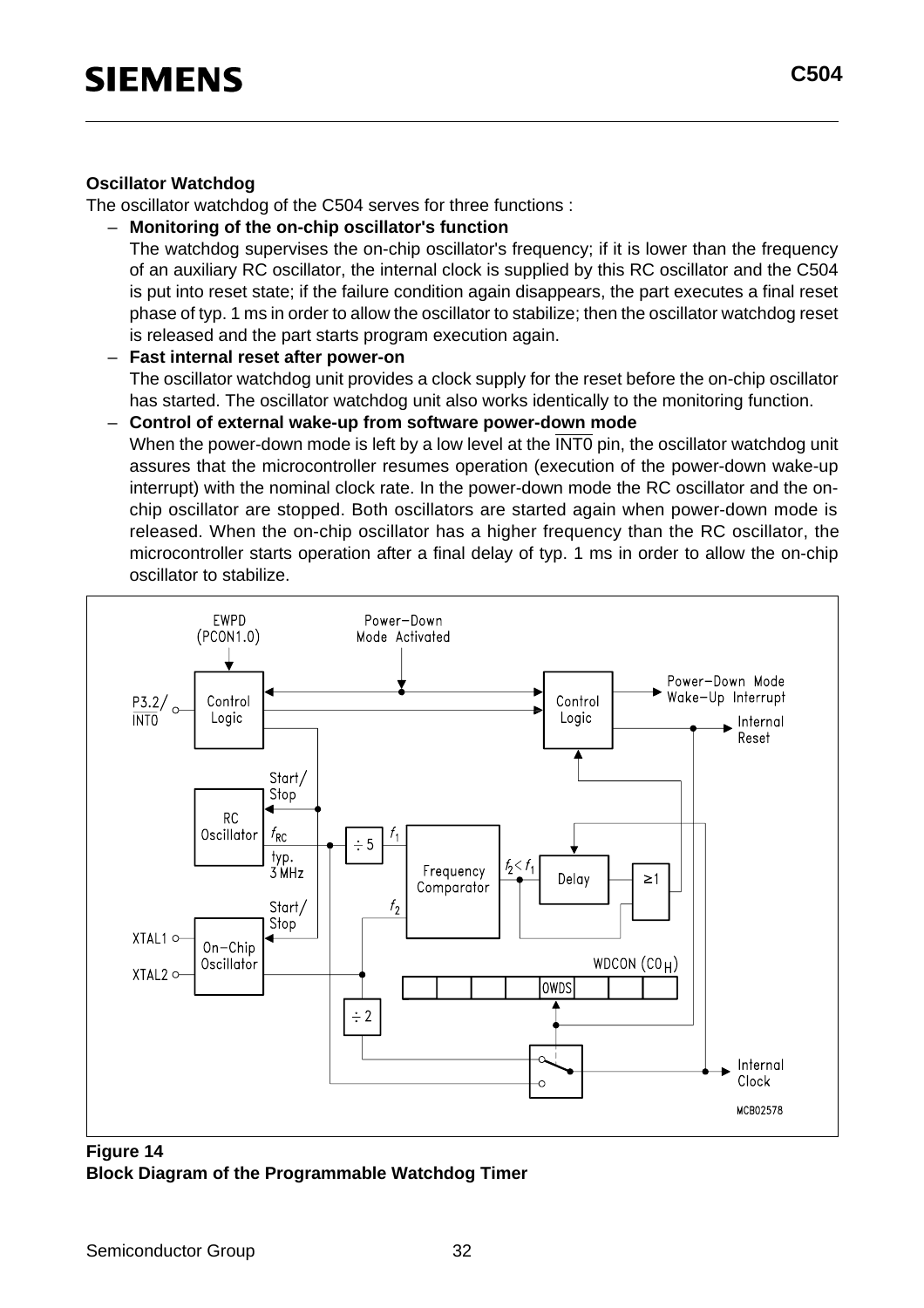#### **Power Saving Modes**

Two power down modes are available, the idle mode and power down mode.

- In the **idle mode** the oscillator of the C504 continues to run, but the CPU is gated off from the clock signal. However, the interrupt system, the serial port, the A/D converter, and all timers with the exception of the watchdog timer are further provided with the clock. The CPU status is preserved in its entirety: the stack pointer, program counter, program status word, accumulator, and all other registers maintain their data during idle mode.
- In the **power down** mode, the RC oscillator and the on-chip oscillator which operates with the XTAL pins is stopped. Therefore all functions of the microcontroller are stopped and only the contents of the on-chip RAM, XRAM and the SFR's are maintained. The port pins, which are controlled by their port latches, output the values that are held by their SFR's.

**Table 10** gives a general overview of the power saving modes.

| <b>Mode</b> | <b>Entering</b><br>2-Instruction<br><b>Example</b> | <b>Leaving by</b>                                      | <b>Remarks</b>                                                                        |  |  |
|-------------|----------------------------------------------------|--------------------------------------------------------|---------------------------------------------------------------------------------------|--|--|
| Idle mode   | ORL PCON, #01H<br>ORL PCON, #20H                   | Ocurrence of an<br>interrupt from a<br>peripheral unit | CPU clock is stopped;<br>CPU maintains their data;<br>peripheral units are active (if |  |  |
|             |                                                    | Hardware Reset                                         | enabled) and provided with<br>clock                                                   |  |  |
| Power-Down  | ORL PCON, #02H                                     | <b>Hardware Reset</b>                                  | Oscillator is stopped;                                                                |  |  |
| Mode        | ORL PCON, #40H                                     | Wake-up from power<br>down                             | contents of on-chip RAM and<br>SFR's are maintained;                                  |  |  |

#### **Table 10 Power Saving Modes Overview**

In the power down mode of operation,  $V_{\text{cc}}$  can be reduced to minimize power consumption. It must be ensured, however, that  $V_{\text{CC}}$  is not reduced before the power down mode is invoked, and that  $V_{\text{CC}}$ is restored to its normal operating level, before the power down mode is terminated.

The idle mode can be terminated by activating any enabled peripheral interrupt or by resetting the C504. The power down mode can be terminated using an interrupt by a short low pulse at the pin P3.2/AN4/INT0 or by resetting the C504. If a power saving mode is left through an interrupt, the microcontroller state (CPU, ports, peripherals) remains preserved. If a power saving mode is left by a reset operation, the microcontroller state is disturbed and replaced by the reset state of the C504.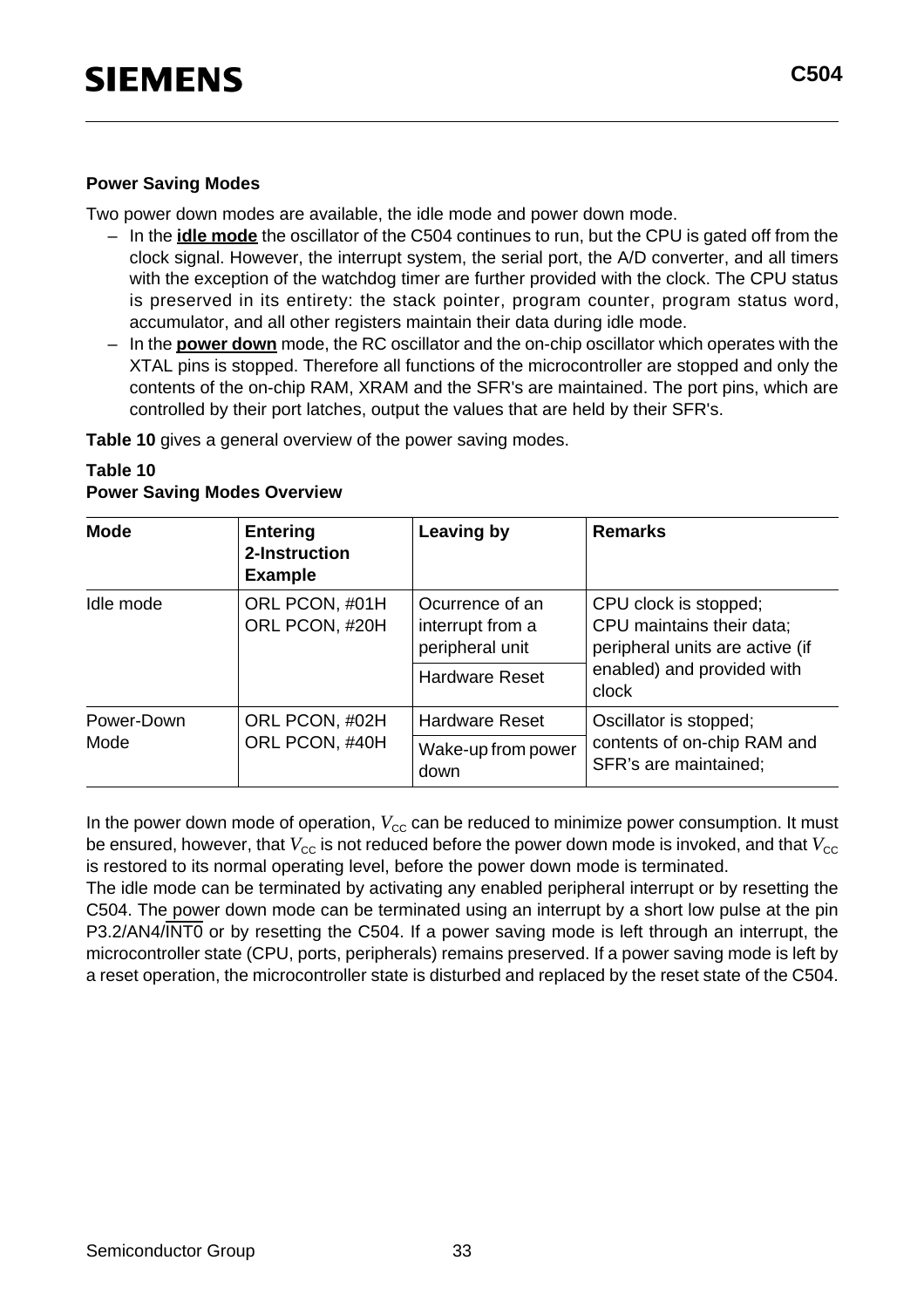#### **Absolute Maximum Ratings**

#### **Note:**

Stresses above those listed under "Absolute Maximum Ratings" may cause permanent damage of the device. This is a stress rating only and functional operation of the device at these or any other conditions above those indicated in the operational sections of this specification is not implied. Exposure to absolute maximum rating conditions for longer periods may affect device reliability. During overload conditions ( $V_{IN}$  >  $V_{CC}$  or  $V_{IN}$  <  $V_{SS}$ ) the Voltage on  $V_{cc}$  pins with respect to ground ( $V_{ss}$ ) must not exceed the values defined by the absolute maximum ratings.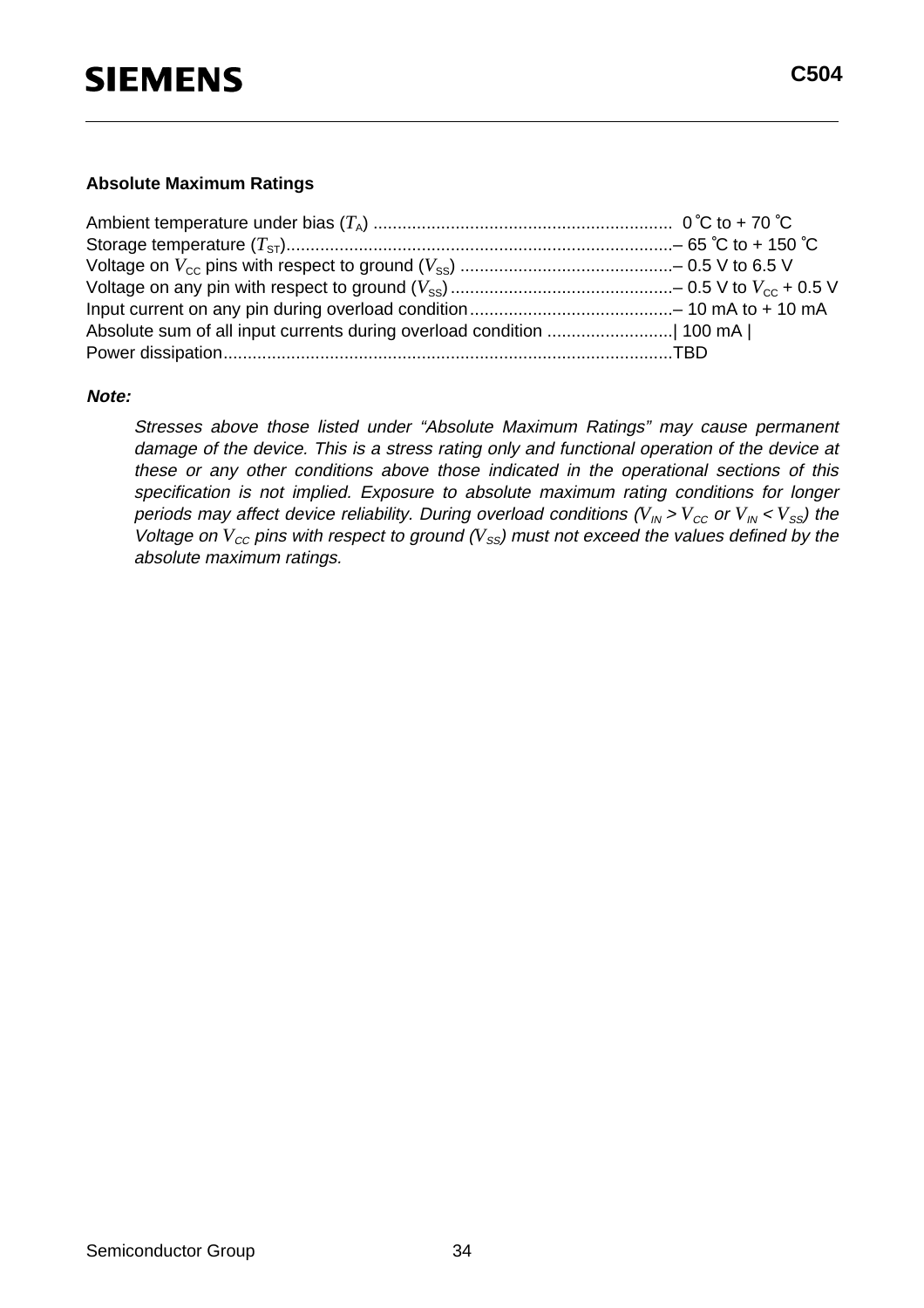#### **DC Characteristics**

 $V_{\text{CC}} = 5 \text{ V} + 10\%, -15\%; V_{\text{SS}} = 0 \text{ V}$  *T*<sub>A</sub> = 0 to 70 °C for the SAB-C504

| for the SAB-C504 |
|------------------|
| for the SAF-C504 |
| for the SAH-C504 |
| for the SAK-C504 |
|                  |

| <b>Parameter</b>                                                    | <b>Symbol</b>                  |                           | <b>Limit Values</b>                           | Unit   | <b>Test Condition</b>                                                  |
|---------------------------------------------------------------------|--------------------------------|---------------------------|-----------------------------------------------|--------|------------------------------------------------------------------------|
|                                                                     |                                | min.                      | max.                                          |        |                                                                        |
| Input low voltage (except EA,<br><b>RESET, CTRAP)</b>               | $V_{\rm IL}$                   | $-0.5$                    | 0.2 $V_{\rm CC}$ –<br>0.1                     | $\vee$ |                                                                        |
| Input low voltage $(EA)$                                            | $V_{\text{IL1}}$               | $-0.5$                    | 0.2 $V_{\rm CC}$ –<br>0.3                     | $\vee$ |                                                                        |
| Input low voltage (RESET,<br>CTRAP)                                 | $V_{L2}$                       | $-0.5$                    | 0.2 $V_{\rm CC}$ +<br>0.1                     | V      |                                                                        |
| Input high voltage (except XTAL1,<br><b>RESET and CTRAP)</b>        | $V_{\rm IH}$                   | 0.2 $V_{\rm cc}$ +<br>0.9 | $V_{\rm CC}$ + 0.5                            | V      |                                                                        |
| Input high voltage to XTAL1                                         | $V_{\text{I}H1}$               | $0.7$ $V_{\text{cc}}$     | $V_{\rm CC}$ + 0.5                            | $\vee$ | $\qquad \qquad -$                                                      |
| Input high voltage to RESET and<br><b>CTRAP</b>                     | $V_{\text{IH2}}$               | 0.6 $V_{\text{cc}}$       | $V_{\rm cc}$ + 0.5                            | V      | $\overline{\phantom{m}}$                                               |
| Output low voltage (ports 1, 2, 3,<br>COUT3)                        | $V_{\text{OL}}$                | $\overline{\phantom{0}}$  | 0.45                                          | $\vee$ | $I_{OL}$ = 1.6 mA <sup>1)</sup>                                        |
| Output low voltage (port 0, ALE,<br>PSEN)                           | $V_{OL1}$                      | -                         | 0.45                                          | V      | $I_{\text{OL}}$ = 3.2 mA <sup>1)</sup>                                 |
| Output high voltage (ports 1, 2, 3)                                 | $V_{\text{OH}}$                | 2.4<br>$0.9 V_{\rm CC}$   |                                               | $\vee$ | $I_{\text{OH}} = -80 \mu A$ ,<br>$I_{OH} = -10 \mu A$                  |
| Output high voltage (ports 1,3 pins<br>in push-pull mode and COUT3) | $V_{\text{OH1}}$               | $0.9 V_{\rm cc}$          |                                               | V      | $I_{OH} = -800 \mu A$                                                  |
| Output high voltage (port 0 in<br>external bus mode, ALE, PSEN)     | $V_{OHA}$                      | 2.4<br>$0.9 V_{\rm cc}$   | $\overline{\phantom{0}}$<br>$\qquad \qquad -$ | V      | $I_{OH}$ = - 800 µA <sup>2)</sup> ,<br>$I_{\text{OH}} = -80 \mu A^{2}$ |
| Logic 0 input current (ports 1, 2, 3)                               | $I_{\scriptscriptstyle\rm IL}$ | $-10$                     | $-50$                                         | μA     | $V_{\text{IN}} = 0.45 \text{ V}$                                       |
| Logical 1-to-0 transition current<br>(ports 1, 2, 3)                | $I_{\text{TL}}$                | $-65$                     | $-650$                                        | μA     | $V_{\text{IN}}$ = 2 V                                                  |
| Input leakage current (port 0, EA)                                  | $I_{\text{LI}}$                | $\overline{\phantom{0}}$  | ±1                                            | μA     | $0.45 < V_{\text{IN}} < V_{\text{CC}}$                                 |
| Pin capacitance                                                     | $C_{\text{IO}}$                | $\qquad \qquad -$         | 10                                            | рF     | $f_c = 1$ MHz,<br>$T_A = 25$ °C                                        |
| Overload current                                                    | $I_{\rm OV}$                   |                           | ± 5                                           | mA     | 7) 8)                                                                  |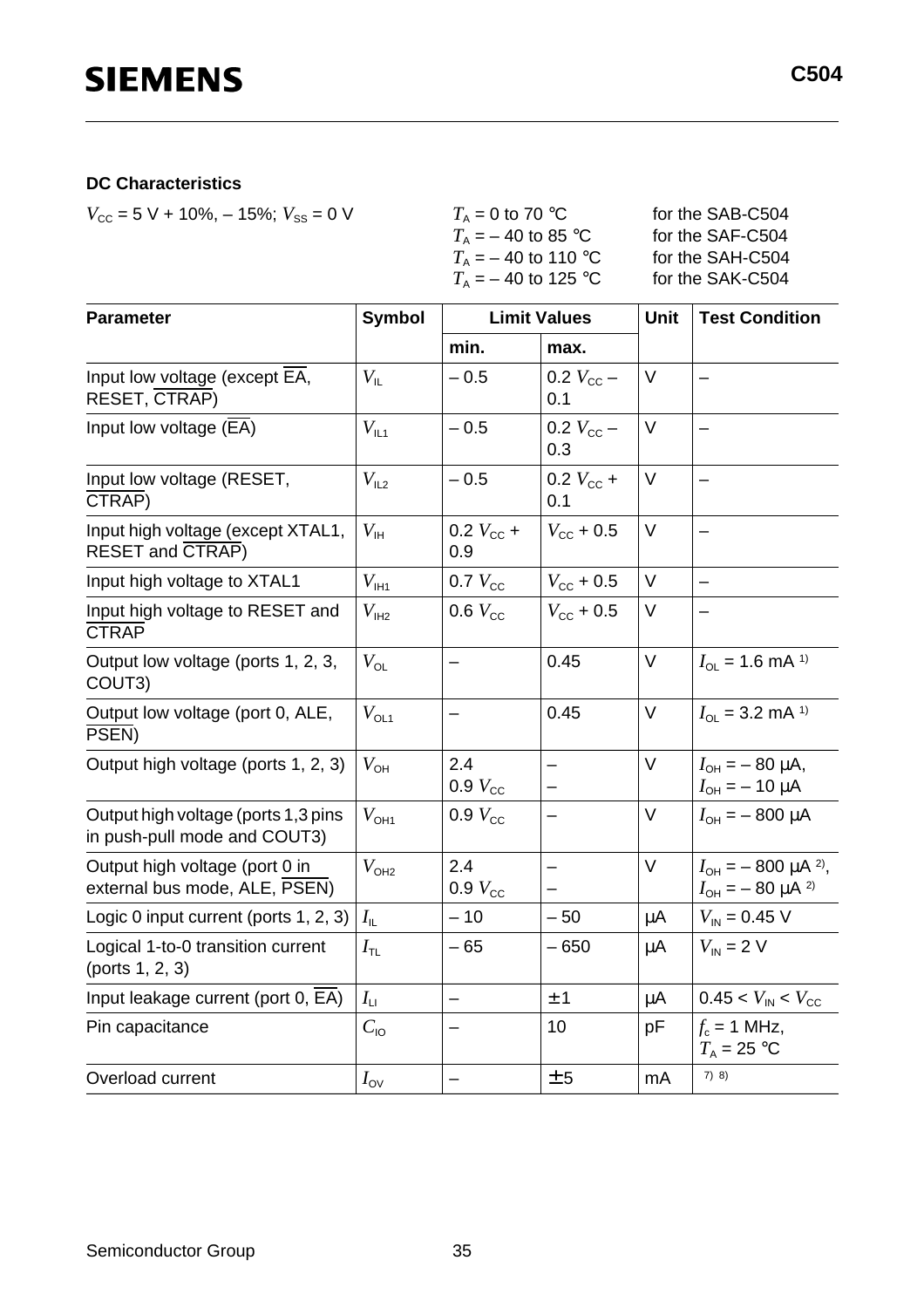| <b>Parameter</b>                  | <b>Symbol</b>   |           | <b>Limit Values</b> |    | Unit   Test Condition                |  |
|-----------------------------------|-----------------|-----------|---------------------|----|--------------------------------------|--|
|                                   |                 | typ. $9)$ | max.                |    |                                      |  |
| Power supply current:             |                 |           |                     |    |                                      |  |
| Active mode, 12 MHz 4)            | $I_{\rm CC}$    | 16        | TBD.                | mA | $V_{\rm CC}$ = 5 V, <sup>4)</sup>    |  |
| Idle mode, 12 MHz <sup>5)</sup>   | $I_{\rm CC}$    | 8         | <b>TBD</b>          | mA | $V_{\rm CC}$ = 5 V, <sup>5)</sup>    |  |
| Active mode, 24 MHz <sup>4)</sup> | $I_{\rm CC}$    | 25        | <b>TBD</b>          | mA | $V_{\rm CC}$ = 5 V, <sup>4)</sup>    |  |
| Idle mode, 24 MHz <sup>5)</sup>   | $I_{\rm CC}$    | 13        | <b>TBD</b>          | mA | $V_{\rm CC}$ = 5 V, <sup>5)</sup>    |  |
| Active mode, 40 MHz <sup>4)</sup> | $I_{\rm CC}$    | 38        | <b>TBD</b>          | mA | $V_{\rm CC}$ = 5 V, <sup>4)</sup>    |  |
| Idle mode, 40 MHz <sup>5)</sup>   | $I_{\rm CC}$    | 17        | <b>TBD</b>          | mA | $V_{\rm CC}$ = 5 V, <sup>5)</sup>    |  |
| Power-down mode                   | $I_{\text{PD}}$ |           | 50                  | μA | $V_{\text{cc}} = 25.5 \text{ V}^{3}$ |  |

- 1) Capacitive loading on ports 0 and 2 may cause spurious noise pulses to be superimposed on the V<sub>OL</sub> of ALE and port 3. The noise is due to external bus capacitance discharging into the port 0 and port 2 pins when these pins make 1-to-0 transitions during bus operation. In the worst case (capacitive loading > 100 pF), the noise pulse on ALE line may exceed 0.8 V. In such cases it may be desirable to qualify ALE with a schmitt-trigger, or use an address latch with a schmitt-trigger strobe input.
- 2) Capacitive loading on ports 0 and 2 may cause the V<sub>OH</sub> on ALE and PSEN to momentarily fall below the 0.9 *V<sub>CC</sub>* specification when the address lines are stabilizing.
- 3)  $I_{\text{PD}}$  (power-down mode) is measured under following conditions: EA = Port0 =  $V_{CC}$ ; RESET =  $V_{SS}$ ; XTAL2 = N.C.; XTAL1 =  $V_{SS}$ ;  $V_{AGND}$  =  $V_{SS}$ ; all other pins are disconnected.
- 4)  $I_{\text{CC}}$  (active mode) is measured with: XTAL1 driven with  $t_{\text{CLCH}}$ ,  $t_{\text{CHCL}} = 5$  ns,  $V_{\text{IL}} = V_{\text{SS}} + 0.5$  V,  $V_{\text{IH}} = V_{\text{CC}} - 0.5$  V; XTAL2 = N.C.; EA = Port0 = Port1 = RESET =  $V_{CC}$ ; all other pins are disconnected.  $I_{CC}$  would be slightly higher if a crystal oscillator is used (appr. 1 mA).
- 5)  $I_{\text{CC}}$  (idle mode) is measured with all output pins disconnected and with all peripherals disabled; XTAL1 driven with  $t_{\text{CLCH}}$ ,  $t_{\text{CHCL}} = 5$  ns,  $V_{\text{IL}} = V_{\text{SS}} + 0.5$  V,  $V_{\text{IH}} = V_{\text{CC}} - 0.5$  V; XTAL2 = N.C.; RESET =  $EA = V_{SS}$ ; Port0 =  $V_{CC}$ ; all other pins are disconnected.
- 6)  $I_{\text{CC max}}$  at other frequencies is given by:<br>active mode:  $TBD$ active mode: idle mode: TBD where  $f_{\text{osc}}$  is the oscillator frequency in MHz.  $I_{\text{CC}}$  values are given in mA and measured at  $V_{\text{CC}} = 5$  V.
- 7) Overload conditions occur if the standard operating conditions are exceeded, i.e. the voltage on any pin exceeds the specified range (i.e.  $V_{\text{OV}} > V_{\text{CC}} + 0.5 \text{ V}$  or  $V_{\text{OV}} < V_{\text{SS}} - 0.5 \text{ V}$ ). The supply voltage  $V_{\text{CC}}$  and  $V_{\text{SS}}$ must remain within the specified limits. The absolute sum of input currents on all port pins may not exceed 50 mA.
- 8) Not 100 % tested, guaranteed by design characterization.
- 9) The typical  $I_{\text{CC}}$  values are periodically measured at  $T_A$  = +25 °C but not 100% tested.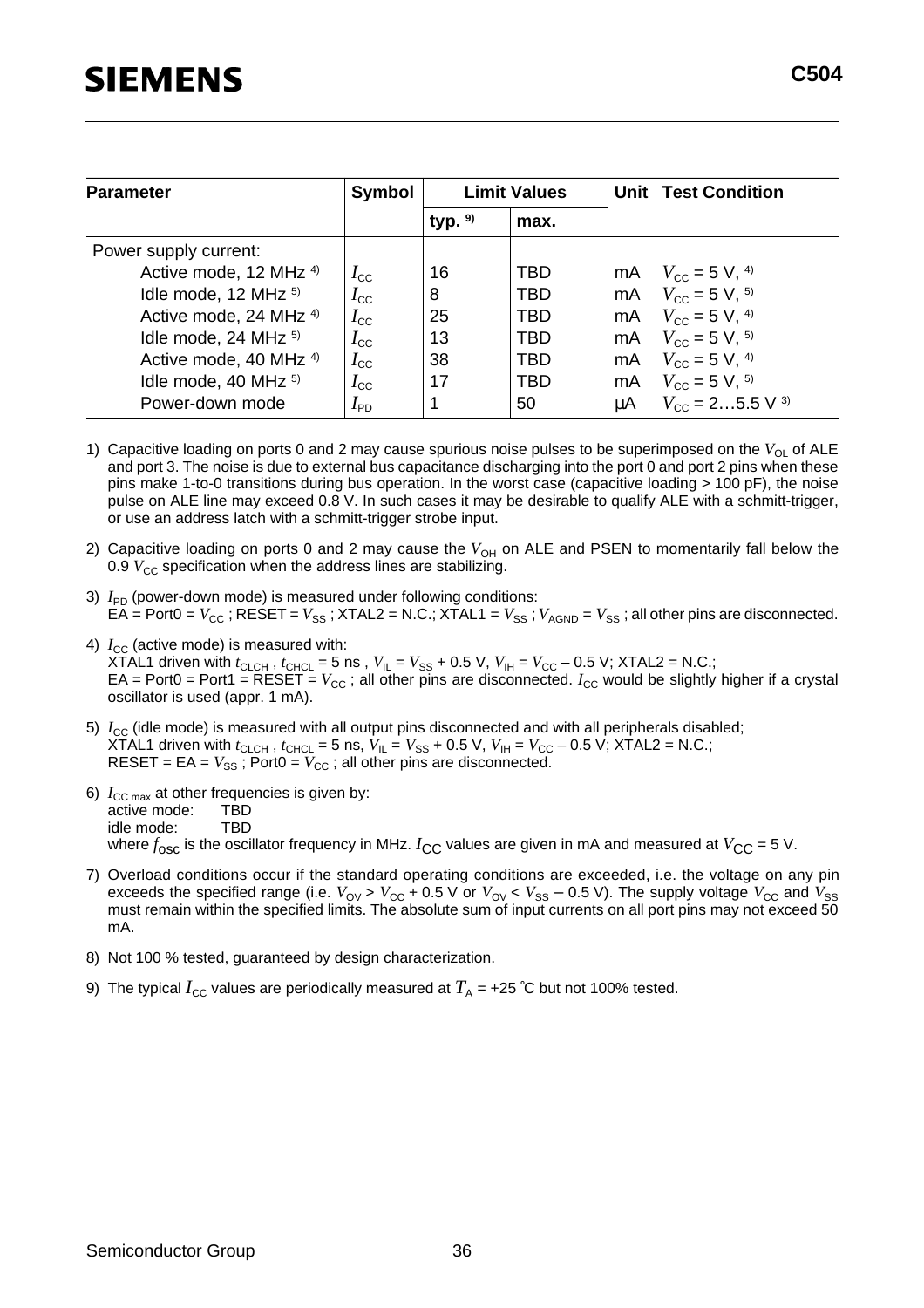#### **A/D Converter Characteristics**

| $V_{\text{cc}}$ = 5 V + 10%, - 15%; $V_{\text{ss}}$ = 0 V | $T_{\rm A}$ = 0 to 70 °C       | for the SAB-C504 |
|-----------------------------------------------------------|--------------------------------|------------------|
| $4V \leq V_{\text{AREF}} \leq V_{\text{CC}} + 0.1 V$ ;    | $T_{\rm A}$ = $-$ 40 to 85 °C  | for the SAF-C504 |
| $V_{SS}$ – 0.1 V $\leq V_{AGND} \leq V_{SS}$ + 0.2 V;     | $T_{\rm A}$ = $-$ 40 to 110 °C | for the SAH-C504 |
|                                                           | $T_{\rm A}$ = $-$ 40 to 125 °C | for the SAK-C504 |

| <b>Parameter</b>                                   | <b>Symbol</b><br><b>Limit Values</b> |                   | <b>Unit</b>                                                                                      | <b>Test Condition</b> |                                                                                                      |
|----------------------------------------------------|--------------------------------------|-------------------|--------------------------------------------------------------------------------------------------|-----------------------|------------------------------------------------------------------------------------------------------|
|                                                    |                                      | min.              | max.                                                                                             |                       |                                                                                                      |
| Analog input voltage                               | $V_{\sf AIN}$                        | $V_\mathsf{AGND}$ | $V_{\sf AREF}$                                                                                   | $\vee$                | 1)                                                                                                   |
| Sample time                                        | $t_{\rm S}$                          |                   | 64 x $t_{\text{IN}}$<br>32 x $t_{\text{IN}}$<br>16 x $t_{\text{IN}}$<br>$8 \times t_{\text{IN}}$ | ns                    | Prescaler $\div$ 32<br>Prescaler $\div$ 16<br>Prescaler $\div$ 8<br>Prescaler $\div$ 4 <sup>2)</sup> |
| Conversion cycle time                              | $t_{\text{ADC}}$                     |                   | 384 x $t_{\text{IN}}$<br>192 x $t_{\text{IN}}$<br>96 x $t_{\text{IN}}$<br>48 x $t_{\text{IN}}$   | ns                    | Prescaler $\div$ 32<br>Prescaler $\div$ 16<br>Prescaler $\div$ 8<br>Prescaler $\div$ 4 $3)$          |
| Total unadjusted error                             | $T_{UE}$                             |                   | ± 2                                                                                              | <b>LSB</b>            | $V_{SS}$ + 0.5V $\leq$ $V_{IN}$ $\leq$ $V_{CC}$ – 0.5V <sup>4)</sup>                                 |
|                                                    |                                      |                   | $±$ 4                                                                                            | <b>LSB</b>            | $V_{SS}$ < $V_{IN}$ < $V_{SS}$ + 0.5V<br>4)<br>$V_{\rm CC}$ – 0.5V < $V_{\rm IN}$ < $V_{\rm CC}$     |
| Internal resistance of<br>reference voltage source | $R_{\text{AREF}}$                    |                   | $t_{\rm ADC}$ / 250<br>$-0.25$                                                                   | $k\Omega$             | $t_{ADC}$ in [ns] $^{5)6)}$                                                                          |
| Internal resistance of<br>analog source            | $R_{\rm ASRC}$                       |                   | $t_{\rm s}$ / 500<br>$-0.25$                                                                     | $k\Omega$             | 2) 6)<br>$t_{\rm S}$ in [ns]                                                                         |
| ADC input capacitance                              | $C_{\sf AIN}$                        |                   | 50                                                                                               | pF                    | 6)                                                                                                   |

Notes see next page.

#### **Clock calculation table :**

| <b>Clock Prescaler</b><br><b>Ratio</b> |   | ADCL1, 0 | $t_{ADC}$            | $t_{\rm S}$            | <sup>t</sup> ADCC     |
|----------------------------------------|---|----------|----------------------|------------------------|-----------------------|
| $\div$ 32                              | 1 |          | $32 \times t_{IN}$   | 64 x $t_{IN}$          | 384 x t <sub>IN</sub> |
| $\div$ 16                              | 1 | 0        | 16 x $t_{\text{IN}}$ | $32 \times t_{IN}$     | 192 x $t_{\text{IN}}$ |
| $\div 8$                               | 0 |          | $8 \times t_{IN}$    | 16 $x$ t <sub>IN</sub> | 96 x $t_{\text{IN}}$  |
| $\div$ 4                               | 0 | 0        | $4 \times t_{IN}$    | $8 \times t_{IN}$      | 48 x $t_{IN}$         |

Further timing conditions :  $t_{ADC}$  min = 500 ns

 $t_{IN}$  = 2  $/$  f<sub>OSC</sub> = 2  $t_{CLCL}$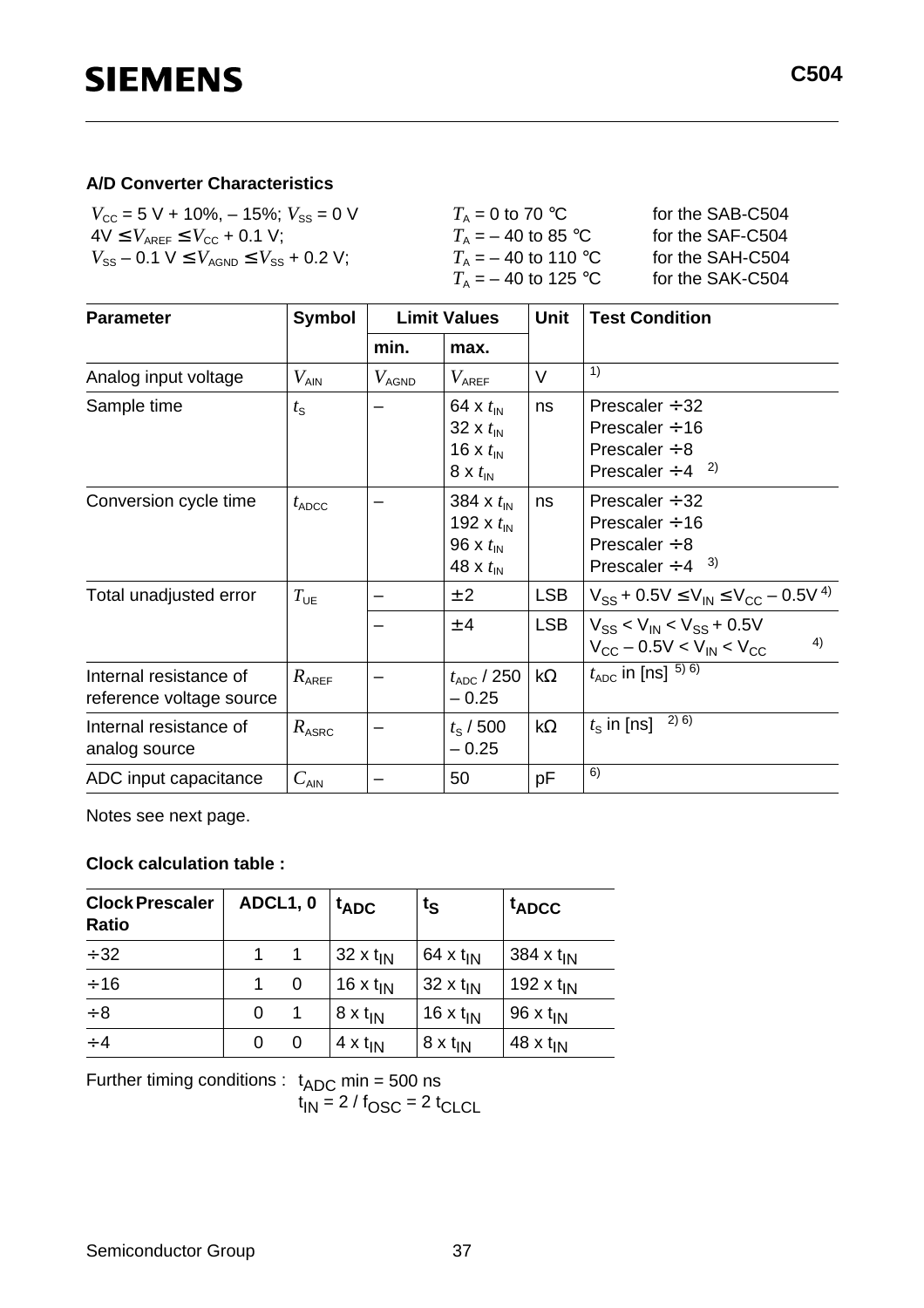#### **Notes:**

- 1) V<sub>AIN</sub> may exceed V<sub>AGND</sub> or V<sub>AREF</sub> up to the absolute maximum ratings. However, the conversion result in these cases will be X000<sub>H</sub> or X3FF<sub>H</sub>, respectively.
- 2) During the sample time the input capacitance  $C_{AlN}$  can be charged/discharged by the external source. The internal resistance of the analog source must allow the capacitance to reach their final voltage level within ts. After the end of the sample time  $t_S$ , changes of the analog input voltage have no effect on the conversion result.
- 3) This parameter includes the sample time  $t<sub>S</sub>$ , the time for determining the digital result and the time for the calibration. Values for the conversion clock  $t_{ADC}$  depend on programming and can be taken from the table on the previous page.
- 4)  $\rm\,T_{UE}$  is tested at  $\rm\,V_{AREF}$  = 5.0 V,  $\rm\,V_{AGND}$  = 0 V, V $\rm_{CC}$  = 4.9 V. It is guaranteed by design characterization for all other voltages within the defined voltage range. If an overload condition occurs on maximum 2 not selected analog input pins and the absolute sum of input overload currents on all analog input pins does not exceed 10 mA, an additional conversion error of 1/2 LSB is permissible.
- 5) During the conversion the ADC's capacitance must be repeatedly charged or discharged. The internal resistance of the reference source must allow the capacitance to reach their final voltage level within the indicated time. The maximum internal resistance results from the programmed conversion timing.
- 6) Not 100 % tested, but guaranteed by design characterization.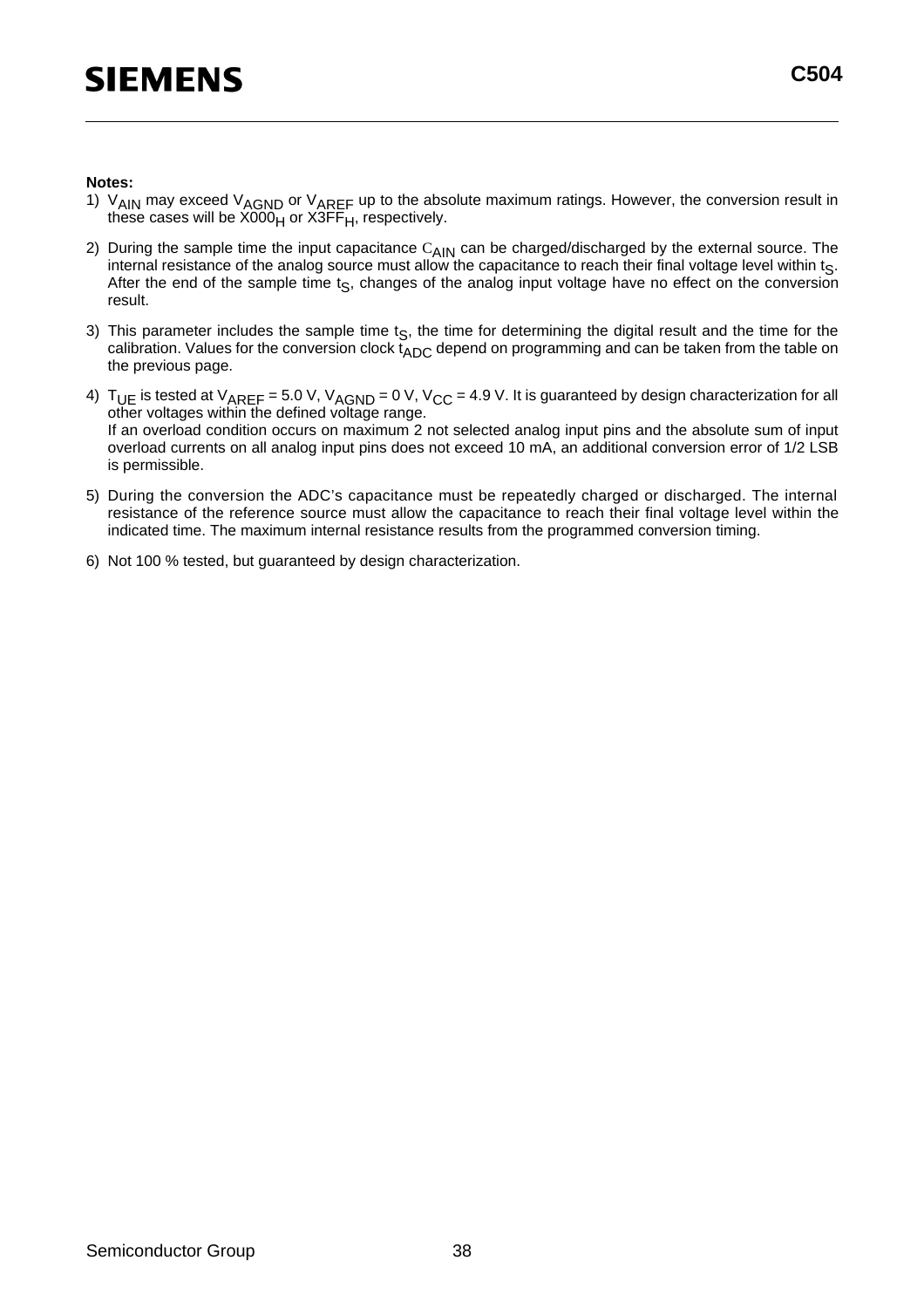#### **AC Characteristics for C504-L / C504-2R**

$$
V_{\text{CC}} = 5 \text{ V} + 10\%, -15\%; V_{\text{SS}} = 0 \text{ V}
$$
\n
$$
T_{\text{A}} = -40 \text{ to } 85 \text{ °C}
$$
\n
$$
T_{\text{A}} = -40 \text{ to } 110 \text{ °C}
$$
\nfor the SAF-C504  
\nfor the SAF-C504  
\nfor the SAH-C504  
\n
$$
T_{\text{A}} = -40 \text{ to } 125 \text{ °C}
$$
\nfor the SAH-C504  
\nfor the SAH-C504  
\nfor the SAH-C504  
\nfor the SAH-C504  
\nfor the SAH-C504  
\nfor the SAH-C504  
\nfor the SAH-C504  
\nfor the SAH-C504  
\nfor the SAH-C504  
\nfor the SAH-C504  
\nfor the SAH-C504  
\nfor the SAH-C504  
\nfor the SAH-C504  
\nfor the SAH-C504  
\nfor the SAH-C504  
\nfor the SAH-C504  
\nfor the SAH-C504  
\nfor the SAH-C504  
\nfor the SAH-C504  
\nfor the SAH-C504  
\nfor the SAH-C504  
\nfor the SAH-C504  
\nfor the SAH-C504  
\nfor the SAH-C504  
\nfor the SAH-C504  
\nfor the SAH-C504  
\nfor the SAH-C504  
\nfor the SAH-C504  
\nfor the SAH-C504  
\nfor the SAH-C504  
\nfor the SAH-C504  
\nfor the SAH-C504

#### **Program Memory Characteristics**

| <b>Parameter</b>                   | <b>Symbol</b>                   | <b>Limit Values</b> |              |                                                                     |                   | <b>Unit</b> |
|------------------------------------|---------------------------------|---------------------|--------------|---------------------------------------------------------------------|-------------------|-------------|
|                                    |                                 |                     | 12-MHz clock | <b>Variable Clock</b><br>$1/t_{CLCL}$ = 3.5 MHz to<br><b>12 MHz</b> |                   |             |
|                                    |                                 | min.                | max.         | min.                                                                | max.              |             |
| ALE pulse width                    | $t_{\text{LHLL}}$               | 127                 |              | $2t_{CLCL} - 40$                                                    |                   | ns          |
| Address setup to ALE               | $t_{\text{AVLL}}$               | 43                  |              | $t_{\text{CLCL}} - 40$                                              |                   | ns          |
| Address hold after ALE             | $t_{\text{LLAX}}$               | 30                  |              | $t_{CLCL}$ – 23                                                     |                   | ns          |
| ALE low to valid instr in          | $t_{\text{LLIV}}$               | —                   | 233          | —                                                                   | $4t_{CLCL} - 100$ | ns          |
| ALE to PSEN                        | $t_{\text{LLPL}}$               | 58                  |              | $t_{CLCL} - 25$                                                     |                   | ns          |
| PSEN pulse width                   | $t_{\sf PLPH}$                  | 215                 | —            | $3t_{CLCL} - 35$                                                    |                   | ns          |
| PSEN to valid instr in             | $t_{\sf PLIV}$                  |                     | 150          |                                                                     | $3t_{CLCL} - 100$ | ns          |
| Input instruction hold after PSEN  | $t_{\text{PXIX}}$               | 0                   | —            | 0                                                                   |                   | ns          |
| Input instruction float after PSEN | $t_{\text{PXIZ}}$ <sup>*)</sup> |                     | 63           | —                                                                   | $t_{CLCL} - 20$   | ns          |
| Address valid after PSEN           | $t_{\text{PXAV}}$ <sup>*)</sup> | 75                  |              | $t_{CLCL} - 8$                                                      |                   | ns          |
| Address to valid instr in          | $t_{AVIV}$                      |                     | 302          | —                                                                   | $5t_{CLCL} - 115$ | ns          |
| Address float to PSEN              | $t_{\sf AZPL}$                  | 0                   |              | 0                                                                   |                   | ns          |

\*) Interfacing the C504 to devices with float times up to 75 ns is permissible. This limited bus contention will not cause any damage to port 0 drivers.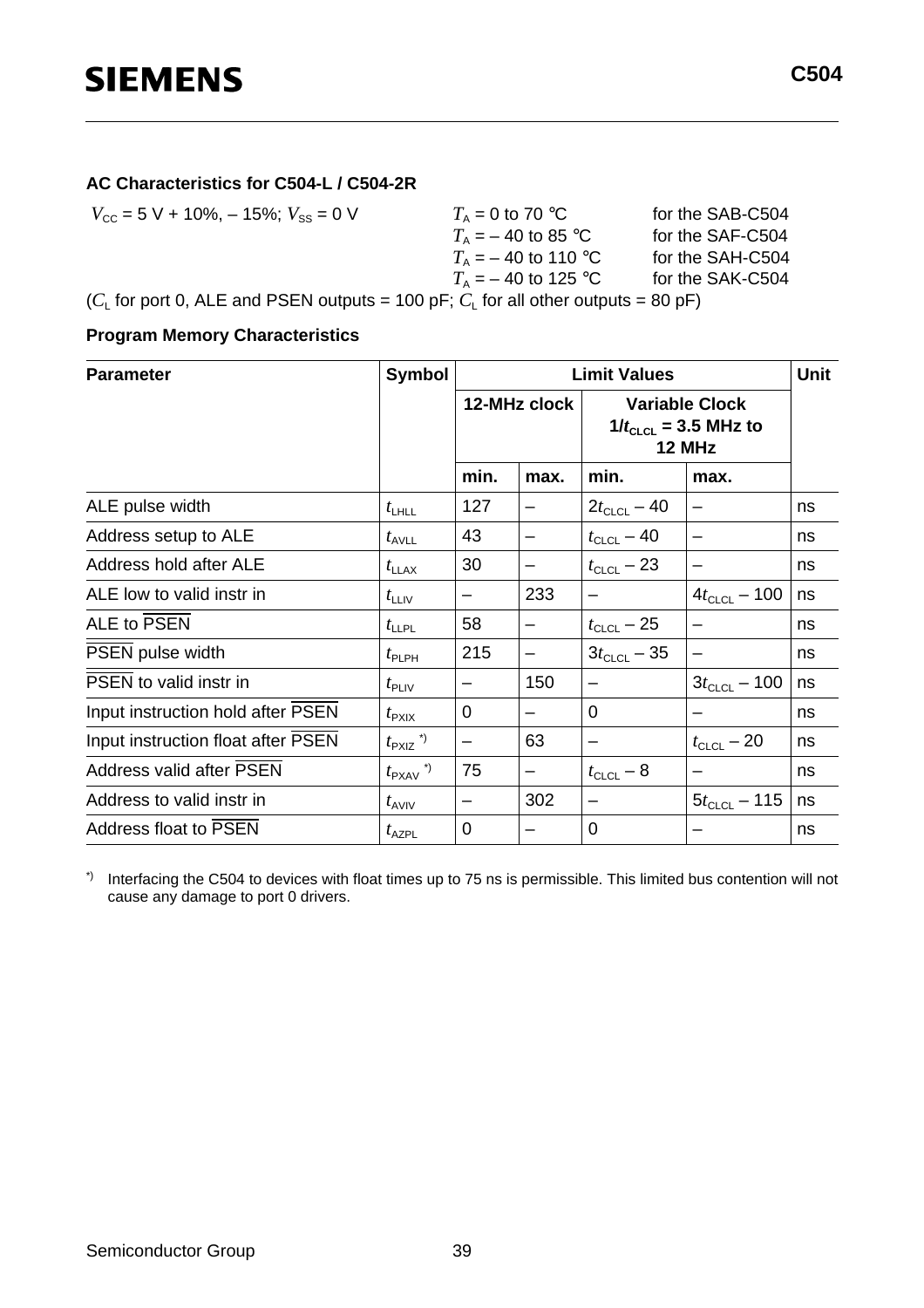#### **AC Characteristics for C504-L / C504-2R** (cont'd)

#### **External Data Memory Characteristics**

| <b>Parameter</b>                                        | <b>Symbol</b>     |                          |                          | <b>Limit Values</b>                | Unit                                                         |    |
|---------------------------------------------------------|-------------------|--------------------------|--------------------------|------------------------------------|--------------------------------------------------------------|----|
|                                                         |                   |                          | 12-MHz clock             |                                    | <b>Variable Clock</b><br>$1/t_{CLCL}$ = 3.5 MHz to<br>12 MHz |    |
|                                                         |                   | min.                     | max.                     | min.                               | max.                                                         |    |
| RD pulse width                                          | $t_{\rm RLRH}$    | 400                      |                          | $6t_{CLCL} - 100$                  |                                                              | ns |
| WR pulse width                                          | $t_{\text{WLWH}}$ | 400                      | -                        | $6t_{CLCL} - 100$                  |                                                              | ns |
| Address hold after ALE                                  | $t_{LLAX2}$       | 114                      | -                        | $2t_{CLCL} - 53$                   |                                                              | ns |
| RD to valid data in                                     | $t_{\rm RLDV}$    |                          | 252                      | —                                  | $5t_{CLCL}$ – 165                                            | ns |
| Data hold after RD                                      | $t_{\text{RHDX}}$ | $\Omega$                 | $\overline{\phantom{0}}$ | 0                                  |                                                              | ns |
| Data float after RD                                     | $t_{\text{RHDZ}}$ | —                        | 97                       | $\overline{\phantom{0}}$           | $2t_{CLCL} - 70$                                             | ns |
| ALE to valid data in                                    | $t_{\text{LLDV}}$ |                          | 517                      | -                                  | $8t_{CLCL} - 150$                                            | ns |
| Address to valid data in                                | $t_{AVDV}$        |                          | 585                      | -                                  | $9t_{CLCL} - 165$                                            | ns |
| ALE to $\overline{\text{WR}}$ or $\overline{\text{RD}}$ | $t_{\text{LLWL}}$ | 200                      | 300                      | $3t_{CLCL} - 50$                   | $3t_{CLCL}$ + 50                                             | ns |
| Address valid to WR or RD                               | $t_{\sf AVWL}$    | 203                      | $\overline{\phantom{m}}$ | $4t_{CLCL} - 130$                  |                                                              | ns |
| WR or RD high to ALE high                               | $t_{\text{WHLH}}$ | 43                       | 123                      | $t_{\text{CLCL}} - 40$             | $t_{CLCL}$ + 40                                              | ns |
| Data valid to WR transition                             | $t_{\rm QVWX}$    | 33                       | —                        | $t_{\scriptstyle\textrm{CLCL}}-50$ | $\overline{\phantom{0}}$                                     | ns |
| Data setup before WR                                    | $t_{\text{QVWH}}$ | 433                      | —                        | $7t_{CLCL} - 150$                  |                                                              | ns |
| Data hold after WR                                      | $t_{\text{WHQX}}$ | 33                       | -                        | $t_{\text{CLCL}} - 50$             |                                                              | ns |
| Address float after RD                                  | $t_{\text{RLAZ}}$ | $\overline{\phantom{0}}$ | 0                        |                                    | 0                                                            | ns |

#### **External Clock Drive**

| <b>Parameter</b>  | <b>Symbol</b>     |      | <b>Limit Values</b>                                  | <b>Unit</b> |  |
|-------------------|-------------------|------|------------------------------------------------------|-------------|--|
|                   |                   |      | <b>Variable Clock</b><br>Freq. $= 3.5$ MHz to 12 MHz |             |  |
|                   |                   | min. | max.                                                 |             |  |
| Oscillator period | $t_{\text{CLCL}}$ | 83.3 | 294                                                  | ns          |  |
| High time         | $t_{\text{CHCX}}$ | 20   | $t_{\text{CLCL}} - t_{\text{CLCX}}$                  | ns          |  |
| Low time          | $t_{\text{CLCX}}$ | 20   | $t_{\text{CLCL}} - t_{\text{CHCX}}$                  | ns          |  |
| Rise time         | $t_{\text{CLCH}}$ |      | 20                                                   | ns          |  |
| Fall time         | $t_{\text{CHCL}}$ |      | 20                                                   | ns          |  |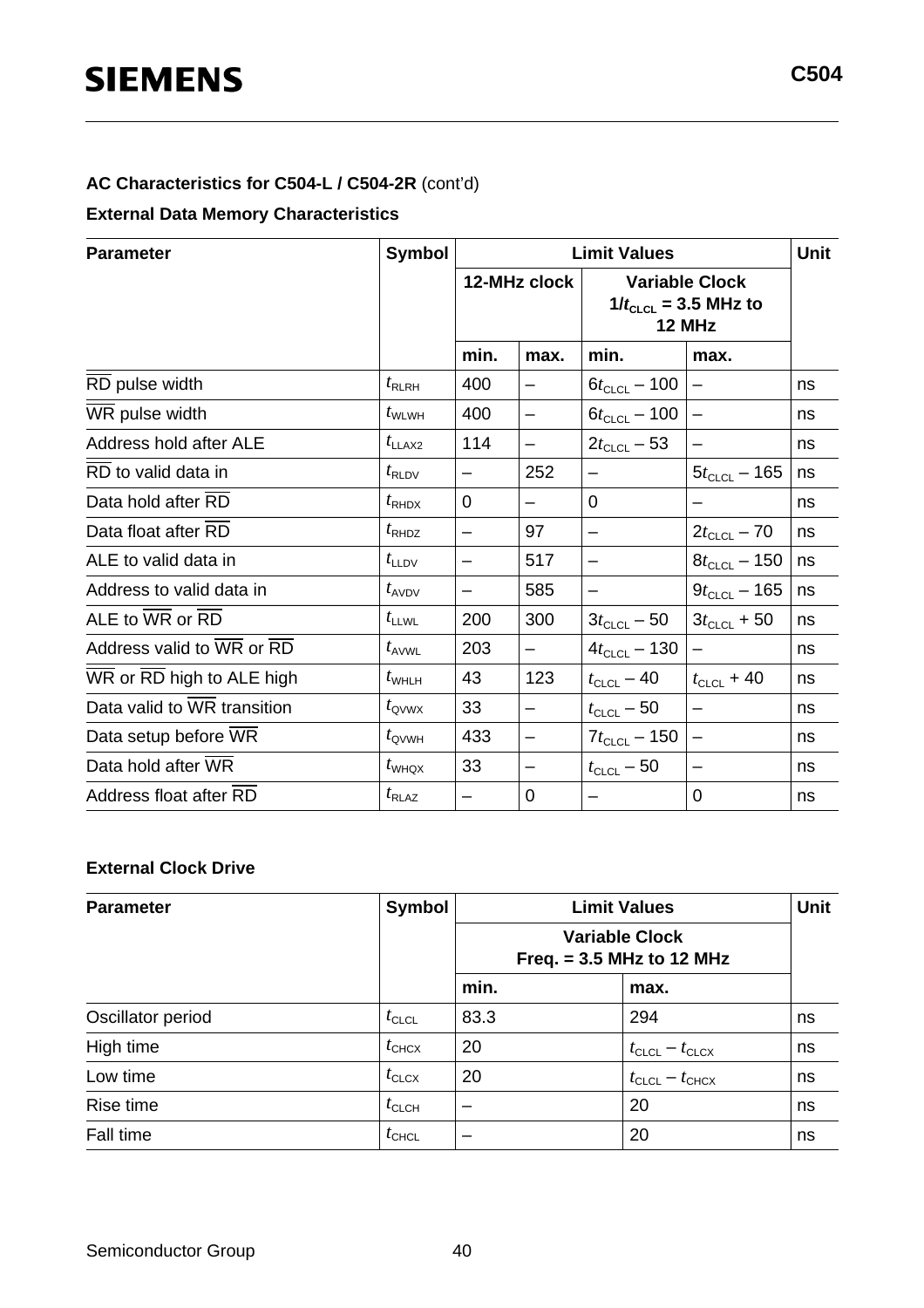#### **AC Characteristics for C504-L24 / C504-2R24**

 $V_{\text{CC}} = 5 \text{ V} + 10 \text{ %}, -15 \text{ %}; V_{\text{SS}} = 0 \text{ V}$   $T_A = 0 \text{ to } 70 \text{ °C}$  for the SAB-C504<br> $T_A = -40 \text{ to } 85 \text{ °C}$  for the SAF-C504  $T_{\rm A}$  = 0 to 70 °C<br> $T_{\rm A}$  = – 40 to 85 °C ( $C_L$  for port 0, ALE and PSEN outputs = 100 pF;  $C_L$  for all other outputs = 80 pF)

#### **Program Memory Characteristics**

| <b>Parameter</b>                   | <b>Symbol</b>                   | <b>Limit Values</b> |                                                                              |                  |                          | <b>Unit</b> |
|------------------------------------|---------------------------------|---------------------|------------------------------------------------------------------------------|------------------|--------------------------|-------------|
|                                    |                                 |                     | 24-MHz clock<br><b>Variable Clock</b><br>$1/t_{CLCL}$ = 3.5 MHz to<br>24 MHz |                  |                          |             |
|                                    |                                 | min.                | max.                                                                         | min.             | max.                     |             |
| ALE pulse width                    | $t_{\text{LHLL}}$               | 43                  |                                                                              | $2t_{CLCL} - 40$ |                          | ns          |
| Address setup to ALE               | $t_{\text{AVLL}}$               | 17                  |                                                                              | $t_{CLCL} - 25$  |                          | ns          |
| Address hold after ALE             | $t_{\text{LLAX}}$               | 17                  |                                                                              | $t_{CLCL} - 25$  |                          | ns          |
| ALE low to valid instr in          | $t_{\text{LLIV}}$               |                     | 80                                                                           |                  | $4t_{CLCL} - 87$         | ns          |
| <b>ALE to PSEN</b>                 | $t_{\text{LLPL}}$               | 22                  |                                                                              | $t_{CLCL} - 20$  | $\overline{\phantom{0}}$ | ns          |
| PSEN pulse width                   | $t_{\sf PLPH}$                  | 95                  |                                                                              | $3t_{CLCL} - 30$ |                          | ns          |
| PSEN to valid instr in             | $t_{\sf PLIV}$                  |                     | 60                                                                           |                  | $3t_{CLCL} - 65$         | ns          |
| Input instruction hold after PSEN  | $t_{\rm P XIX}$                 | $\Omega$            |                                                                              | $\Omega$         |                          | ns          |
| Input instruction float after PSEN | $t_{\text{PXIZ}}$ <sup>*)</sup> | —                   | 32                                                                           | —                | $t_{CLCL}$ – 10          | ns          |
| Address valid after PSEN           | $t_{\text{PXAV}}$ <sup>*)</sup> | 37                  |                                                                              | $t_{CLCL} - 5$   |                          | ns          |
| Address to valid instr in          | $t_{AVIV}$                      |                     | 148                                                                          | —                | $5t_{CLCL} - 60$         | ns          |
| <b>Address float to PSEN</b>       | $t_{\sf AZPL}$                  | 0                   |                                                                              | 0                |                          | ns          |

\*) Interfacing the C504 to devices with float times up to 37 ns is permissible. This limited bus contention will not cause any damage to port 0 drivers.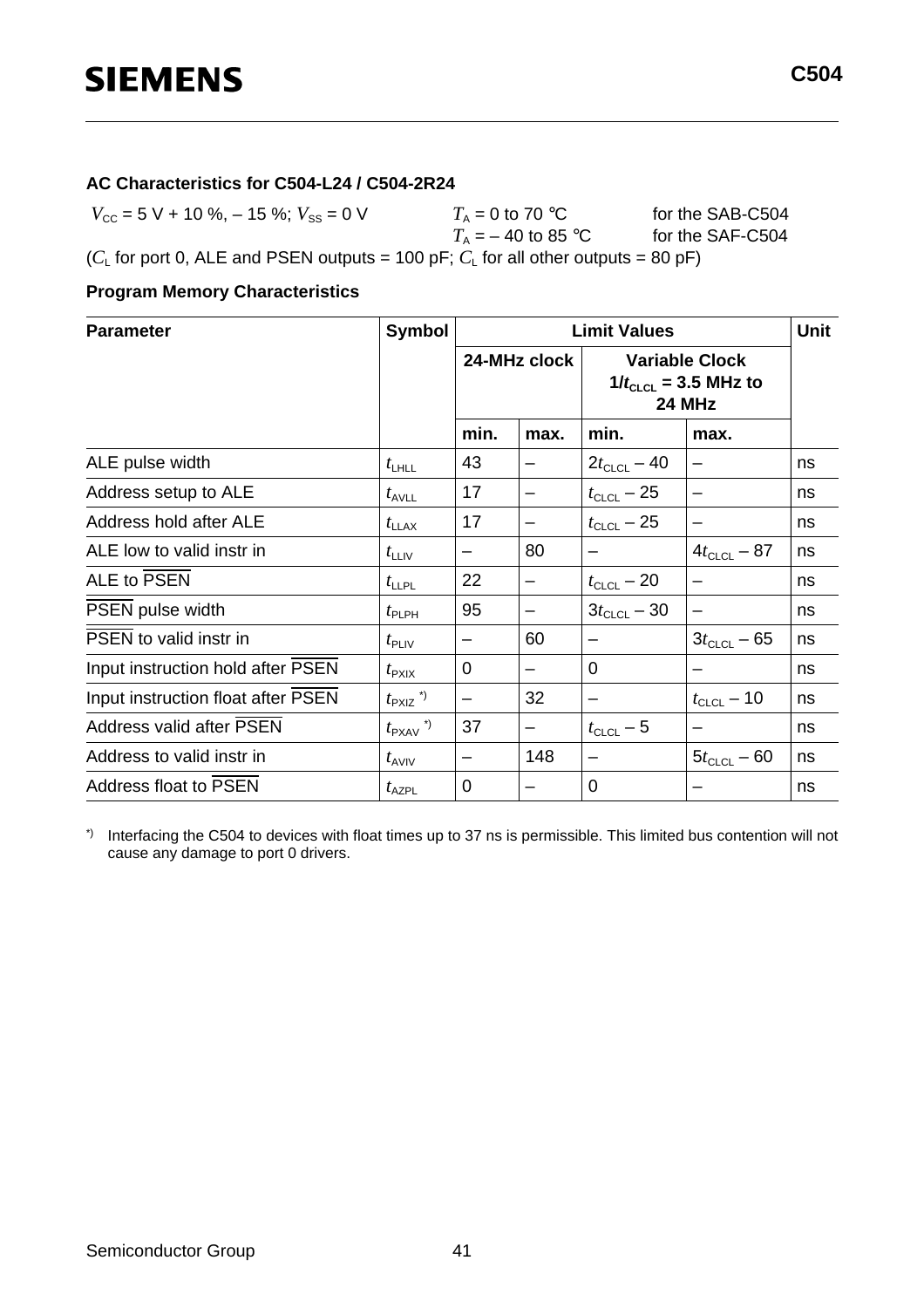#### **AC Characteristics for C504-L24 / C504-2R24** (cont'd)

#### **External Data Memory Characteristics**

| <b>Parameter</b>            | <b>Symbol</b>     |             |                   | <b>Limit Values</b>                                          | Unit              |    |
|-----------------------------|-------------------|-------------|-------------------|--------------------------------------------------------------|-------------------|----|
|                             |                   |             | 24-MHz clock      | <b>Variable Clock</b><br>$1/t_{CLCL}$ = 3.5 MHz to<br>24 MHz |                   |    |
|                             |                   | min.        | max.              | min.                                                         | max.              |    |
| RD pulse width              | $t_{\sf RLRH}$    | 180         | $\qquad \qquad$   | $6t_{CLCL} - 70$                                             | —                 | ns |
| WR pulse width              | $t_{\text{WLWH}}$ | 180         | —                 | $6t_{CLCL} - 70$                                             |                   | ns |
| Address hold after ALE      | $t_{LLAX2}$       | 56          |                   | $2t_{CLCL} - 27$                                             |                   | ns |
| RD to valid data in         | $t_{\rm RLDV}$    |             | 118               | —                                                            | $5t_{CLCL} - 90$  | ns |
| Data hold after RD          | $t_{\text{RHDX}}$ | $\mathbf 0$ |                   | $\Omega$                                                     |                   | ns |
| Data float after RD         | $t_{\text{RHDZ}}$ | —           | 63                | -                                                            | $2t_{CLCL} - 20$  | ns |
| ALE to valid data in        | $t_{\text{LLDV}}$ |             | 200               | -                                                            | $8t_{CLCL}$ – 133 | ns |
| Address to valid data in    | $t_{AVDV}$        |             | 220               | -                                                            | $9t_{CLCL} - 155$ | ns |
| ALE to WR or RD             | $t_{\text{LLWL}}$ | 75          | 175               | $3t_{CLCL} - 50$                                             | $3t_{CLCL}$ + 50  | ns |
| Address valid to WR         | $t_{AVWL}$        | 67          | $\qquad \qquad -$ | $4t_{CLCL} - 97$                                             |                   | ns |
| WR or RD high to ALE high   | $t_{\text{WHLH}}$ | 17          | 67                | $t_{CLCL}$ – 25                                              | $t_{CLCL}$ + 25   | ns |
| Data valid to WR transition | $t_{\rm QVWX}$    | 5           | —                 | $t_{\scriptstyle\textrm{CLCL}}-37$                           |                   | ns |
| Data setup before WR        | $t_{\text{QVWH}}$ | 170         | —                 | $7t_{CLCL} - 122$                                            |                   | ns |
| Data hold after WR          | $t_{\text{WHQX}}$ | 15          | -                 | $t_{\scriptstyle\textrm{CLCL}}-27$                           |                   | ns |
| Address float after RD      | $t_{\text{RLAZ}}$ | —           | 0                 | —                                                            | 0                 | ns |

#### **External Clock Drive**

| <b>Parameter</b>  | Symbol            |                             | <b>Limit Values</b>                 |    |  |  |
|-------------------|-------------------|-----------------------------|-------------------------------------|----|--|--|
|                   |                   | Freq. $= 3.5$ MHz to 24 MHz |                                     |    |  |  |
|                   |                   | min.                        | max.                                |    |  |  |
| Oscillator period | $t_{\text{CLCL}}$ | 41.7                        | 294                                 | ns |  |  |
| High time         | $t_{\text{CHCX}}$ | 12                          | $t_{\text{CLCL}} - t_{\text{CLCX}}$ | ns |  |  |
| Low time          | $t_{\text{CLCX}}$ | 12                          | $t_{\text{CLCL}} - t_{\text{CHCX}}$ | ns |  |  |
| Rise time         | $t_{\text{CLCH}}$ | –                           | 12                                  | ns |  |  |
| Fall time         | $t_{\text{CHCL}}$ |                             | 12                                  | ns |  |  |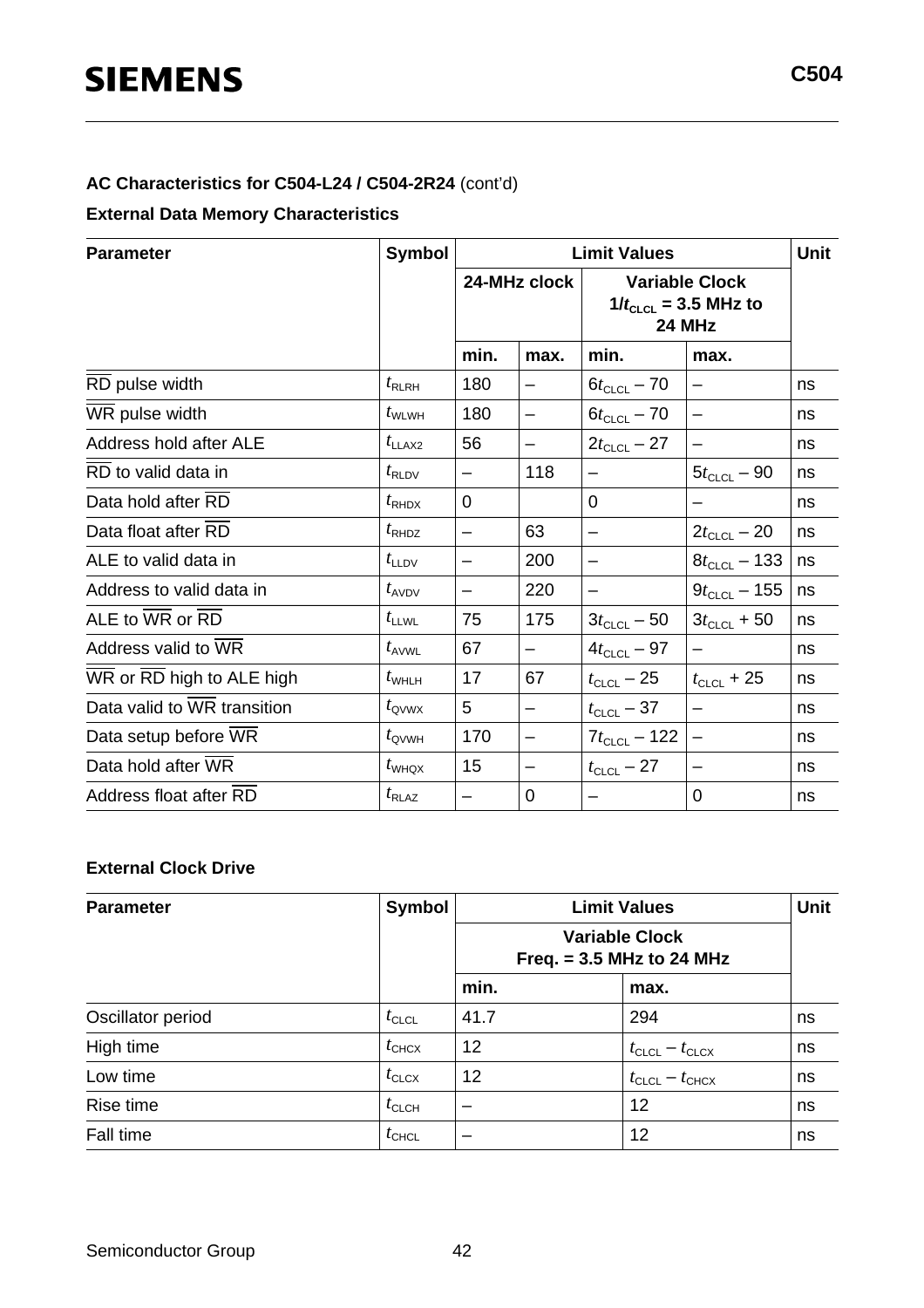#### **AC Characteristics for C504-L40 / C504-2R40**

 $V_{\text{CC}} = 5 \text{ V} + 10 \text{ %}, -15 \text{ %}; V_{\text{SS}} = 0 \text{ V}$   $T_A = 0 \text{ to } 70 \text{ °C}$  for the SAB-C504<br> $T_A = -40 \text{ to } 85 \text{ °C}$  for the SAF-C504  $T_{\rm A}$  = 0 to 70 °C<br> $T_{\rm A}$  = – 40 to 85 °C ( $C_{L}$  for port 0, ALE and PSEN outputs = 100 pF;  $C_{L}$  for all other outputs = 80 pF)

**Program Memory Characteristics**

| <b>Parameter</b>                   | Symbol                          | <b>Limit Values</b> |              |                                                              |                  | <b>Unit</b> |
|------------------------------------|---------------------------------|---------------------|--------------|--------------------------------------------------------------|------------------|-------------|
|                                    |                                 |                     | 40-MHz clock | <b>Variable Clock</b><br>$1/t_{CLCL}$ = 3.5 MHz to<br>40 MHz |                  |             |
|                                    |                                 | min.                | max.         | min.                                                         | max.             |             |
| ALE pulse width                    | $t_{\text{LHLL}}$               | 35                  |              | $2t_{CLCL} - 15$                                             |                  | ns          |
| Address setup to ALE               | $t_{\text{AVLL}}$               | 10                  |              | $t_{\text{CLCL}} - 15$                                       |                  | ns          |
| Address hold after ALE             | $t_{\text{LLAX}}$               | 10                  |              | $t_{CLCL}$ – 15                                              |                  | ns          |
| ALE low to valid instr in          | $t_{\text{LLIV}}$               |                     | 55           |                                                              | $4t_{CLCL} - 45$ | ns          |
| ALE to PSEN                        | $t_{\text{LLPL}}$               | 10                  |              | $t_{CLCL}$ – 15                                              |                  | ns          |
| PSEN pulse width                   | $t_{\sf PLPH}$                  | 60                  |              | $3t_{CLCL} - 15$                                             |                  | ns          |
| PSEN to valid instr in             | $t_{\sf PLIV}$                  |                     | 25           |                                                              | $3t_{CLCL} - 50$ | ns          |
| Input instruction hold after PSEN  | $t_{\sf P XIX}$                 | $\overline{0}$      |              | 0                                                            |                  | ns          |
| Input instruction float after PSEN | $t_{\text{PXIZ}}$ <sup>*)</sup> |                     | 20           |                                                              | $t_{CLCL}$ – 5   | ns          |
| Address valid after PSEN           | $t_{\text{PXAV}}$ <sup>*)</sup> | 20                  |              | $t_{CLCL}$ – 5                                               |                  | ns          |
| Address to valid instr in          | $t_{AVIV}$                      |                     | 65           |                                                              | $5t_{CLCL} - 60$ | ns          |
| Address float to PSEN              | $t_{\sf AZPL}$                  | $-5$                |              | $-5$                                                         |                  | ns          |

\*) Interfacing the C504 to devices with float times up to 25 ns is permissible. This limited bus contention will not cause any damage to port 0 drivers.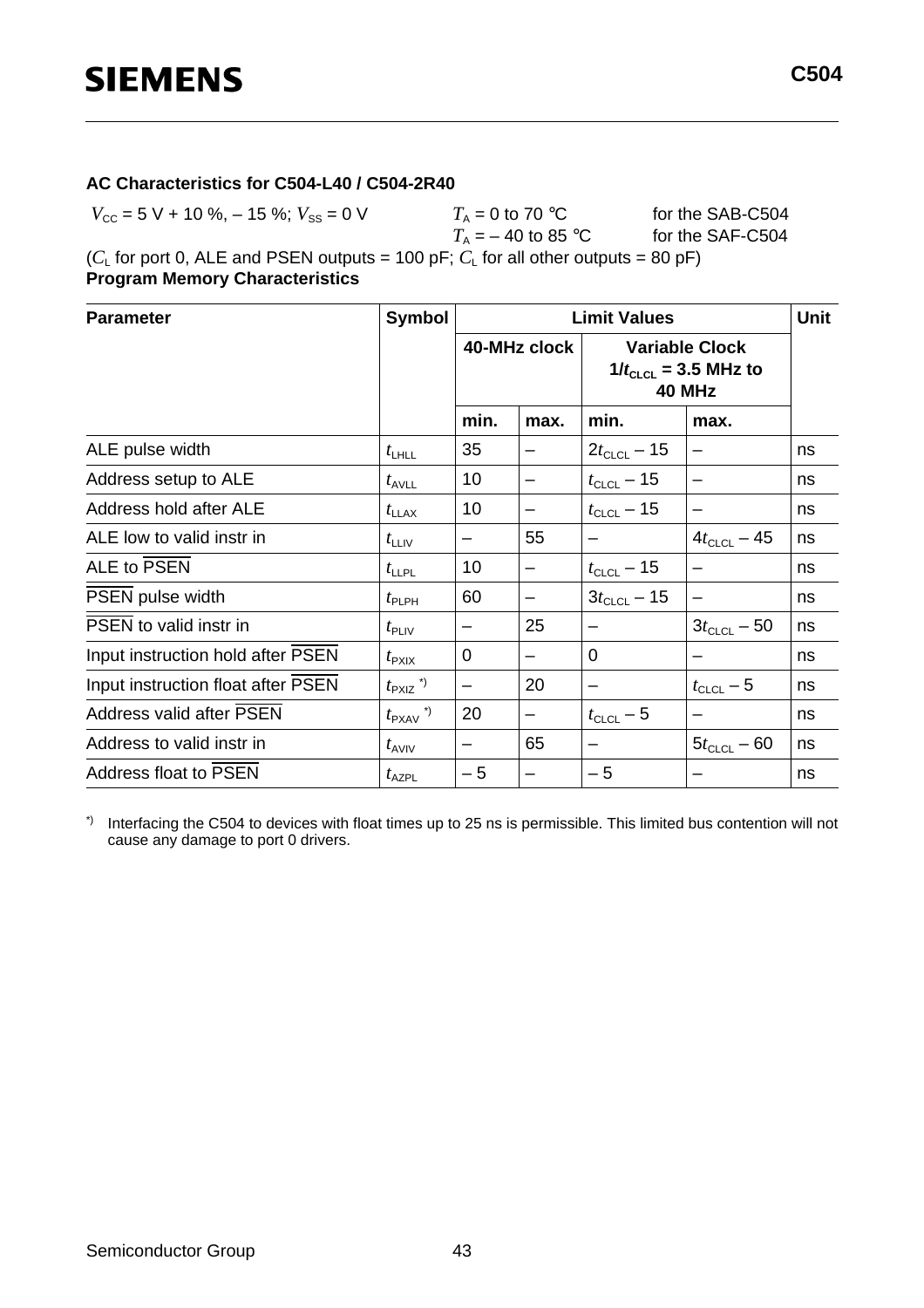#### **AC Characteristics for C504-L40 / C504-2R40** (cont'd)

#### **External Data Memory Characteristics**

| <b>Parameter</b>                                        | <b>Symbol</b>     |             |                          | <b>Limit Values</b>                                                 | Unit                     |    |
|---------------------------------------------------------|-------------------|-------------|--------------------------|---------------------------------------------------------------------|--------------------------|----|
|                                                         |                   |             | 40-MHz clock             | <b>Variable Clock</b><br>$1/t_{CLCL}$ = 3.5 MHz to<br><b>40 MHz</b> |                          |    |
|                                                         |                   | min.        | max.                     | min.                                                                | max.                     |    |
| RD pulse width                                          | $t_{\rm RLRH}$    | 120         |                          | $6t_{CLCL} - 30$                                                    |                          | ns |
| WR pulse width                                          | $t_{\text{WLWH}}$ | 120         | —                        | $6t_{CLCL} - 30$                                                    | —                        | ns |
| Address hold after ALE                                  | $t_{LLAX2}$       | 35          | -                        | $2t_{CLCL} - 15$                                                    |                          | ns |
| RD to valid data in                                     | $t_{\rm RLDV}$    | —           | 75                       | —                                                                   | $5t_{CLCL} - 50$         | ns |
| Data hold after RD                                      | $t_{\text{RHDX}}$ | $\mathbf 0$ |                          | $\Omega$                                                            |                          | ns |
| Data float after RD                                     | $t_{\text{RHDZ}}$ | —           | 38                       | -                                                                   | $2t_{CLCL} - 12$         | ns |
| ALE to valid data in                                    | $t_{\text{LLDV}}$ |             | 150                      | -                                                                   | $8t_{CLCL} - 50$         | ns |
| Address to valid data in                                | $t_{AVDV}$        |             | 150                      | —                                                                   | $9t_{CLCL} - 75$         | ns |
| ALE to $\overline{\text{WR}}$ or $\overline{\text{RD}}$ | $t_{\text{LLWL}}$ | 60          | 90                       | $3t_{CLCL} - 15$                                                    | $3t_{CLCL}$ + 15         | ns |
| Address valid to WR                                     | $t_{\text{AVWL}}$ | 70          | $\overline{\phantom{m}}$ | $4t_{CLCL} - 30$                                                    | $\overline{\phantom{0}}$ | ns |
| WR or RD high to ALE high                               | $t_{\text{WHLH}}$ | 10          | 40                       | $t_{CLCL}$ – 15                                                     | $t_{CLCL}$ + 15          | ns |
| Data valid to WR transition                             | $t_{\rm QVWX}$    | 5           | —                        | $t_{\scriptstyle\textrm{CLCL}}-20$                                  | $\overline{\phantom{0}}$ | ns |
| Data setup before WR                                    | $t_{\text{QVWH}}$ | 125         | —                        | $7t_{CLCL} - 50$                                                    | $\qquad \qquad -$        | ns |
| Data hold after WR                                      | $t_{\text{WHQX}}$ | 5           | -                        | $t_{\scriptstyle\textrm{CLCL}}-20$                                  |                          | ns |
| Address float after RD                                  | $t_{\text{RLAZ}}$ | —           | 0                        |                                                                     | 0                        | ns |

#### **External Clock Drive**

| <b>Parameter</b>  | <b>Symbol</b>     |      | <b>Limit Values</b>                                  | <b>Unit</b> |  |
|-------------------|-------------------|------|------------------------------------------------------|-------------|--|
|                   |                   |      | <b>Variable Clock</b><br>Freq. $= 3.5$ MHz to 40 MHz |             |  |
|                   |                   | min. | max.                                                 |             |  |
| Oscillator period | $t_{\text{CLCL}}$ | 25   | 294                                                  | ns          |  |
| High time         | $t_{\text{CHCX}}$ | 10   | $t_{\text{CLCL}} - t_{\text{CLCX}}$                  | ns          |  |
| Low time          | $t_{\text{CLCX}}$ | 10   | $t_{\text{CLCL}} - t_{\text{CHCX}}$                  | ns          |  |
| Rise time         | $t_{\text{CLCH}}$ |      | 10                                                   | ns          |  |
| Fall time         | $t_{\text{CHCL}}$ |      | 10                                                   | ns          |  |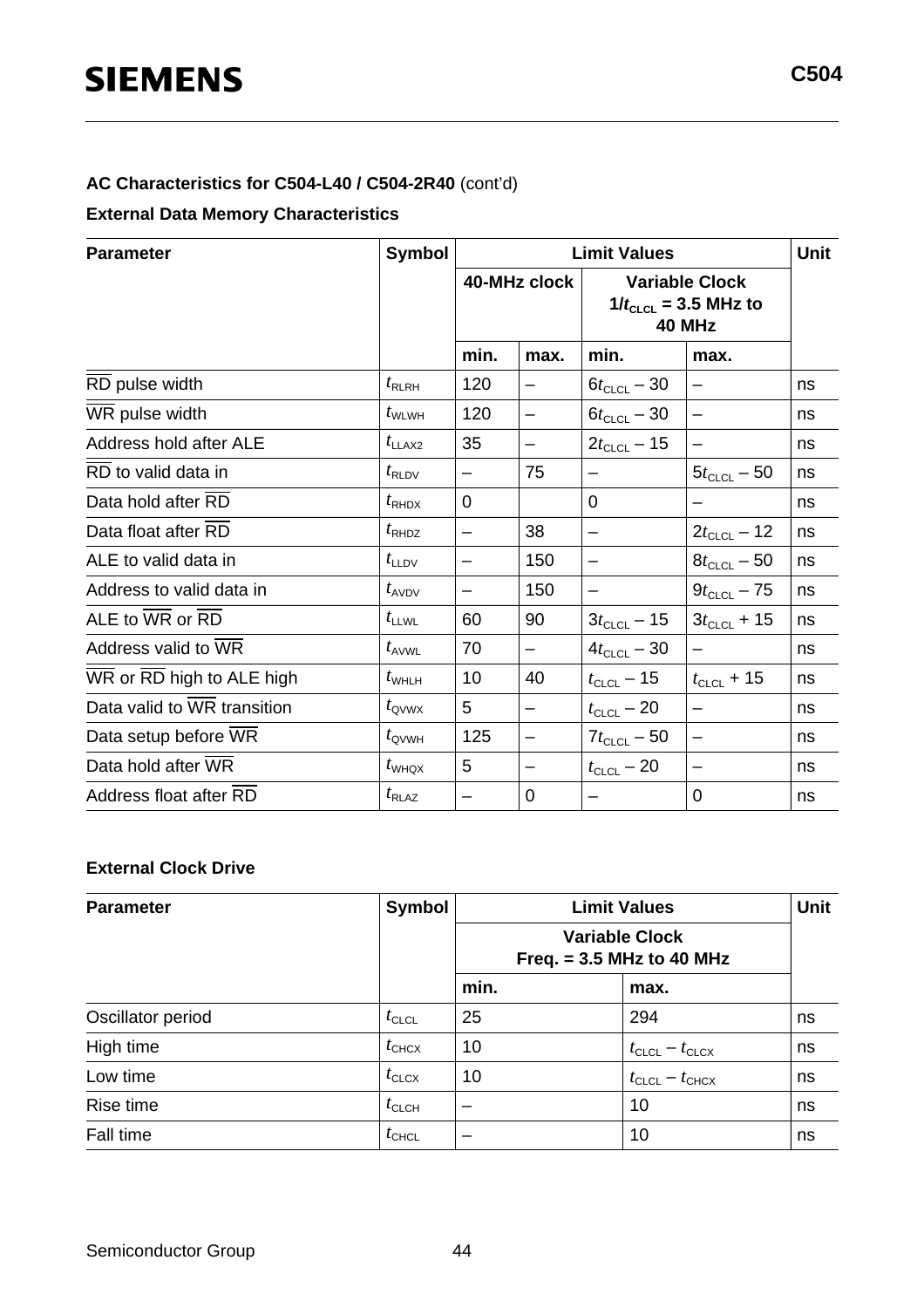





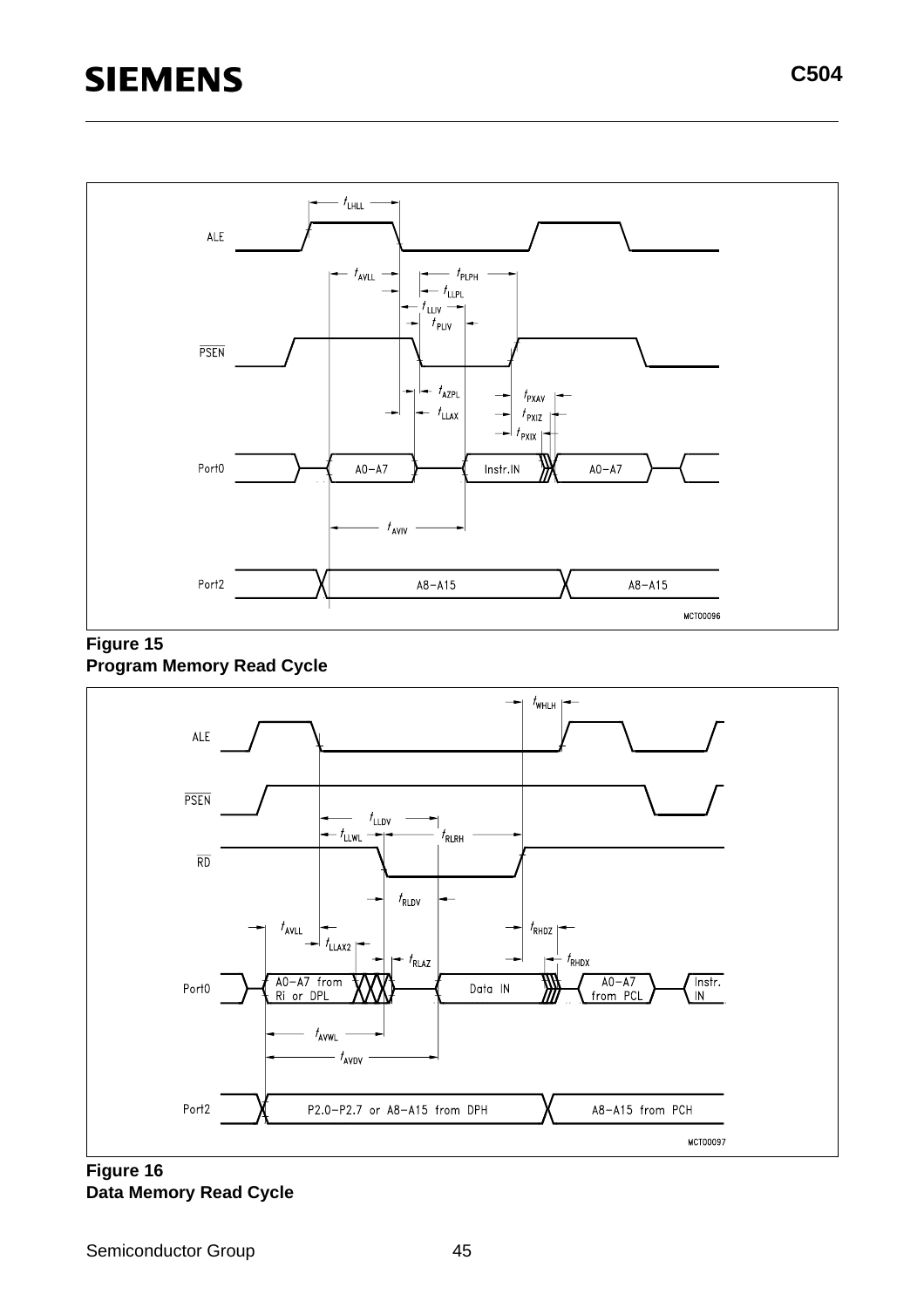# **SIEMENS**



**Figure 17 Data Memory Write Cycle**



**Figure 18 External Clock Cycle**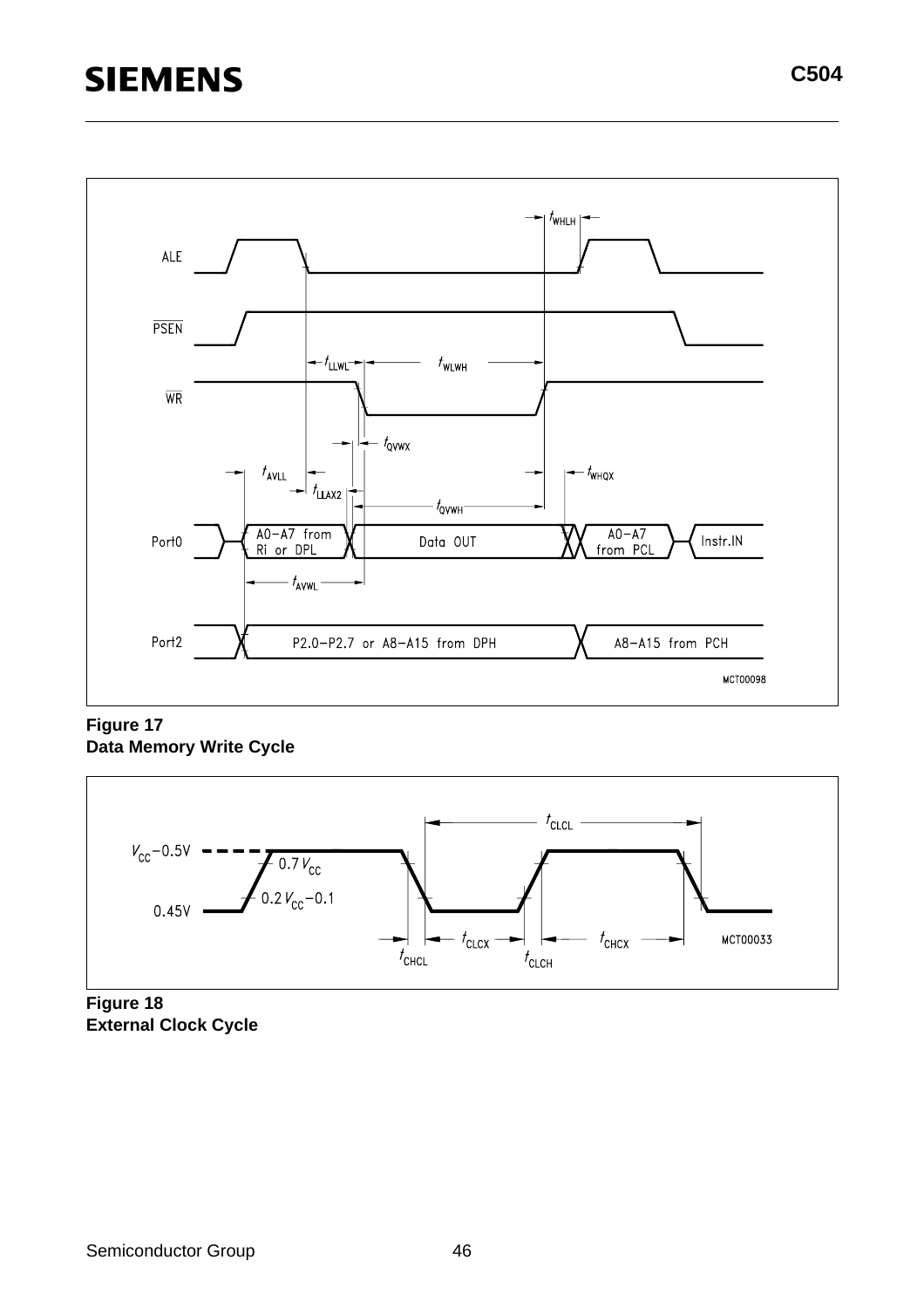#### **ROM Verification Characteristics for C504-2R**

#### **ROM Verification Mode 1**

| <b>Parameter</b>            | Symbol            |      | <b>Unit</b>           |            |
|-----------------------------|-------------------|------|-----------------------|------------|
|                             |                   | min. | max.                  |            |
| Address to valid data       | $t_{\text{AVQV}}$ |      | $48t$ <sub>CLCL</sub> | ns         |
| <b>ENABLE</b> to valid data | $t_{\text{ELQV}}$ |      | $48t$ <sub>CLCL</sub> | ns         |
| Data float after ENABLE     | $I_{EHQZ}$        | O    | $48t$ <sub>CLCL</sub> | ns         |
| Oscillator frequency        | $1/t_{CLCL}$      | 4    | 6                     | <b>MHz</b> |



#### **Figure 19 ROM Verification Mode 1**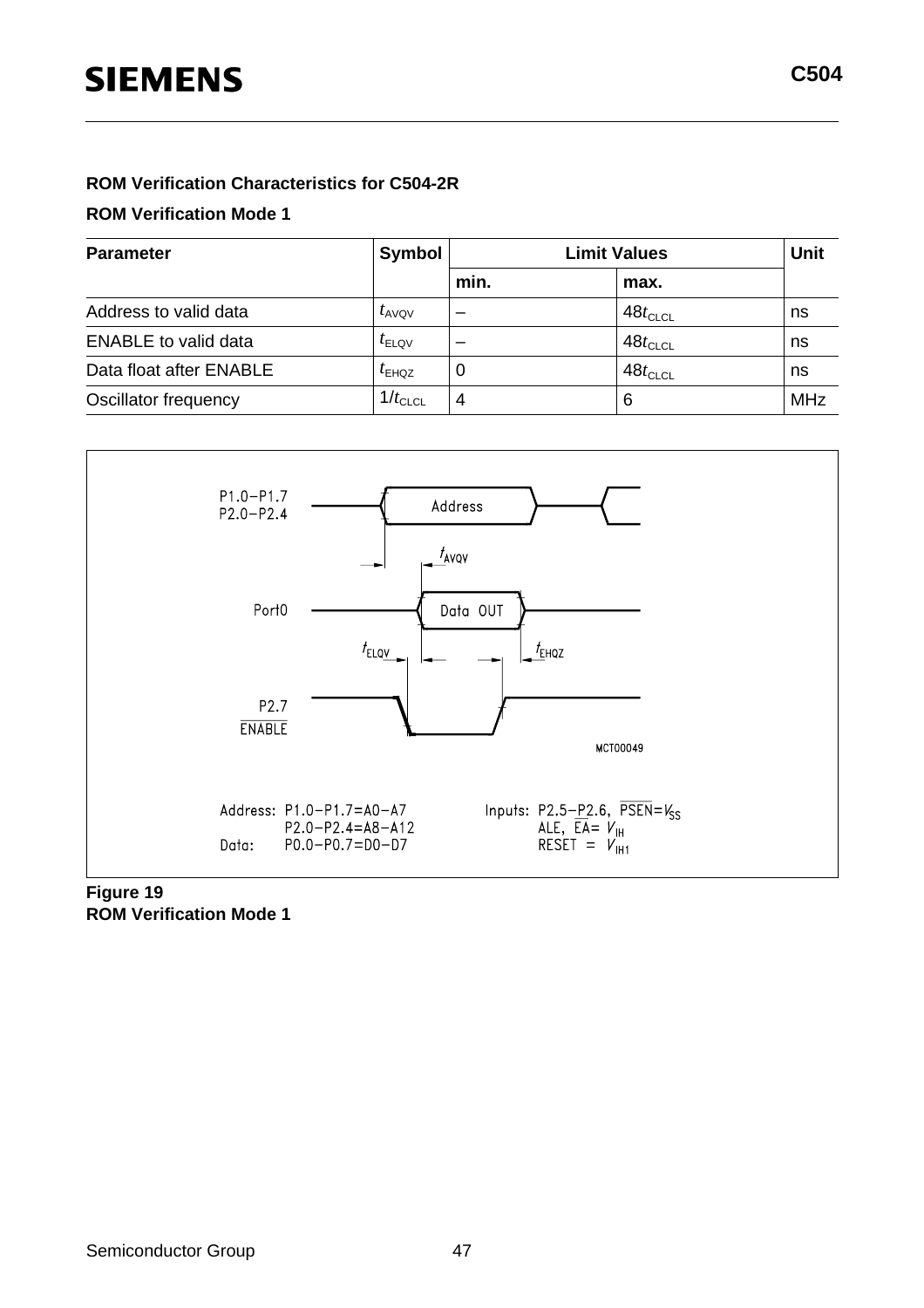# **SIEMENS**

| <b>Parameter</b>      | Symbol           | <b>Limit Values</b> |               |                 | Unit       |
|-----------------------|------------------|---------------------|---------------|-----------------|------------|
|                       |                  | min.                | typ           | max.            |            |
| ALE pulse width       | $t_{\text{AWD}}$ |                     | 2 $t_{CLCL}$  |                 | ns         |
| ALE period            | $t_{\rm ACY}$    |                     | 12 $t_{CLCL}$ |                 | ns         |
| Data valid after ALE  | $t_{\text{DVA}}$ | -                   |               | $+4$ $t_{CLCL}$ | ns         |
| Data stable after ALE | $t_{\text{DSA}}$ | $8t_{CLCL}$         |               |                 | ns         |
| P3.5 setup to ALE low | $t_{AS}$         | -                   | $t_{CLCL}$    |                 | ns         |
| Oscillator frequency  | $1/t_{CLCL}$     | 4                   | –             | 6               | <b>MHz</b> |